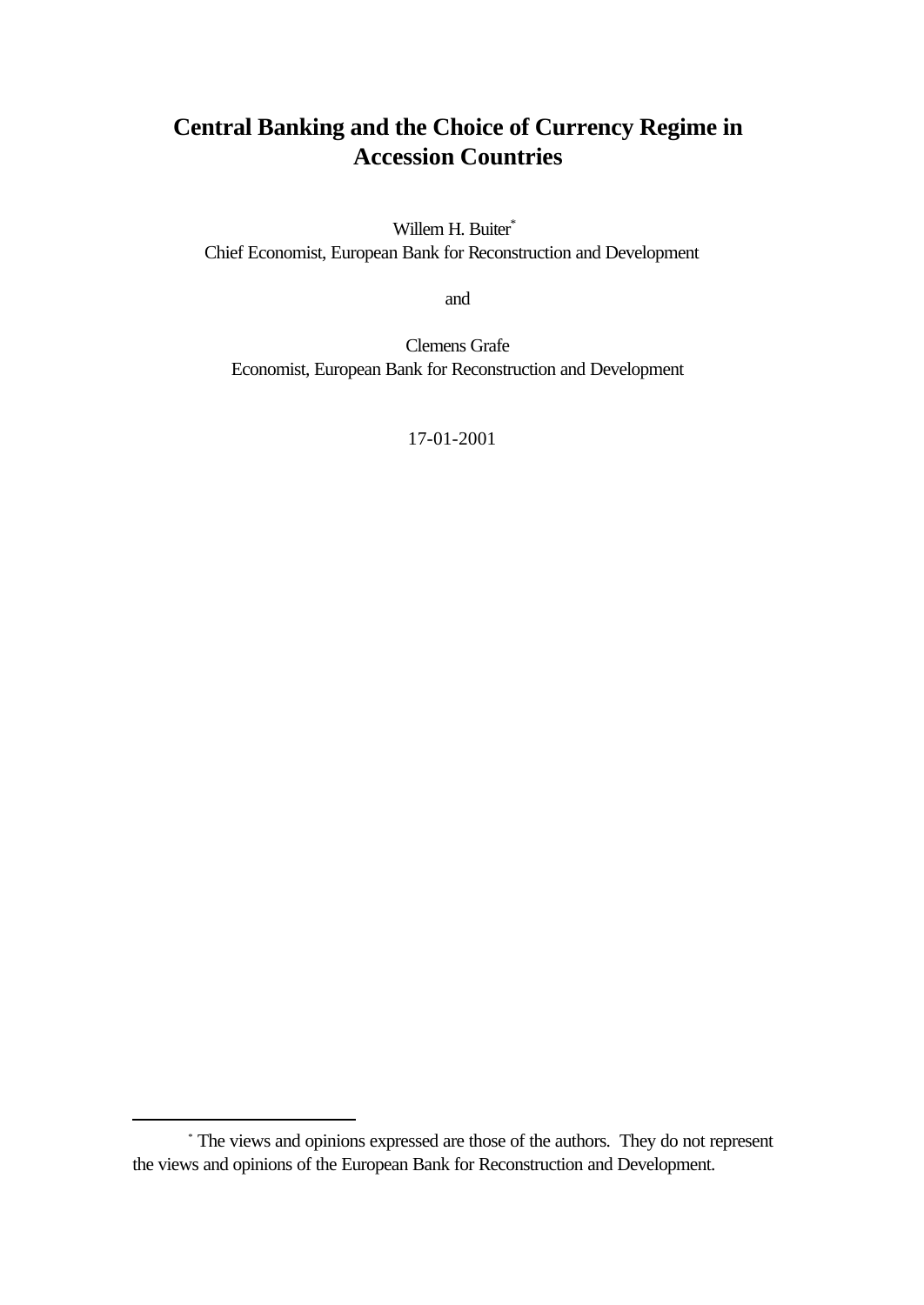## **I. Introduction**

The subject matter of this paper is the design of appropriate Central Banking arrangements and exchange rate regimes for those former centrally planned Central and East European countries that are candidates for full membership in the European Union. There are ten countries in the group of 'official' candidate countries – the thirteen countries for whom the process that will make EU enlargement possible was launched by the EU in March 1998.1: Bulgaria, the Czech Republic, Estonia, Hungary, Latvia, Lithuania, Poland, Romania, the Slovak Republic and Slovenia.

The original two-tier system had a first group containing the Czech Republic, Estonia, Hungary, Poland and Slovenia which was expected to join the EU first (henceforth Group 1), and a second group containing Bulgaria, Latvia, Lithuania, Romania and the Slovak Republic (henceforth Group 2).2 Following the November 1999 Helsinki summit, the two-tier system was abandoned and replaced by an informal 'queue'. Individual candidates for accession could advance or fall back, depending on their success in implementing the 'Acquis Communautaire' and satisfying the other conditions for entry. There is no longer any presumption that countries will enter as a group. In addition, there are countries like Croatia, which currently are not on the list of official EU accession candidates but which, on current transition form, are quite likely to become full EU members before some of the countries that are on that list like Romania which regressed during 2000 as regards the 'Acquis'.

<sup>1</sup> The three other official candidates are Cyprus, Malta and Turkey.

<sup>2</sup> Cyprus was the sixth member of this group.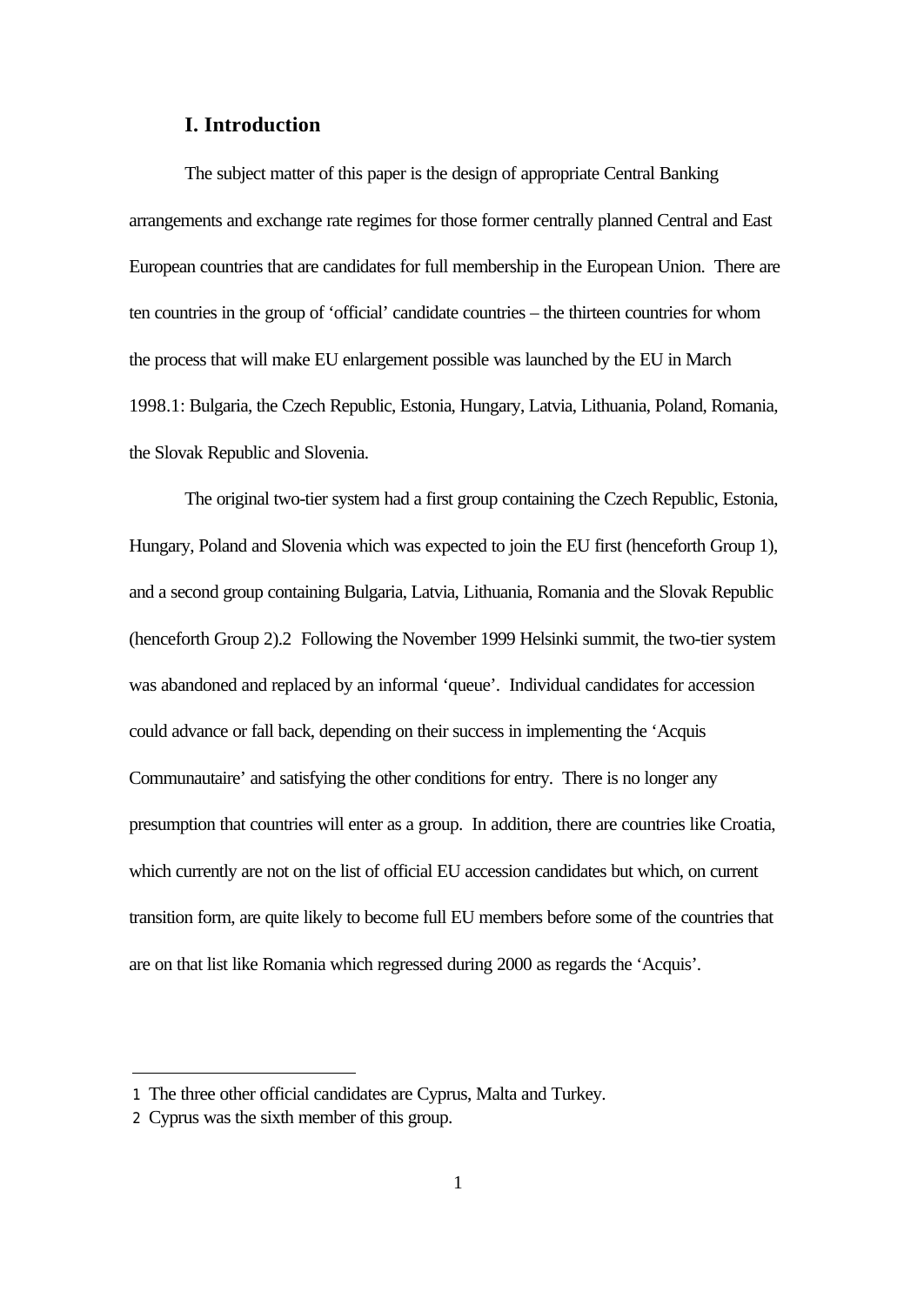As regards likely accession dates, there is no longer any prospect of any of the front runners joining on January 1, 2003, the date envisaged, or at any rate aspired to, by some of them. It remains a possibility that the first accessions take place in January 2004, but January 2005 seems a safer bet. Further delays are certainly possible, as enlargement has effectively been made contingent on the success of internal reforms in the EU. Key required *institutional* reforms include such contentious issues as the scope of the national veto, the rules (including the weighting of the national votes) governing qualified majority voting, and the size of the Commission. Critical substantive reforms include the Reform of the Common Agricultural Policy. The EU's Intergovermental Conference of December 2000 in Nice failed to reform EU institutions to the point that they might be workable in a Union of up to 25 members. The next serious attempt to create workable EU institutions has been put off till 2004.

The exact meaning of membership for the candidate accession countries is becoming less clear. There are likely to be lengthy transition periods in such areas as labour mobility and the environmental acquis. There have recently been suggestions both that, as part of a multi-speed EU, different incumbent members could treat any given new member differently, and that any given incumbent member might accord different treatment to different new members. As Berglof and Roland [2000] put it: *"…, membership is becoming more gradual and its meaning increasingly vague".*

EU membership does not imply immediate membership in the Economic and Monetary Union (EMU). It is true that for the current crop of accession candidates, any formal derogation from EMU membership, of the kind obtained earlier by the UK and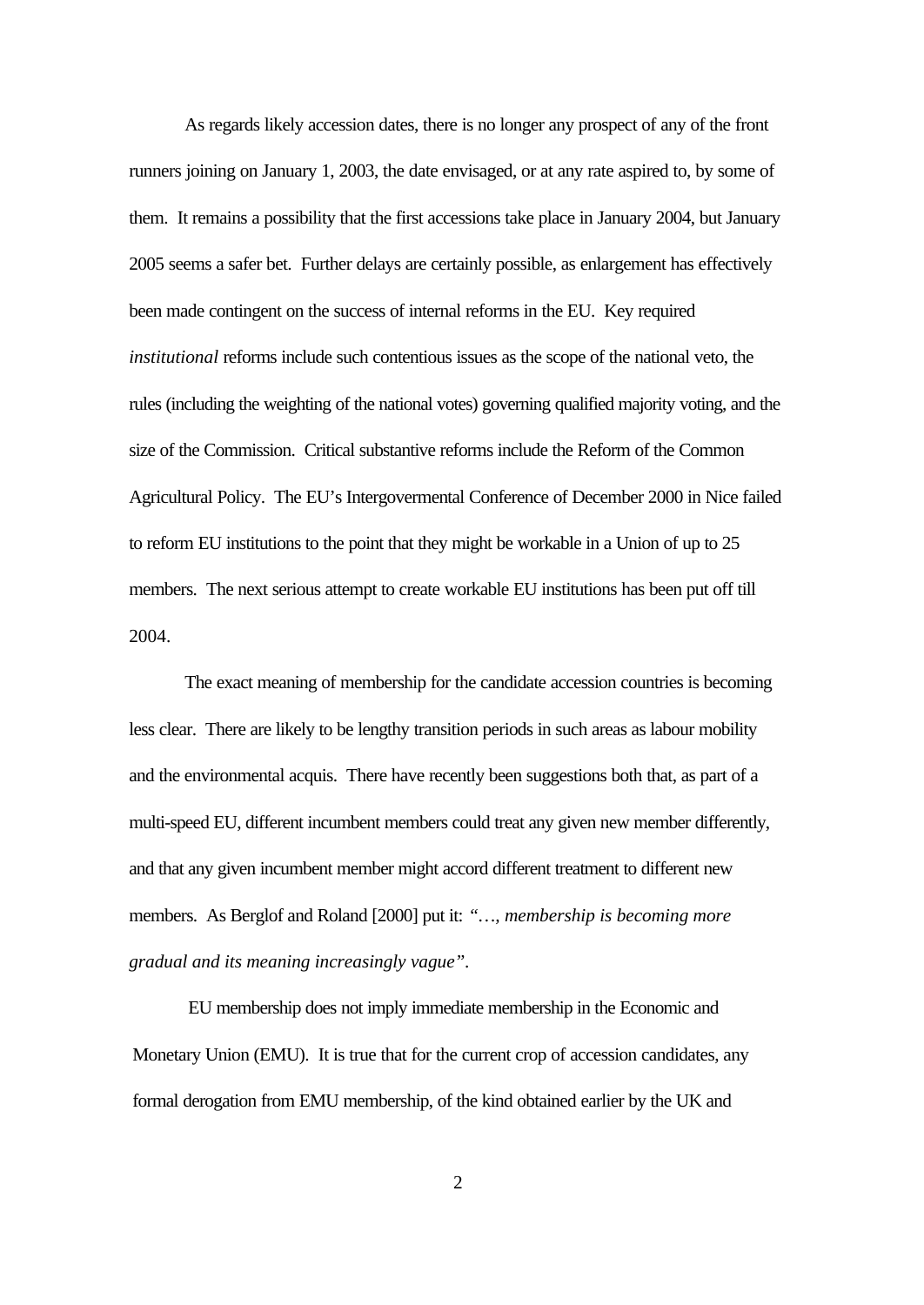Denmark, will no longer be possible. The obligation to join EMU, once the Maastricht criteria for membership are satisfied, will be part of the 'Acquis Communautaire' that candidate EU members will have to take on board.

However, whether and when the Maastricht criteria are satisfied will be to a significant extent at the discretion of the candidate members. Sweden, for instance, does not have an EMU derogation but has thus far evaded the obligation to join EMU by *choosing* not to satisfy the exchange rate criterion (successful membership in the Exchange Rate Arrangement (ERM) for a period of at least two years).

The full set of macroeconomic Maastricht criteria for membership in EMU is as follows. There is a pair of *financial criteria*, a ceiling on the general government deficit-GDP ratio of 3% and a ceiling on the gross general government debt-GDP ratio of 60%. Then also is an *interest rate criterion*: long-term (ten year) nominal interest rates on the public debt are to be within 2 percent of the average in the three countries with the best inflation record. Next comes the *inflation criterion*: the annual inflation rate cannot exceed the average of the three best performing countries by more than 1.5 percent. Finally, there is the *exchange rate criterion*: EMU candidates will (almost surely) have to join an ERM2 arrangement. Within the 15 percent bands, the exchange rate will have to be stable (without using capital or exchange controls etc.) for two years prior to joining EMU. There is also the institutional requirement that the *central bank* be independent.3

An important point to keep in mind is that, while the achievement of each of the targets implied by the Maastricht criteria is more or less under the control of the national monetary

<sup>3</sup> For more details, see Appendix 1.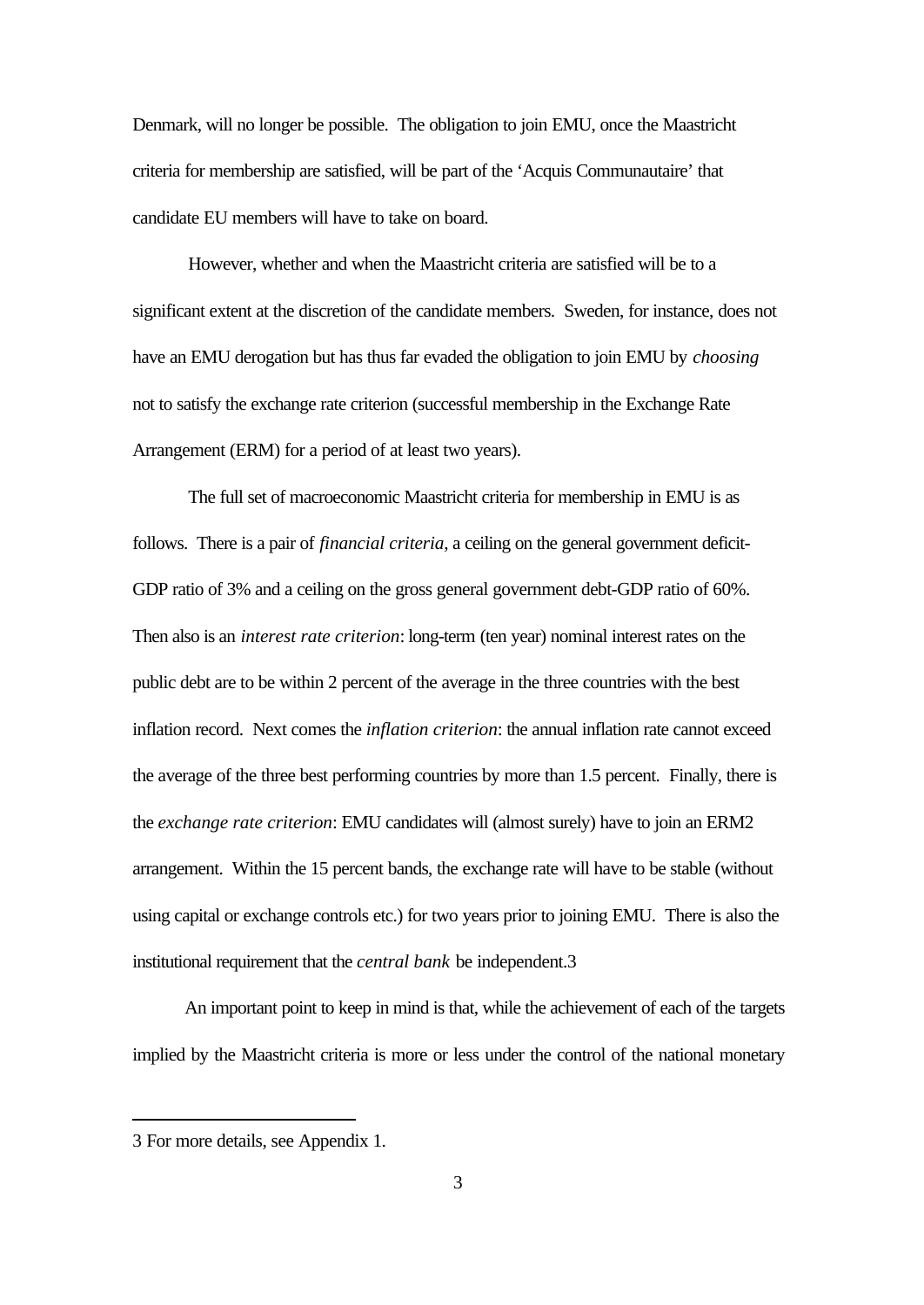authority and the national government, the whole set of targets together is not. For instance, the targets on (nominal) interest rates and inflation put constraints on real interest rates; and the target on nominal exchange rates and inflation put restrictions on real exchange rates. Real interest rates cannot be controlled by the national authorities if there is a high degree of international capital mobility, although they may be able to influence national (default) risk premia. The real exchange rate (the relative price of traded to non-traded goods) *is* affected by fiscal policy and other structural measures, but also depends on how quickly productivity in the traded and nontraded goods sectors rises to Western European levels. This is something the authorities can control only indirectly and imperfectly. Thus, the likelihood and timing of entry will depend on the degree and speed of convergence of the economies accession countries with the existing EU members, but the criteria don't put very severe restrictions on the permissible monetary regime prior to and immediately following accession.4 Floating within a band or narrow target zone, active exchange rate management, a conventional fixed exchange rate regime, a currency board and full, unilateral euroisation are all consistent with the Maastricht criteria for joining EMU.5

Below we investigate the degree to which individual accession countries currently satisfy what we consider to be the two key Maastricht criteria for EMU membership - the inflation and the exchange rate criteria -, and how likely and desirable it is that these two criteria can be

<sup>5</sup> There has been some argument as to whether unilateral adoption of the euro as the sole currency and legal tender by a candidate EMU members is consistent with the criteria. The argument is that, once the domestic currency has been abolished, there no longer is any way for the Council of Ministers to determine the conversion rate at which the candidate EMU member's currency joins EMU. The candidate EMU member would effectively have been able to determine its euro conversion rate unilaterally. Even if the candidate EMU member's own currency is not formally abolished and remained joined legal tender with the euro, the use of the own currency as a means of payment, numéraire and store of value could be discouraged in a variety of ways. The conversion rate ultimately decided by the Council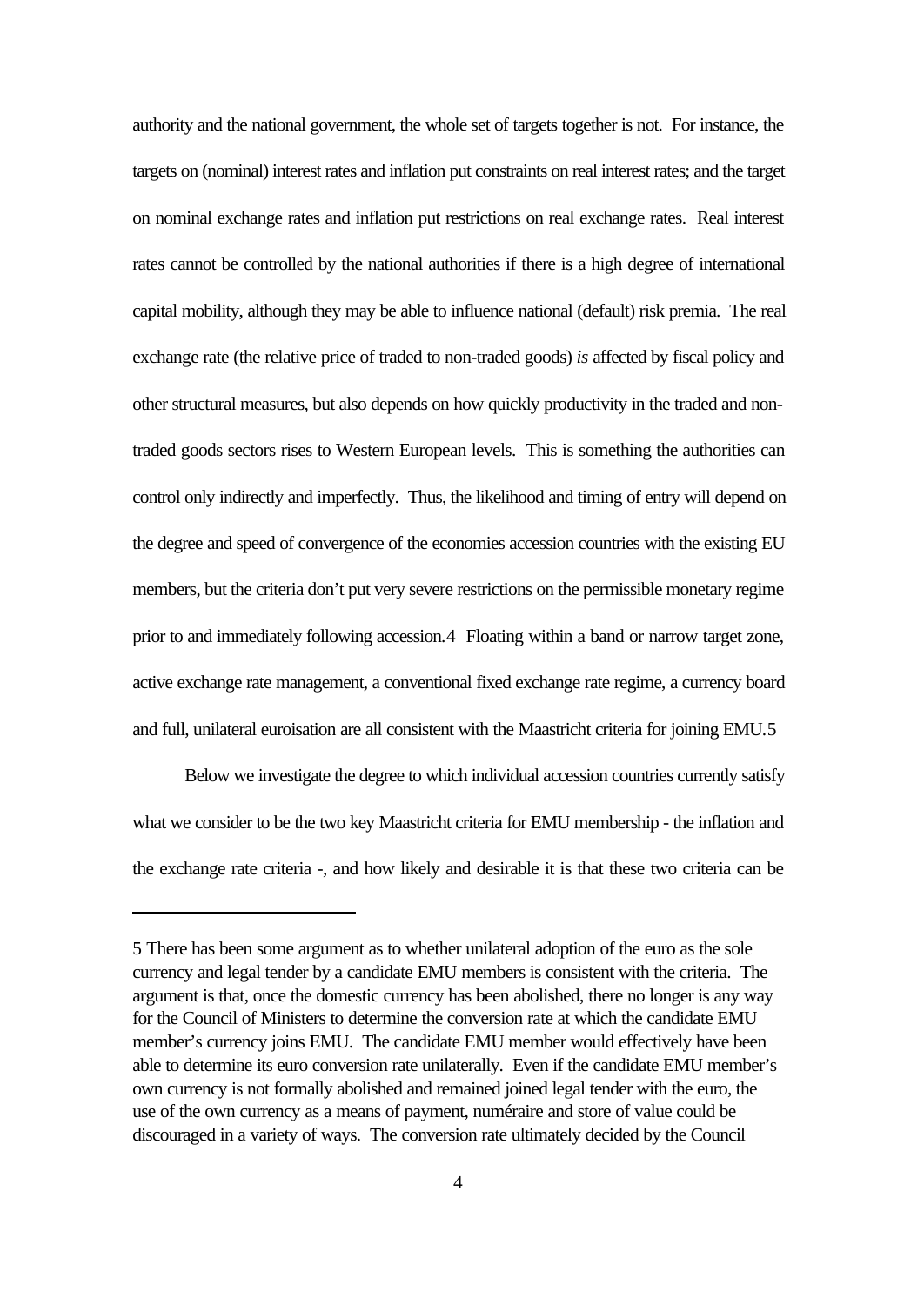## **II. Monetary and Exchange Rate Regimes in Accession Countries:**

## **Current Practice**

i<br>I

Before turning to the question as to what the exchange rate arrangements of the

accession candidates will be or ought to be, a quick glance at current practices is in order.

Table 1 characterises the current exchange rate regime of each of the 10 countries and

contains a brief descriptions of the current account and capital account restrictions in effect.9

### **Table 1 here.**

Among the 10 Central and East European accession candidates, three have a currency

board (Bulgaria and Estonia with respect to the Euro, Lithuania with respect to the US\$),

could be irrelevant if the own currency had *de facto* if not *de jure* become defunct. 6 The central bank independence criterion does not normally feature prominently in discussions of EMU membership conditionality, but it may turn out to be a binding constraint for at least one leading accession candidate, the Czech Republic, which is currently considering a modification of its central bank statutes which appears likely to violate the Maastricht Criteria. The Maastricht interest rate criterion will be quite difficult to satisfy for a number of accession candidates, because the market for 10-year government debt is thin or non-existent in quite a few of the accession countries.

7 We will not consider exchange rate regimes with more than one official exchange rate for current account transactions. We can think of no circumstances under which efficiency, stability or fairness are well-served by a multiple official exchange rate regime for current account transactions. When the same commodity is traded at different prices, there will be distortions, corruption and rent-seeking. Multiple official exchange rate regimes also tend to cause quasi-fiscal deficits for the central bank.

8.The government debt and deficit criteria have been interpreted so flexibly for the 11 first-round EMU members that joined on January 1, 1999, and for Greece, which become an EMU member on January 1, 2001, that it is hard to conceive of them becoming a binding constraint for future EMU candidates. The interest rate criterion is bound to be satisfied if the inflation, exchange rate, debt and deficit criteria are satisfied.

9 Article VIII of the IMF Articles of Agreement obliges members not to impose controls on current-account transactions.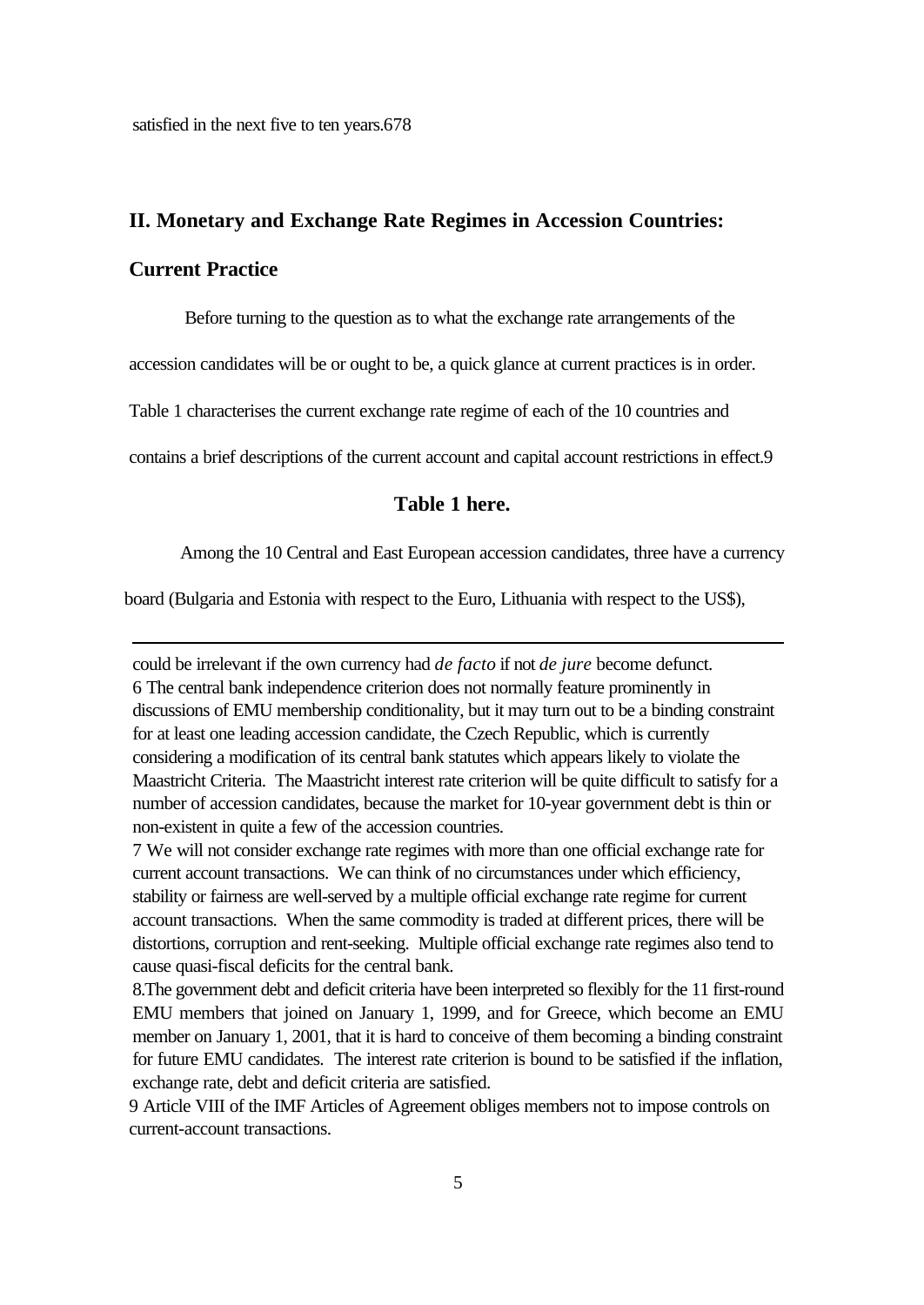Latvia has a conventional fixed exchange rate regime with a peg against the SDR, Hungary as a crawling peg against a Euro/US\$ basket and the remaining five countries have a managed float. Managed floats cover a wide spectrum of possibilities. There is no suggestion that a managed float is necessarily well-managed. Among the five managed floaters, the Czech Republic has an inflation target net of administered prices, the Slovak Republic has a core inflation target, Poland has a headline inflation target and Slovenia has an M3 growth target. The Romanian central bank (NBR) has price stability as its primary mandate, but does not have an inflation target.

In addition to having differing exchange rate regimes, the 10 accession candidates differ somewhat in their approaches to the international mobility of financial capital. Note, from Table 1, that all of them have adopted IMF Article VIII, which proscribes control on current account transactions. All ten countries have liberalised at least some types of capital account transactions. No country has completely unrestricted mobility of financial capital, although Estonia comes close. Poland has liberalised its controls on long-term capital flows but retains some controls on short-term capital flows, direct investment and real estate transactions.

Motivations for imposing capital controls differ among countries and instruments. So does their effectiveness. Controls on short-term capital flows are often motivated by the desire to avoid sudden large shifts in capital inflows or outflows, which could threaten exchange rate stability and/or undermine the liquidity or solvency of domestic financial institutions. Restrictions on the purchase of land or real estate by foreigners tend to be motivated by non-economic considerations.

6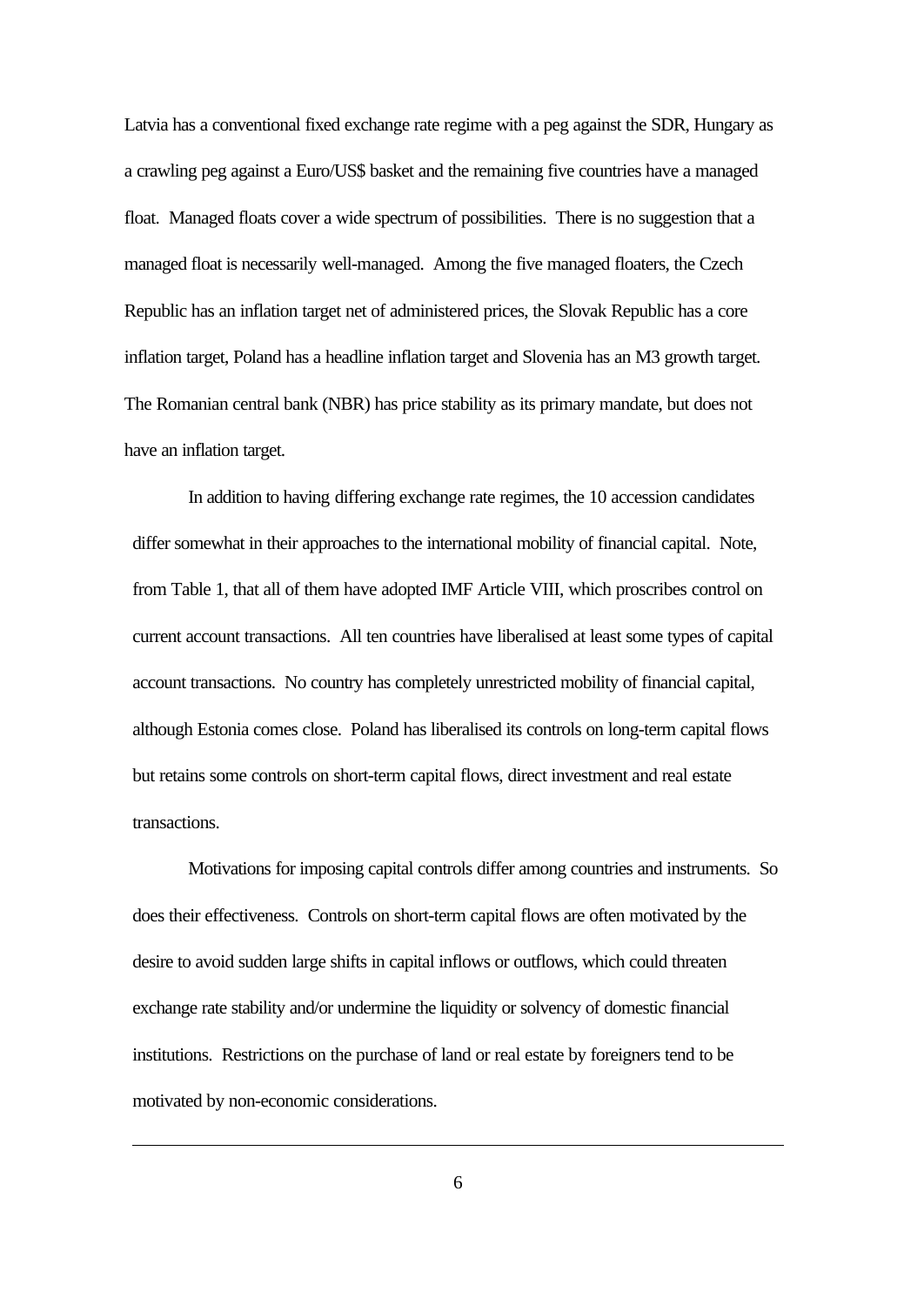The "short term" in "short-term capital flows" refers to the remaining time to maturity (or sometimes to the original maturity) of the financial instrument, not to the expected holding period of the investor. If there are liquid secondary markets for long-dated financial instruments, high frequency reversals of capital flows do not require the presence of shortterm internationally traded securities. Even FDI is, in principle, easily reversed, if there is a liquid and deep market for ownership claims (equity). Nor does the absence of a large stock of foreign currency liabilities (of any maturity) provide a reason for feeling relaxed about speculative attacks on the currency. What matters here is the capacity or ability to short the domestic currency and go long in foreign exchange in any of a wide range of spot, forward or contingent claims markets.

More generally, the manner in which capital has, in the past, entered a country need bear no relationship to the manner in which capital can, at some later date, leave the country. Take, e.g. a country like Poland, which has recently financed a current account deficit mainly through FDI, including privatisation receipts (that is, the capital account showed net inflows of FDI of a magnitude similar to the current account deficit). There is nothing to prevent such a country from subsequently experiencing a speculative attack against the domestic currency through large scale outflows of short-term or long-term portfolio capital.

While the range of financial instruments that can be traded internationally remains restricted, it is wide enough to expose each one of the 10 accession countries to the threat of sudden, large reversals in capital flows.

7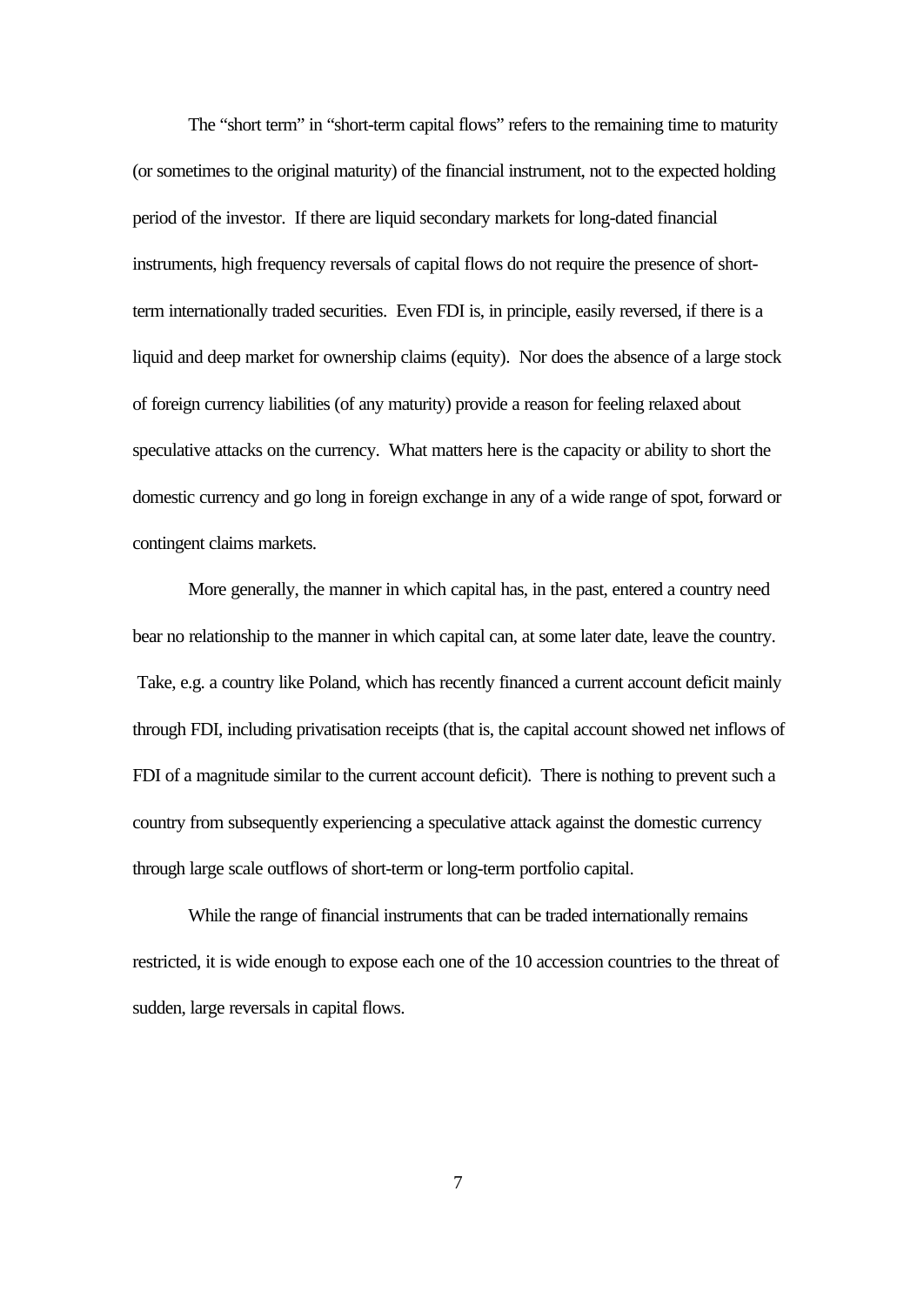# **III. Monetary and Exchange Rate Regimes in Accession Countries: the Optimal Currency Area Perspective**

What is the appropriate exchange rate regime for each of the accession candidates? In what follows we restrict the analysis to the comparison of two exchange rate regimes: a currency board and a floating exchange rate regime with inflation targeting. The experience of these past 20 years supports the view that only the two extremes of the currency regime spectrum are viable in a world with few restrictions on the international mobility of capital. These two extremes are a credible fixed exchange rate regime and a floating exchange rate.

A common currency or monetary union clearly represents the most credible fixed exchange rate regime. We view monetary union with full membership of EMU as the target regime for the accession countries once EU membership has been achieved. Of course, monetary union with full EMU membership is not an option prior to EU membership, although the unilateral adoption of the EMU as the national currency is.

The next most credible fixed exchange rate regime is a currency board, defined here as a fixed exchange rate regime without domestic credit expansion by the central bank, that is, with 100% international reserve backing of the monetary base. In the simplest case, foreign exchange reserves are the only financial asset of the monetary authority, with the monetary base the only financial liability. The peg could either involve a single currency or a basket of currencies, as with Latvia's peg to the SDR. For simplicity we consider only a single currency peg vis-à-vis the euro. The euro could, but need not, be legal tender in the country operating the currency board.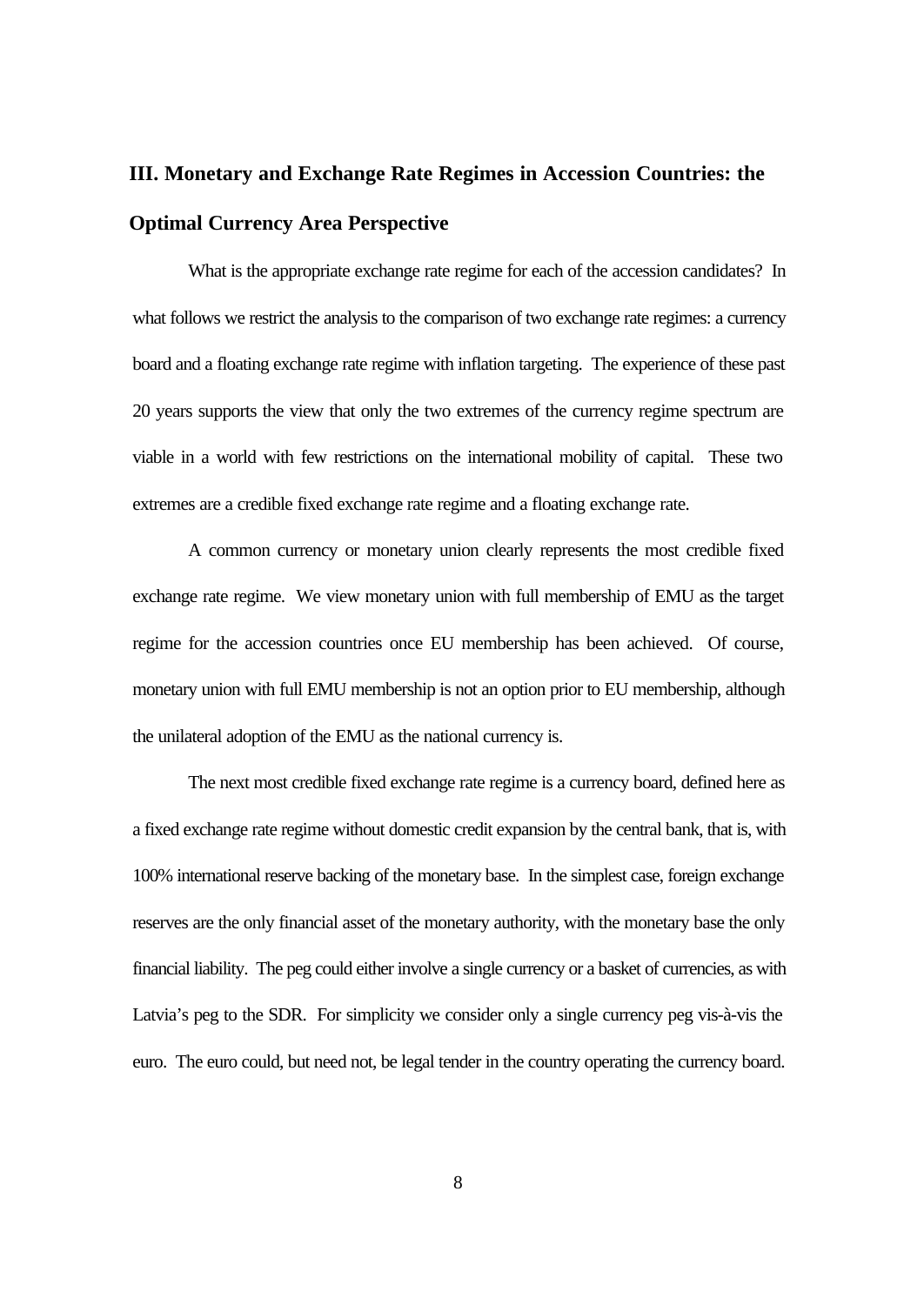Many variations on the pure currency board model have been implemented in practice (see e.g. Ghosh, Gulde and Wolf [2000]). Most involve adding to the asset and/or liability menu of the monetary authority. For instance, domestic commercial banks could have contingent credit lines with the monetary authority; the monetary authority could have contingent credit lines with foreign financial institutions, private or public and the monetary authority could have limited authority to extend credit to the government and/or the private sector. Each relaxation of the strict currency board model moves it closer to the traditional central bank managing the oxymoron of a 'fixed-but-adjustable' peg.

A floating exchange rate regime is compatible with a number of different nominal anchors, including an index of prices or of inflation rates, or some monetary aggregate. We focus on a regime of inflation targeting, mainly because of its widespread adoption in recent years and the generally favourable experiences under that regime. The definition of the appropriate price index and the specification of the horizon over which the inflation target is to be pursued will be reviewed below.

The following characteristics of an economy have been argued to make nominal exchange rate flexibility desirable.

(1) A high degree of *nominal* rigidity in domestic prices and/or costs.

(2) A relatively large size and low degree of openness to trade in real goods and services.

(3) A high incidence of asymmetric (nation-specific) shocks rather than symmetric or common shocks and/or dissimilarities in national economic structures or transmission mechanisms that cause even symmetric shocks to have asymmetric consequences.

9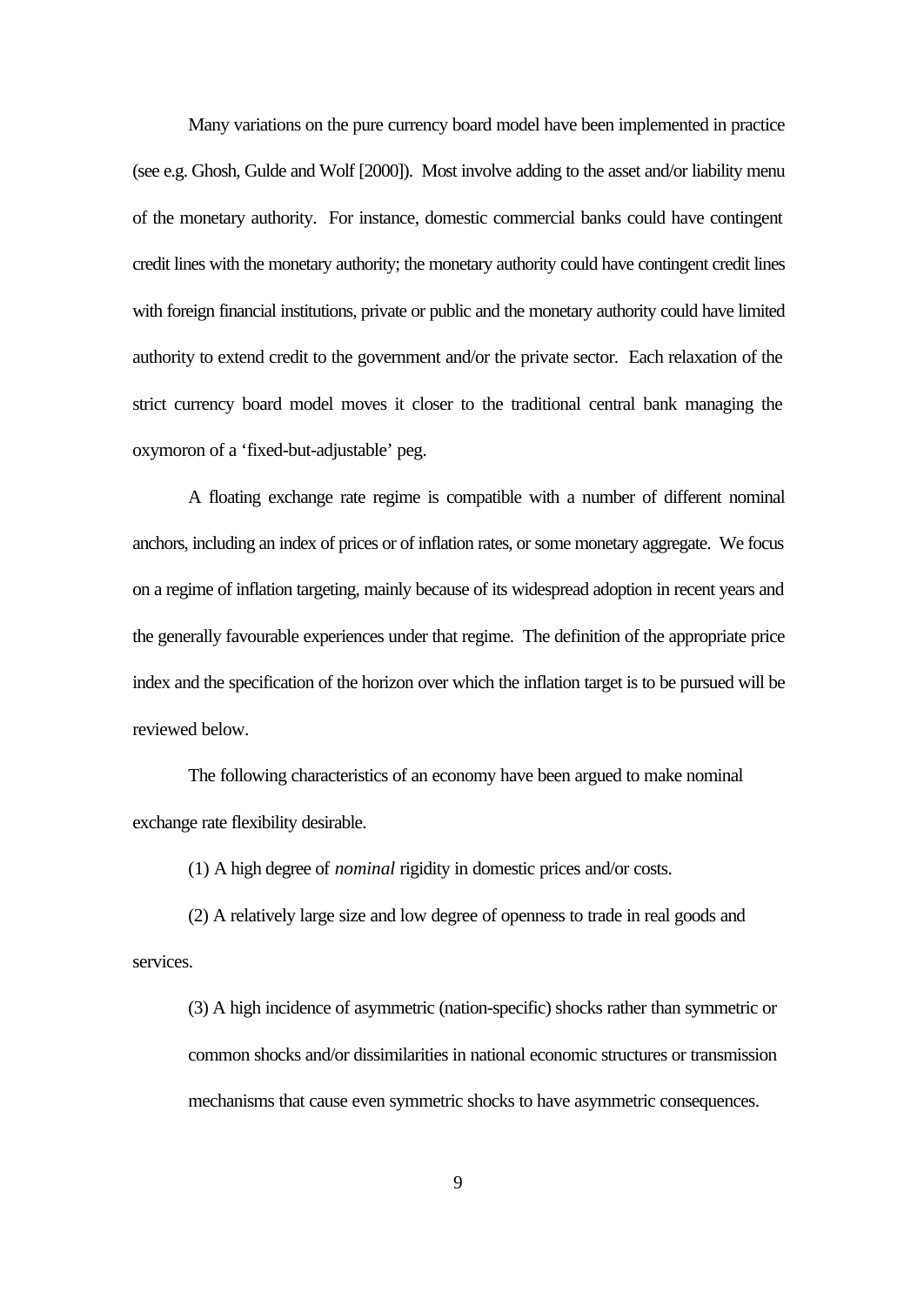(4) A less diversified structure of production and demand.

(5) A low degree of real factor mobility (especially labour mobility) across national boundaries.

(6) Absence of significant international (and supra-national) fiscal tax-transfer mechanisms.

#### **Nominal cost and price rigidities**

If there are no significant nominal cost and price rigidities, the exchange rate regime is a matter of supreme macroeconomic insignificance. Note that it is only *nominal* rigidities that matter. A country can be mired in real rigidities (rigid real wages, inflexible relativities, high non-wage labour costs, stagnating productivity, immobile factors of production) and its real economic performance will be miserable, without this having any implications for the choice of exchange rate regime. Unless these real rigidities can be addressed effectively through *nominal* exchange rate variations, the country's performance will be equally miserable with a credible fixed exchange rate, with a floating exchange rate, or with a system of universal bilateral barter.

The severity and persistence of nominal rigidities therefore becomes a key empirical and policy issue. Unfortunately, the available empirical evidence is extremely opaque and very hard to interpret. Even if information on the duration of nominal wage and price contracts and on the extent to which they are synchronised or staggered is available, its interpretation is obviously subject to the Lucas critique. These contracting practices are not facts of nature, but the outcomes of purposeful choices. Changes in the economic environment conditioning these choices will change the practices.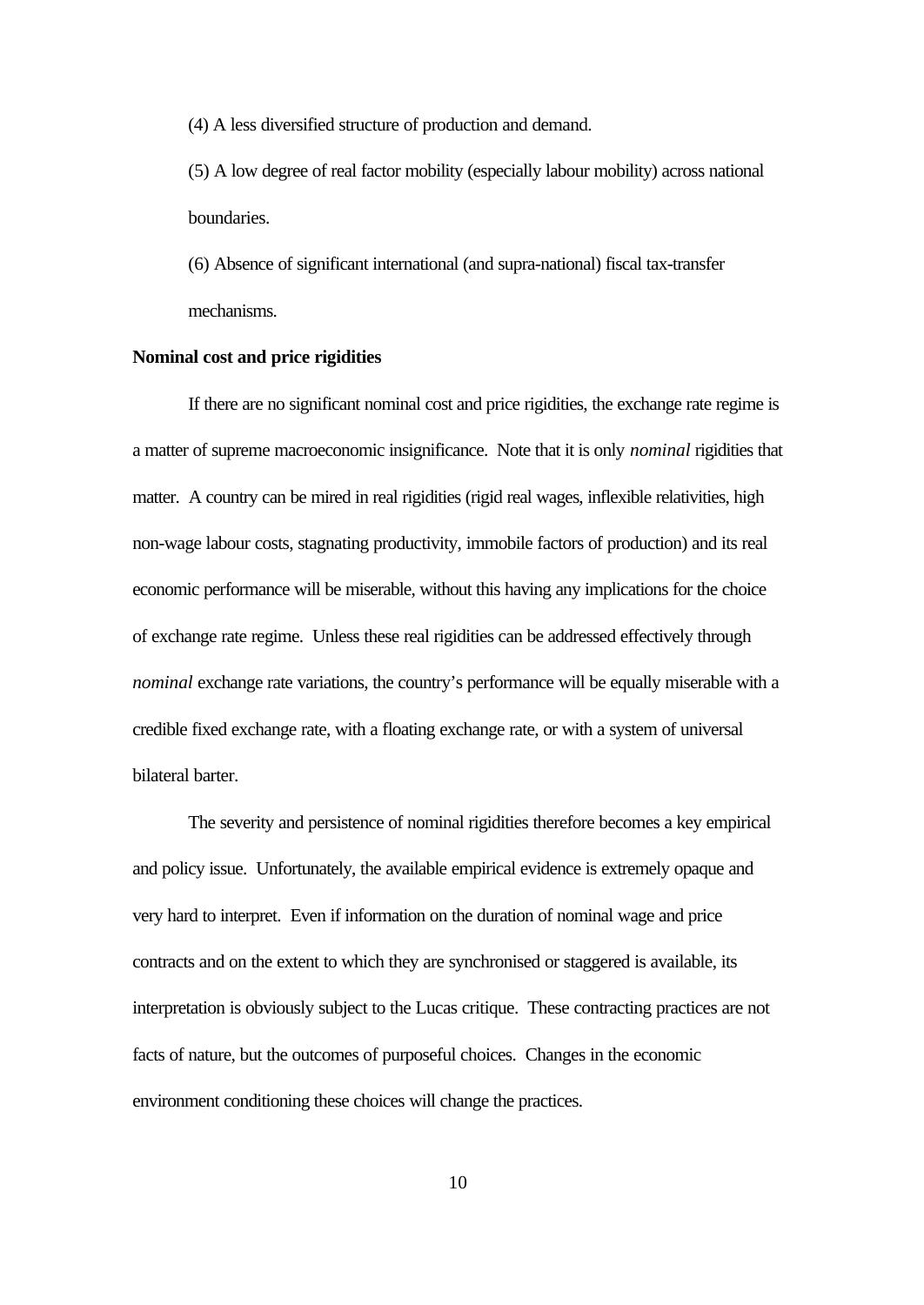Testing price and wage data for persistence is equally unlikely to be enlightening. The pattern of serial correlation in the data reflects both 'true' structural lags, invariant under changes in the economic environment, and expectational dynamics that will not be invariant when the rules of the game are perceived to have changed. There is no deep theory of nominal rigidities worth the name.

This leaves us in an uncomfortable position. We believe the numéraire matters, although we cannot explain why (using conventional economic tools). We believe that nominal wage and price rigidities are common and that they matter for real economic performance, but we do not know how to measure these rigidities, nor how stable they are likely to be under the kind of policy regime changes that are under discussion.

#### **Size, openness and direction of trade**

The relevant metric for 'size' in economics is market power. A large country has the ability to influence its external terms of trade (the relative price of exports and imports) or the world prices of the financial securities it deals in (the world rate of interest). From this perspective, even Poland, the largest of the 10 accession countries is small.

A country that is small as regards trade in real goods and services (a price taker in the world markets for imports and exports) cannot use variations in its nominal exchange rate to affect its international terms of trade. Of course, not all final and intermediate goods and services are internationally traded and labour services are overwhelmingly non-traded. Nominal wage rigidities are therefore sufficient to give the nominal exchange rate a (temporary) handle on the real economy, through its ability to influence relative unit labour costs and profitability.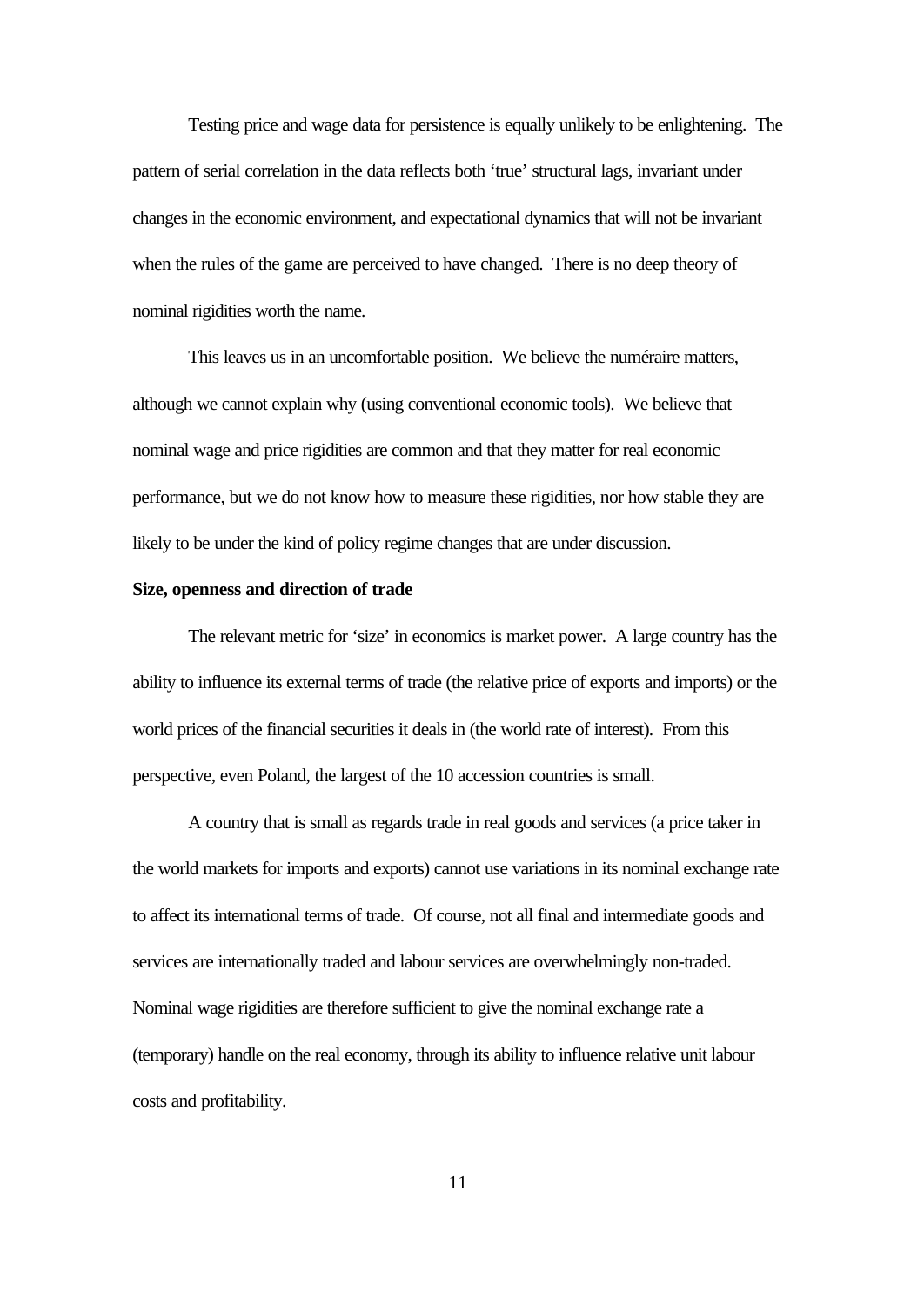A common theme in most Optimal Currency Area approaches is that an economy that is more open to trade in goods and services gains less from nominal exchange rate flexibility. It should be obvious that this proposition cannot be correct as stated. For an economy that is completely closed to trade in goods and services, the exchange rate regime is irrelevant, from the point of view of macroeconomic stabilisation. If there is a relationship between degree of openness and the cost of giving up exchange rate flexibility, the relationship cannot be monotone.

Most of the countries in Eastern Europe are much more open to trade today than the late joiners into the EU (Greece, Ireland, Portugal and Spain) were when they joined. The evidence is contained in Table 2.

## **TABLE 2 here**

While trade accounted for 62% of GDP on average among the EU late comers, the ratio is almost twice as high for the accession countries of Group 1 and hardly lower for the countries in Group 2. Comparing the two largest economies in Group 1 with most recent EU members, Poland is much more open than Spain was when it joined the EU. Even today Spain's trade does not account for a higher share of GDP than Poland's trade. The picture doesn't change much if we value GDP at PPP rather than at current (market) exchange rates. Poland's trade today still accounts for a higher share of GDP than did Spain's when that country entered the European Union, but Spain's share of trade today is higher than that in Poland. The same is true for the averages in the ratio of Group 1 and the EU late joiners. Furthermore if valued at PPP exchange rates, the share of trade in GDP is higher for the late EU comers when they joined than for the countries in Group 2.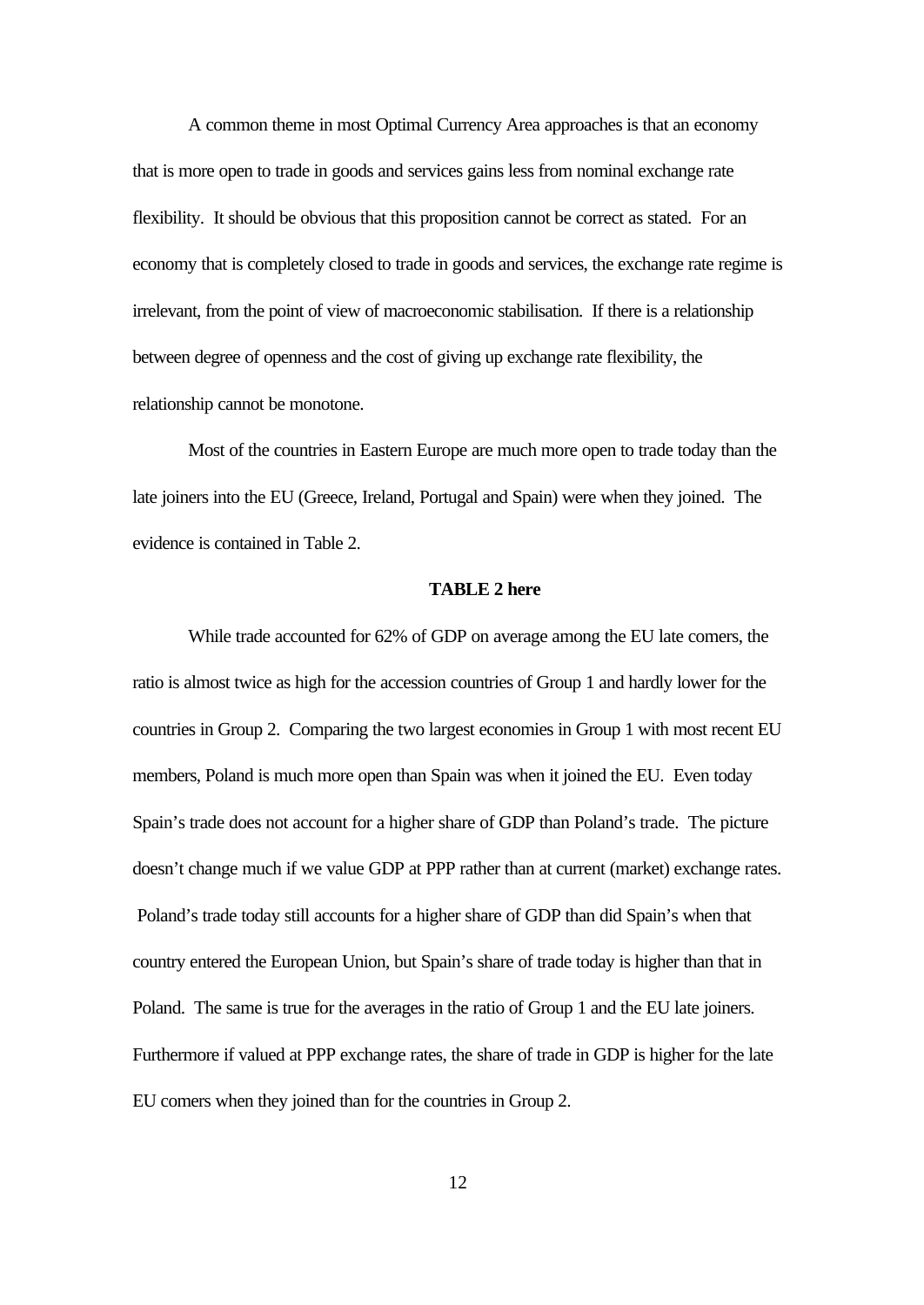As can be seen from Table 3 below, all accession countries are conducting a large share of their trade with countries in Euroland.

#### **Table 3 here**

For the countries in Group 1, this share exceeds 50% and it rises to more than 70% if one includes all countries in the European Union and the countries in Group 1. Thus, the likelihood of these countries being hit hard by an external trade shock originating from a country or region outside the EU, is rather small.10 Even during the turmoil of the Russian and Asian crises, the countries of Group 1, with the exception of Estonia, were not much more affected than the economies of Euroland (see Transition Report 1999).

According to conventional OCA theory, this concentration of trade suggests that the accession countries have a very natural anchor in form of the euro if they chose to go for a currency board. Again, this argument does not appear robust. Presumably a flexible exchange rate vis-à-vis one's main trading partner would be desirable if there were frequent significant real shocks that require and adjustment of international relative prices, since, in the presence of nominal cost or price rigidities, such an adjustment is more easily achieved through an adjustment of the nominal exchange rate than through variations in domestic and foreign nominal costs and prices at a given nominal exchange rate.

Whatever the merits of the theoretical argument linking exchange rate flexibility and openness, it is clear that by most measures the accession countries are more open than Greece, Ireland, Portugal and Spain were when they joined the European Union. Furthermore most of them conduct a very high share of their trade with one currency block: Euroland.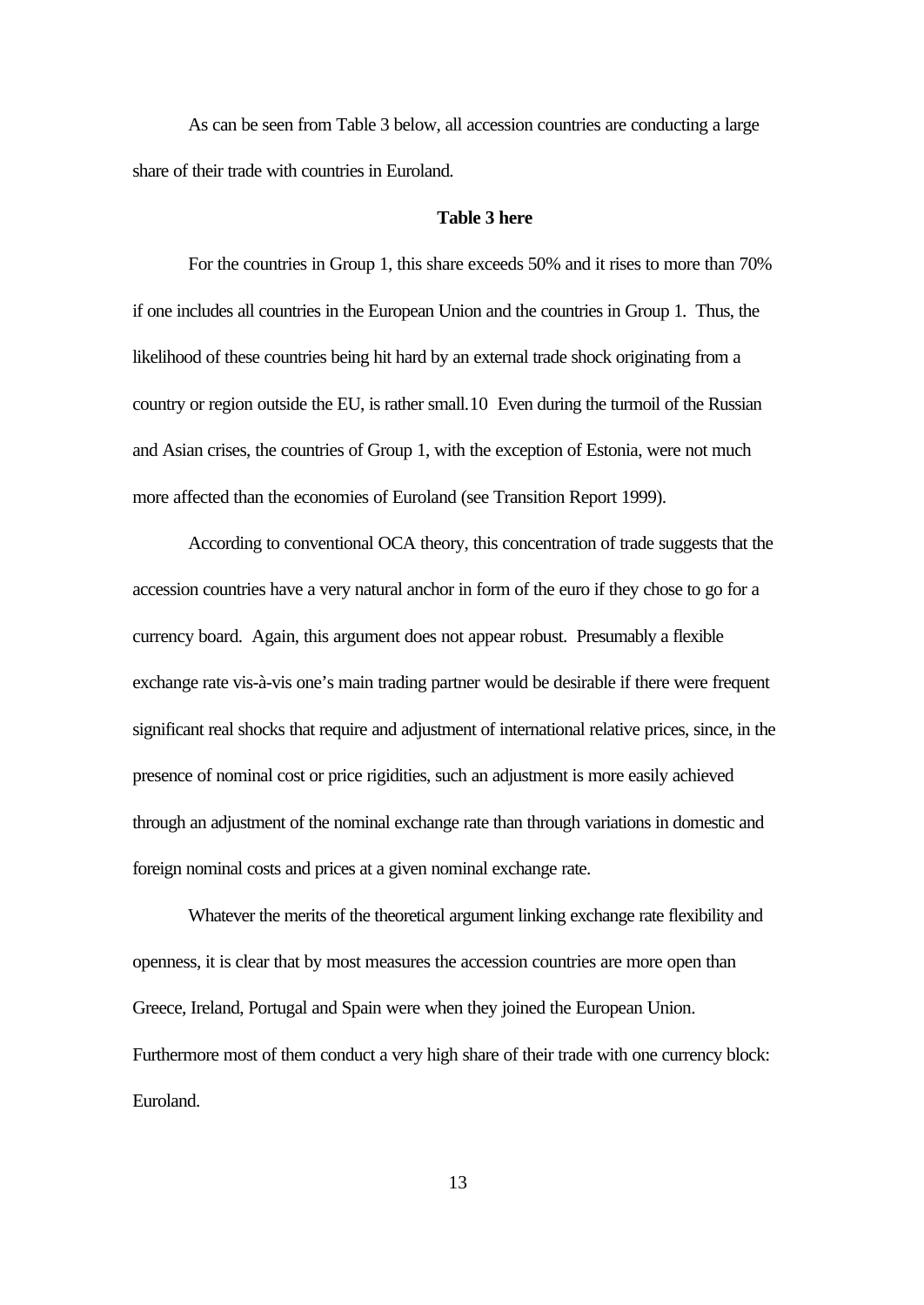#### **Asymmetric shocks or transmission**

The 'one-size fits all' monetary policy corset inflicted on the members of a monetary union is most costly if a member state is subject to severe asymmetric shocks or if its structure is such as to cause even symmetric or common shocks to have seriously asymmetric impacts on output and employment. The proposition that a fixed exchange rate is more attractive when the structure of production and demand is well-diversified should be seen as a statement about the conditions under which asymmetric shocks are less likely.

Differences in the structure of production or in the composition of demand may be suggestive of possible asymmetric shocks or asymmetric transmission of common shocks. Table 4 below compares the shares of manufacturing value added and of agricultural value added and employment of the Group 1 countries in 1997 with those of the EU late joiners in 1986.

#### **Table 4 here**

While it would be preferable to look at the structure of GDP at a more disaggregated level, at the one digit level the difference between the economies of Group 1 and the current EU do not look any bigger than the difference between the EU late joiners and the EU average (at the time they joined). The two entries that stand out are Poland's share of male agricultural employment in total male employment during 1997, which was 21%, and Poland's share of agricultural value added in total value added in 1997, which was 5%. These two figures imply that the gap between agricultural productivity and economy-wide productivity is very large in Poland, and larger than in the other Group 1 countries.

Identifying and measuring the shocks perturbing the accession countries in the past is

<sup>10</sup> But not negligible, as the recent oil price increase demonstrates.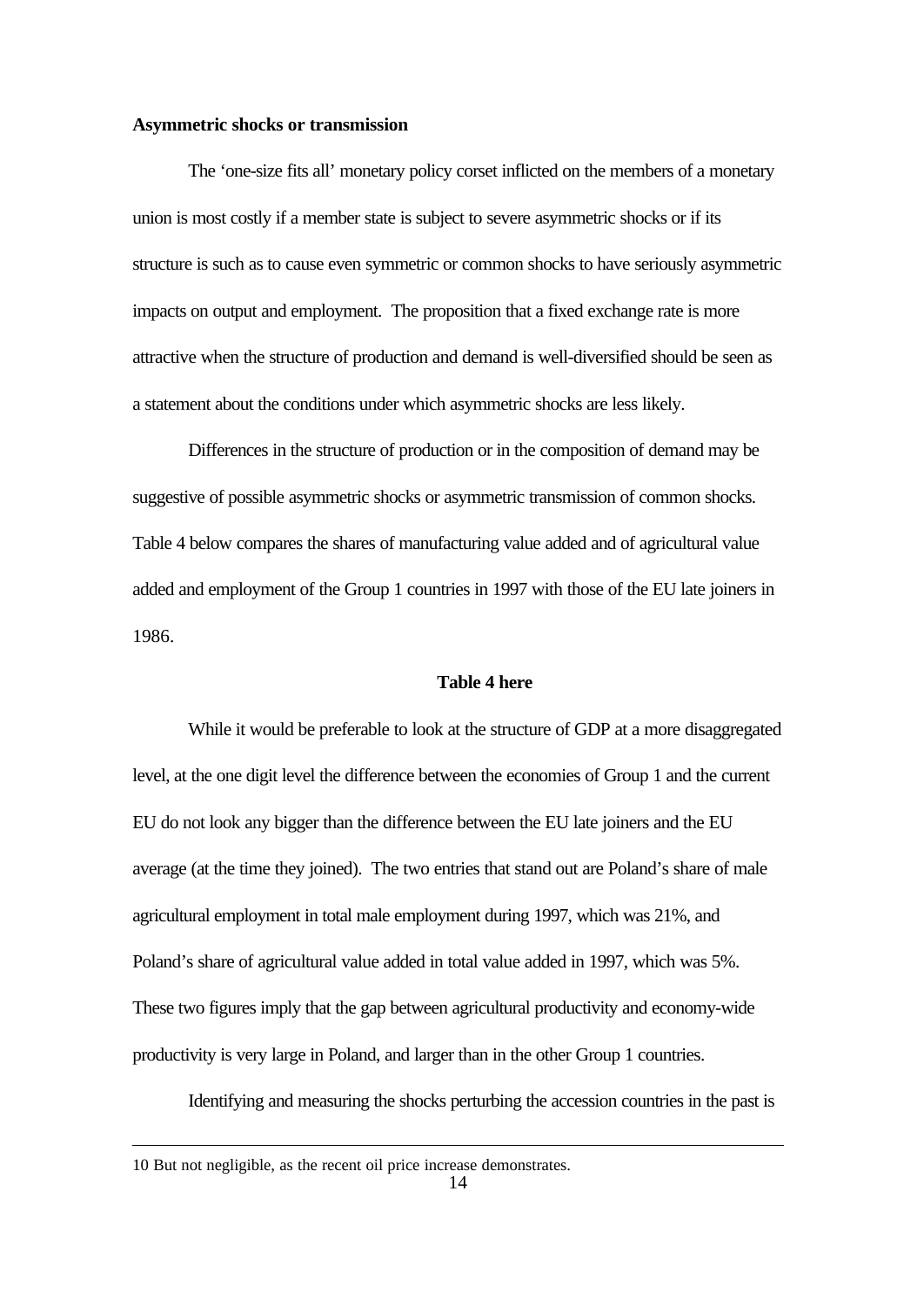an exercise undertaken only by the brave. The further assumption that the patterns revealed in the historical sample would remain valid in the future, pre- and post-accession, is difficult to justify. We limit ourselves to a very simple descriptive statistic. Table 5 below shows how inventory changes in the Group 1 countries have been correlated during the period 1994- 1998 with those in France and Germany since 1994.

#### **Table 5 here**

Statistically, business cycle fluctuations can be 'accounted for' by the inventory cycle. Surprising in Table 5 is the small negative correlation between the Netherlands and Germany, despite the Netherlands being effectively on a DM standard during all of the period. This suggests that there either were few common shocks or that the Dutch economy's response to these shocks, whether through the automatic servomechanisms of the market or through policy, neutralised most of the common shocks. Table 5 also suggests a weaker positive correlation between the German inventory cycle and the inventory cycles of Group 1 than between that of Germany and the other EU countries.

The correlation between, on the one hand, the central bank interest rate set in Frankfurt and, on the other hand, the central bank interest rates in Hungary, the Czech Republic, Estonia and Poland between January 1998 and September 2000 is shown in Table 6. It is consistent with the view that over the period in question, only Polish monetary policy followed the lead of first the Bundesbank and then the ECB fairly closely.

## **Table 6 here**

There are two considerations that qualify the proposition that asymmetric shocks make the retention of nominal exchange rate flexibility desirable. Nominal exchange rate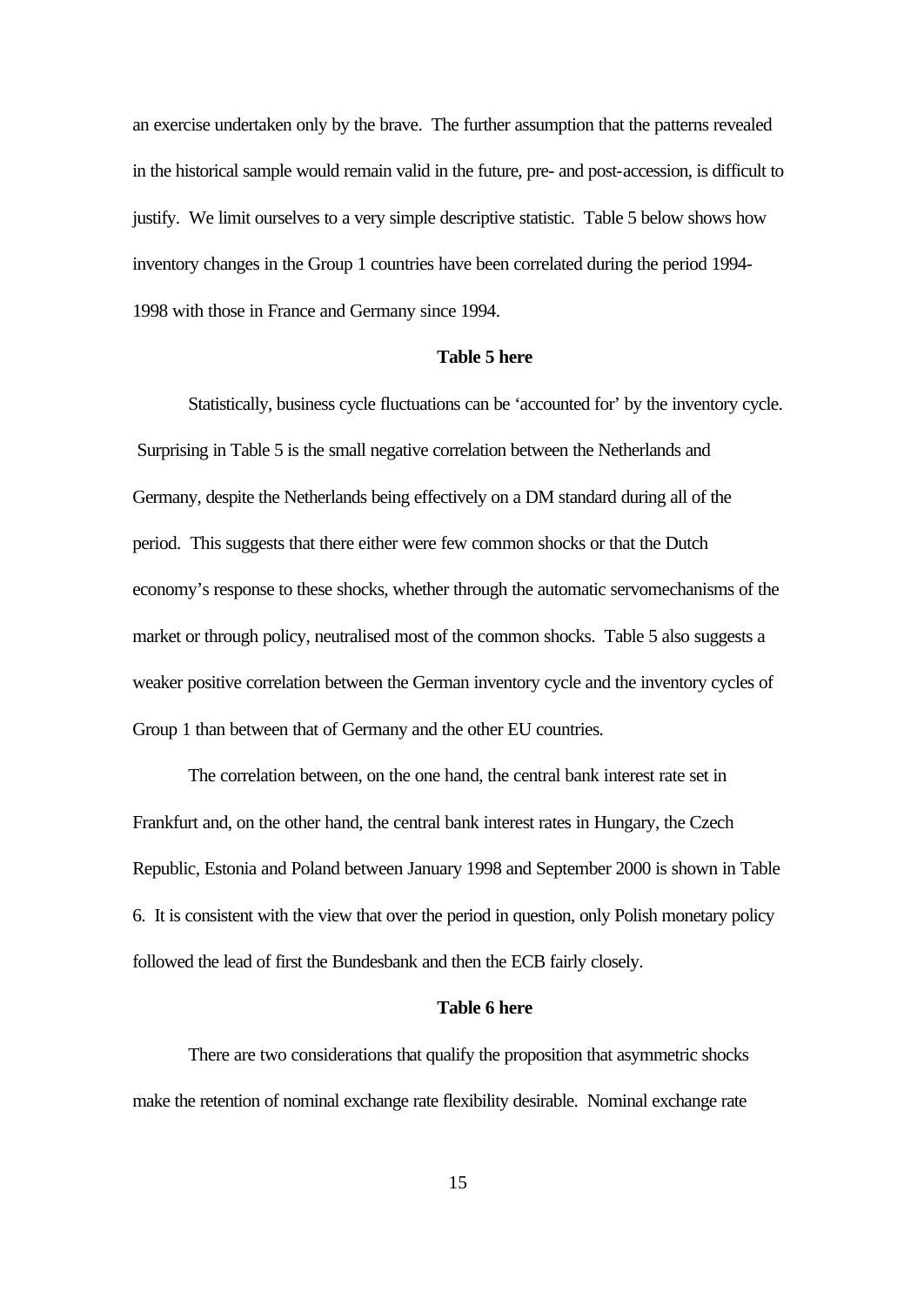changes are the appropriate response only to asymmetric shocks to the markets for goods and services, that is, to IS shocks and aggregate supply shocks. In response to asymmetric monetary shocks (LM shocks), a constant nominal interest rate is appropriate. In a world with perfect international financial capital mobility, a constant nominal interest rate translates into a constant expected rate of exchange rate depreciation. A credible fixed exchange rate is the simplest way of delivering this optimal response to  $LM$  shocks.<sup>11</sup>

Second, it is important not to be excessively impressed with the efficiency of financial markets in general, and with the efficiency of the foreign exchange market in particular. The foreign exchange market and the exchange rate can be a source of extraneous shocks as well as a mechanism for adjusting to fundamental shocks. One cannot have the one without the other. The potential advantages of nominal exchange rate flexibility as an effective adjustment mechanism or shock absorber are bundled with the undoubted disadvantages of excessive noise and unwarranted movements in the exchange rate, inflicting unnecessary real adjustments on the rest of the economy.

#### **Limited real resource mobility**

i<br>I

It is clear that a high degree of real factor mobility can be an effective substitute for nominal exchange rate adjustments in the face of asymmetric shocks. Indeed, factor mobility permits long-term, even permanent, real adjustments to asymmetric real shocks, something nominal exchange flexibility cannot deliver. The real factors whose mobility matters are labour and real or physical capital.

Real capital mobility, both within and between nations, is imperfect or limited, even

 $11$ This is a straightforward extension of Poole [1970] to an open economy setting with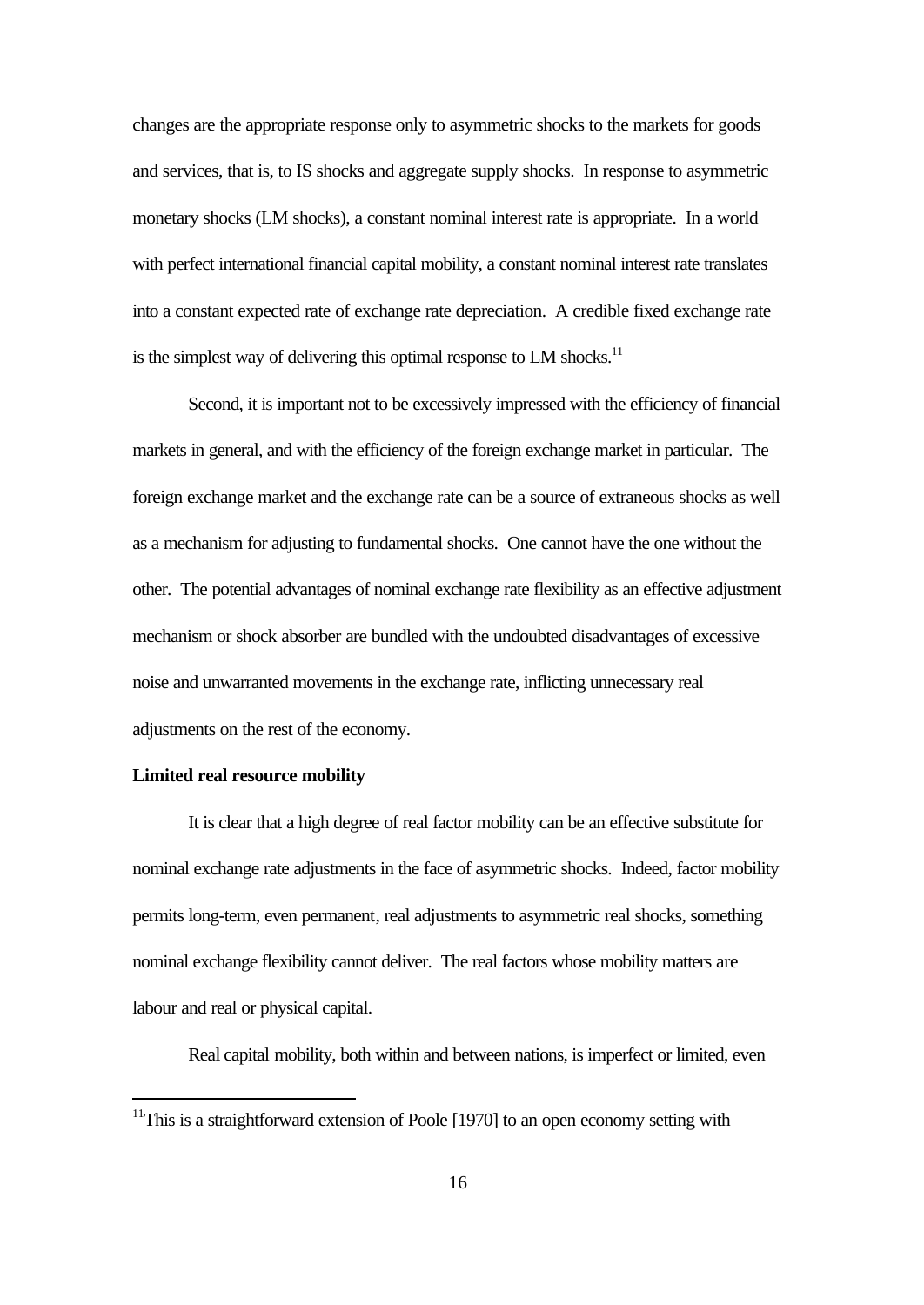when financial capital mobility is perfect. Once real capital (plant, machinery and other equipment, infrastructure etc.) is installed, it becomes costly to shift geographically. There are some examples of 'flying capital', such as Jumbo jets, that move very easily and at a low cost, and there have been examples of whole factories being shipped over great distances by rail or by ship. The conventional view in the OCA literature is that, as a first approximation, real capital cannot be relocated. New gross investment can of course be redirected across national boundaries, and financial capital mobility can facilitate this process, by permitting the decoupling of national saving and gross domestic capital formation. This is not a process that is likely to be very significant at cyclical frequencies, however.

The technological developments of the past few decades may make the argument that physical capital, once installed, is very costly to move geographically, progressively less applicable. While a blast furnace is likely to be prohibitively expensive to move geographically, many modern assembly lines for high-tech products are extremely valuable in relation to their weight, bulk, fragility and general unwieldy nature - the proximate determinants of the cost of moving them geographically. They can be, and are, moved over large distances in response to changes in relative costs of production (or to changes in the other determinants of profitability).

There remain many obstacles to labour mobility between the accession countries and the current EU and EMU members. Many obstacles are cultural, including linguistic, or legal and administrative. While throughout the existing EU, work permits are a thing of the past, and mutual recognition of professional qualifications is becoming the norm rather than the

integrated global financial markets (see Buiter [1997]).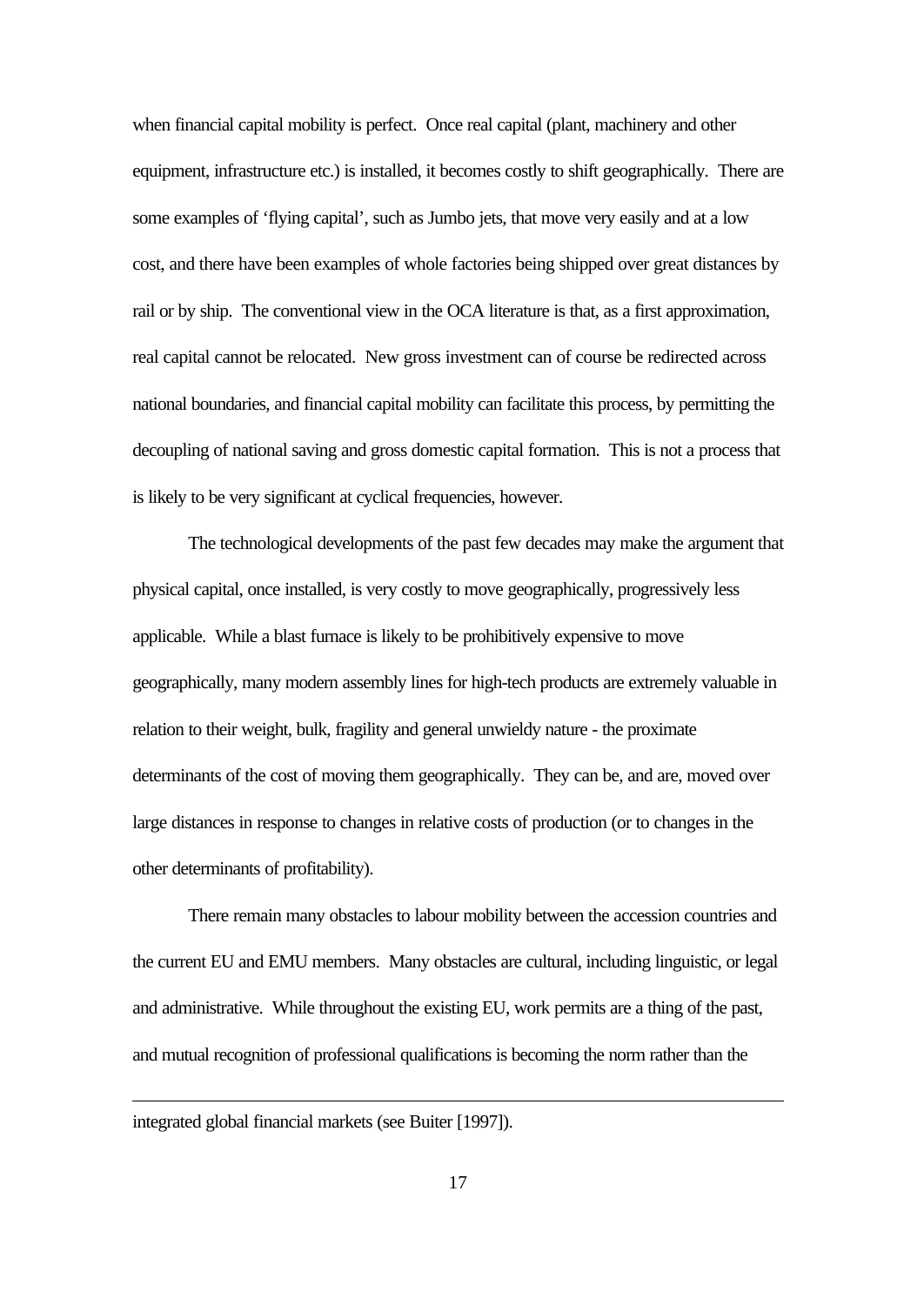exception, cross-border mobility among EU members continues to be limited.

Whatever the cultural, administrative or legal obstacles to labour mobility between the accession countries and the current EU members (in the years prior to accession and in the years following accession), the net migration flows between any two regions or countries are bound to be larger the larger the difference between their real wages or real per capita income levels. Table 7 contains some useful information in that regard.

#### **Table 7 here**

It shows that, at current market exchange rates, 1998 real per capita income in Group 1 (with the exception of Slovenia) relative to the Euroland average, is half or less what the EU late joiners had relative to the EC average in 1986. This suggests that migration flows from the accession countries to the existing EU members would be significantly larger than those experienced in the late eighties and nineties between the EU late joiners and the earlier members of the EC, especially if the interim or transitional arrangements agreed between the accession countries and the EU significantly relax the current legal and administrative obstacles to migration.

However, Table 7 also shows that at PPP exchange rates, these differences are much smaller. This reflects the fact, discussed at greater length below, that GDP comparisons at current exchange rates yield significantly lower relative GDP levels for transition economies than GDP comparisons at PPP exchange rates. This in turn reflects the fact that the relative price of non-traded goods in terms of traded goods is significantly higher in the advanced industrial countries than in transition economies, including the accession countries.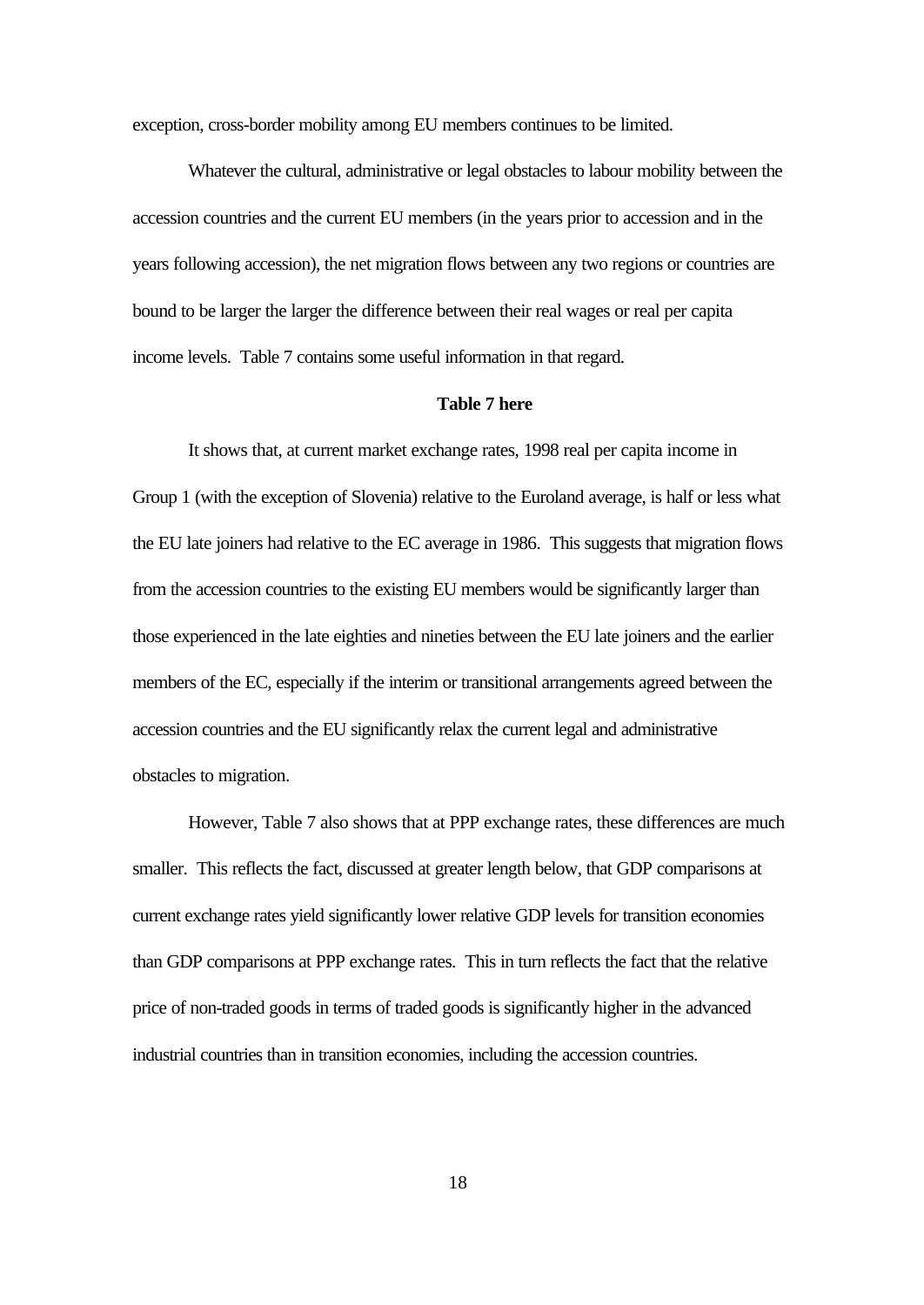#### **Supranational fiscal stabilisation**

Is a supranational budgetary authority with serious redistributive powers, spanning the existing EMU members and the accession countries necessary to make up for the loss of the exchange rate instrument the accession countries were to adopt a currency board vis-à-vis the euro, or, in due course, were to join EMU? The brief *technical* answer is 'no'. Fiscal stabilisation policy works if and to the extent that postponing taxes, and borrowing to finance the resulting revenue shortfall, boosts aggregate demand. This will be the case either if there is myopia among consumers, who fail to realise that the present value of current and future taxes need not be affected by the timing of taxes, or if postponing taxes redistributes resources between households with different propensities to consume.

Unless the supranational federal fiscal authority in a currency union has access to the financial markets on terms that are superior to those enjoyed by the national fiscal authorities, there is nothing the federal authorities can achieve by way of fiscal stabilisation that cannot be achieved equally well by national or even lower-tier fiscal authorities. National government financial deficits and surpluses, probably mirrored to some extent in national current account imbalances, are a perfect substitute for supranational fiscal stabilisation.

A study by Bayoumi and Masson [1993], building on earlier work by Sala-i-Martin and Sachs [1992], analyses regional flows of federal taxes and transfers within the USA and Canada. They try to distinguish between long-term fiscal flows (the redistributive element) and short-term responses to regional business cycles, which they identify with the stabilisation element. They find that in the USA, long-run flows amount to 22 cents in the dollar while the stabilisation element is 31 cents in the dollar. For Canada, the corresponding figures are 39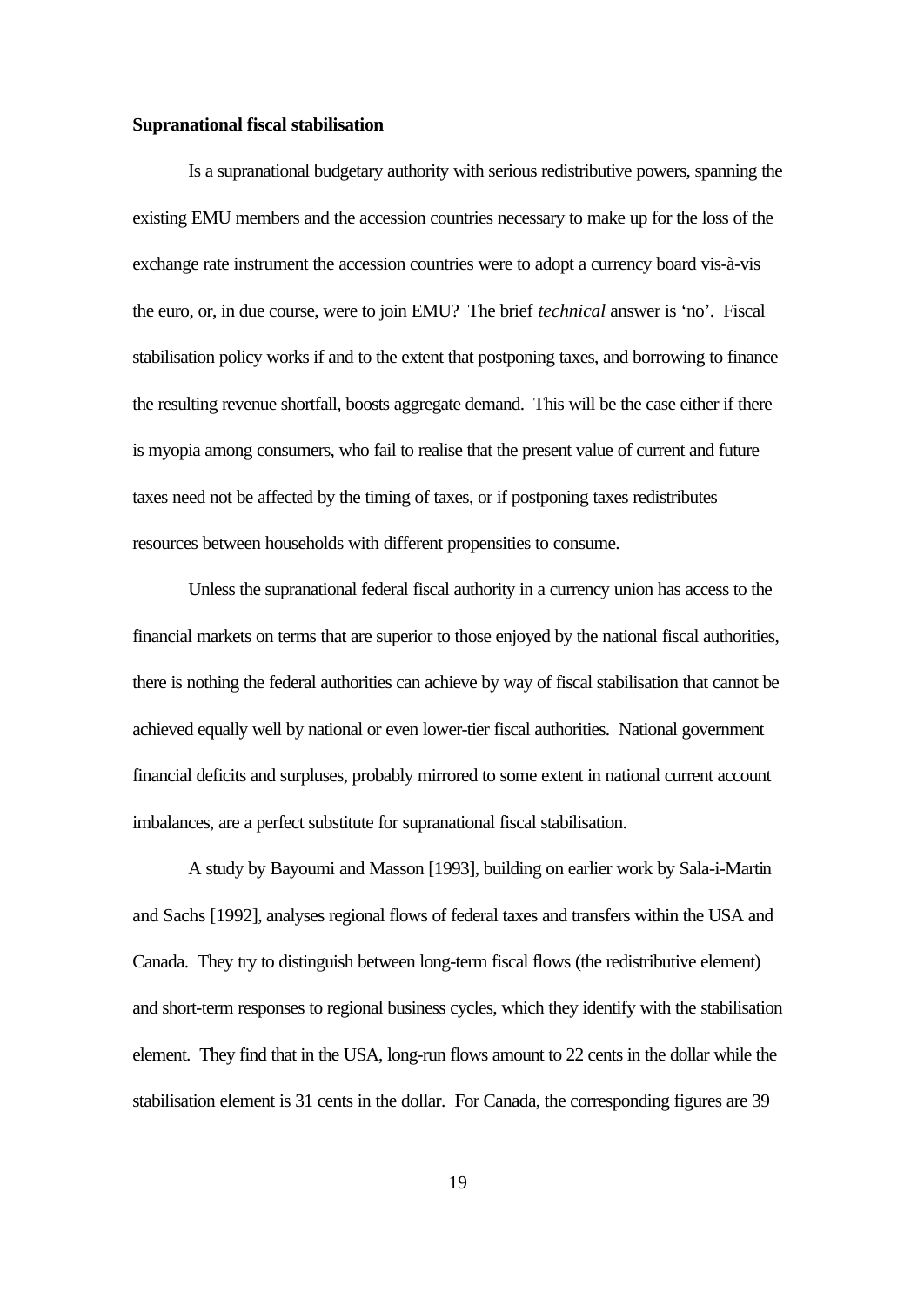cents and 17 cents respectively. While interesting, these studies tell us nothing of relevance to the issue of whether fiscal policy could compensate for the loss of the exchange rate instrument if an accession country were to give up monetary autonomy. The long-term redistribution properties of the budget are irrelevant, because the nominal exchange rate is not an instrument for long-term redistribution. The stabilisation properties of the fiscal system do matter, but the necessary stabilisation can be provided at the supranational, national or subnational level.

To the extent that monetary union is part of a wider process of political integration, political pressures may grow for long-term redistribution among the nations that constitute the monetary union. What the redistribution figures in the studies of Bayoumi and Masson and of Sala-i-Martin an Sachs tell us, is the degree to which the United States and Canada are societies, rather than just economies, and the extent to which notions of national solidarity and regional social cohesion are translated into redistributive measures through the tax-transfer mechanism.

# **IV. Currency Board or Floating-cum-Inflation Targeting: which one dominates?**

#### **Currency boards**

A currency board is probably the most credible fixed exchange rate regime, although anything that has been made politically can also be unmade politically. A pure currency board has the two key features pointed out in section II: an irrevocably fixed exchange rate and the prohibition of domestic credit expansion by the central bank. The entire monetary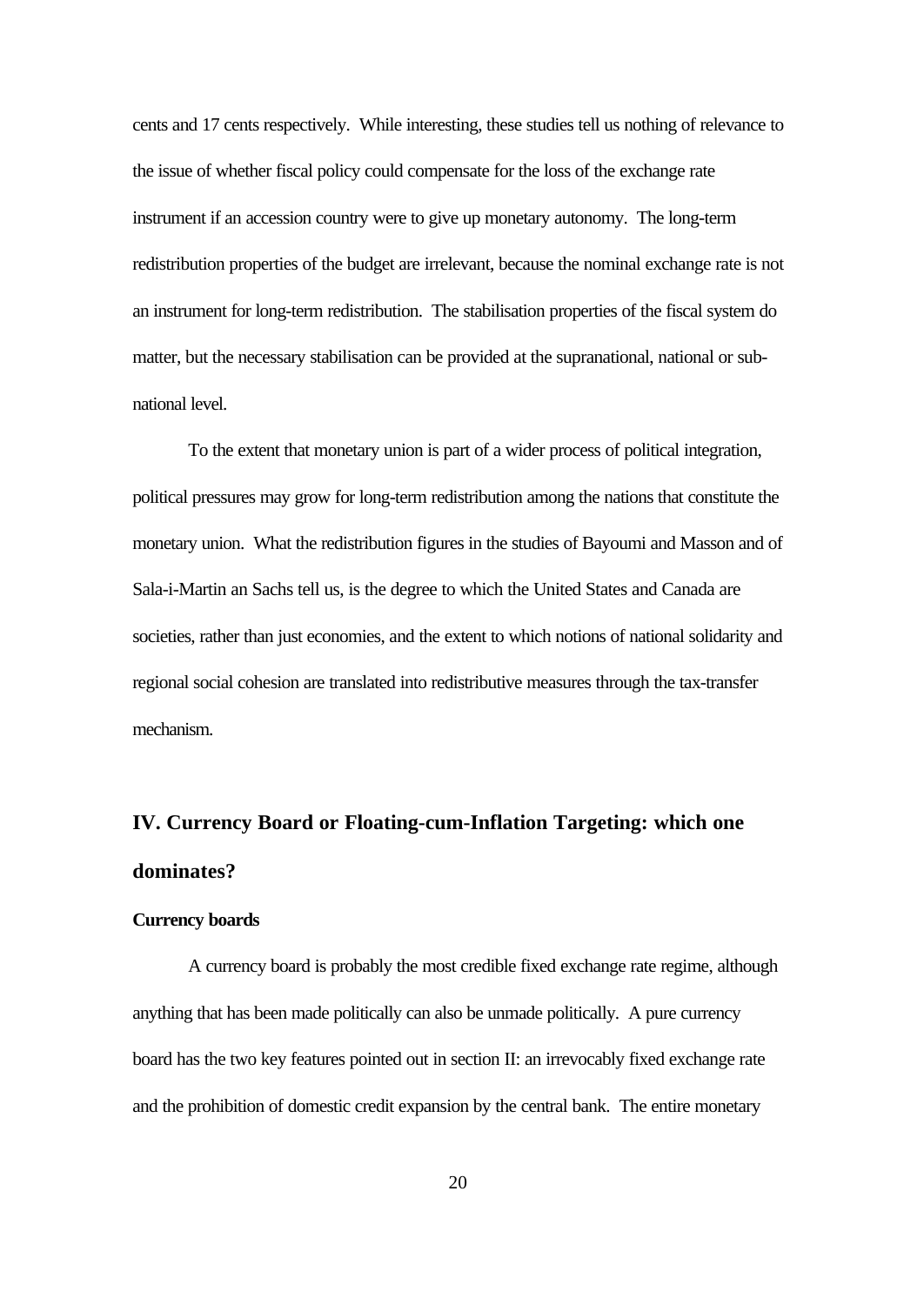base is backed by international reserves. There are several advantages, all of which depend on the currency board arrangement being perceived as credible and permanent.

The first advantage is that the real resource cost of a currency board is less than that of a full fledged, traditional monetary authority. Of course, banking supervision and regulation course still are required, but these activities need not be undertaken by the monetary authority.

The second 'advantage' is that a nation adopting a pure currency board throws away the key to the drawer labelled 'monetary financing of government budget deficits'. In a wellrun economy, with a benevolent, competent and credible policy maker, this would actually be a drawback. Seigniorage can be a useful source of revenue for cash-strapped governments. There is no reason to believe that the inflation rate generated under a currency board is anywhere near the optimal rate from a neoclassical public finance point of view.

However, political economy considerations, distilled from the often brutal lessons of history, suggest that the printing press is a great seducer, and that the freedom to issue monetary liabilities at will is likely to be abused. Of course, responsible domestic credit expansion by the monetary authority is not achievable only through the medium of a currency board.12 Any independent central bank (whether instinctively conservative and with both operational and target independence, or with just operational independence, but dedicated to an externally imposed mandate of price stability), could, in principle, prevent the abuse of the printing presses. This, however, begs a number of key questions. Can the political realities support an operationally and target-independent central bank? Would price stability be the

<sup>12</sup> If such were the case, the world as a whole would not be able to implement responsible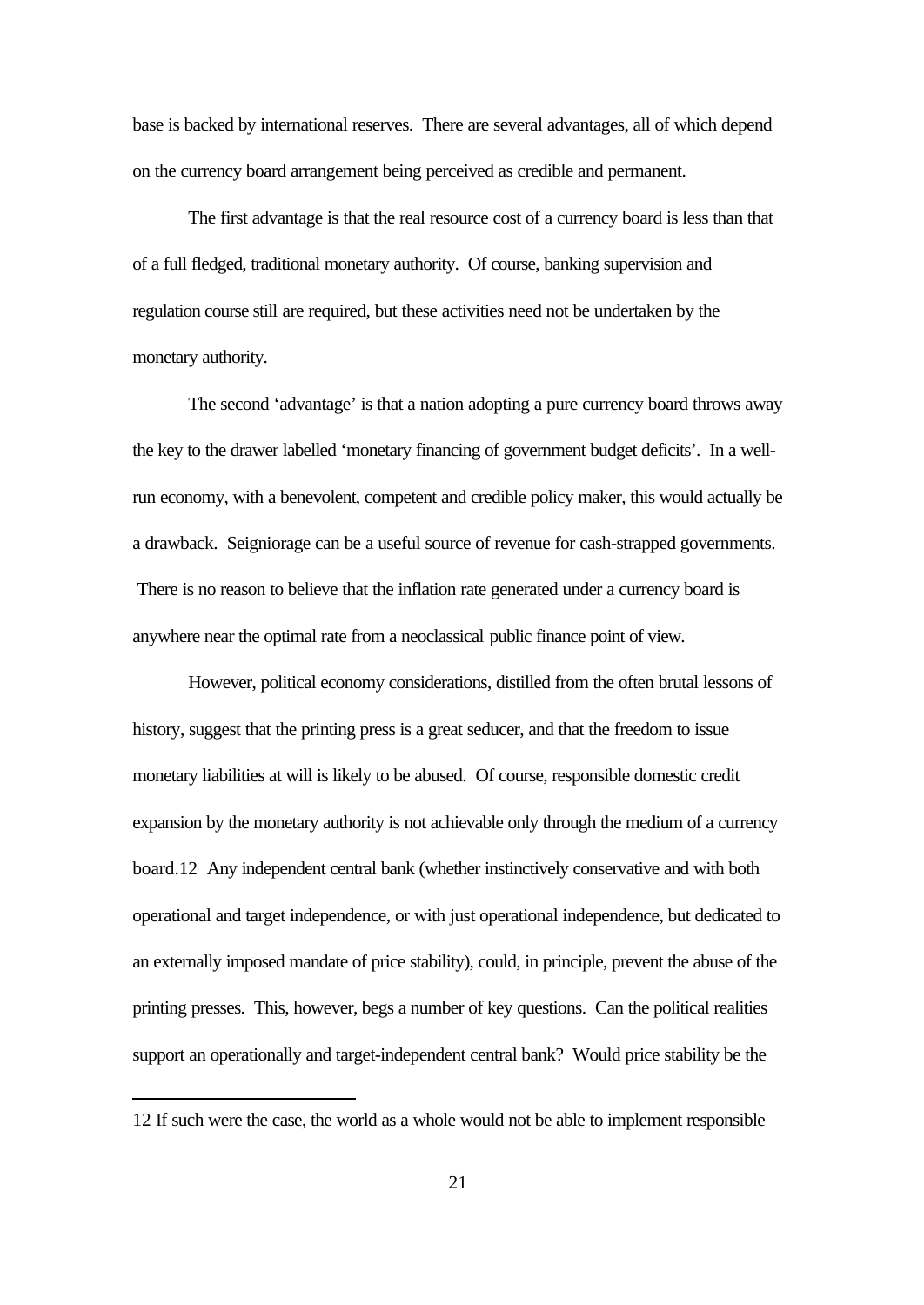overriding target of a target-independent central bank? How would an operationally central bank internalise an externally imposed price stability mandate? And who would impose such a mandate on the central bank?

In many transition countries, the central bank is not even nominally independent. Where it is nominally independent, it is often not effectively independent. This problem is compounded by the fact that the central bank in a number of transition economies does not limit itself to conventional central banking roles (monetary policy and supervision and regulation of the banking and financial systems), but also acts as a development bank and performs commercial roles.

Among the traditional functions of a central bank is that of a lender of last resort, to avoid liquidity crunches, including bank runs in times of financial crisis. Under such circumstances the central bank should lend freely, against the best available collateral, and at punitive rates. If a liquidity crisis becomes a solvency crisis, the central bank does not have the resources to act effectively. Only the state, though the Treasury and its power to tax, has the resources to recapitalise insolvent financial institutions.

One obvious drawback of a currency board is that there can be no lender of last resort, since domestic credit expansion by the monetary authority is ruled out. There may be ways of partially privatising the lender of last resort function by arranging contingent credit lines, but the scope for that is inevitably limited.

A currency board makes the most sense for small, highly open countries. If a country opts for a currency board, it should peg to a currency or to a basket of currencies that

domestic credit expansion policies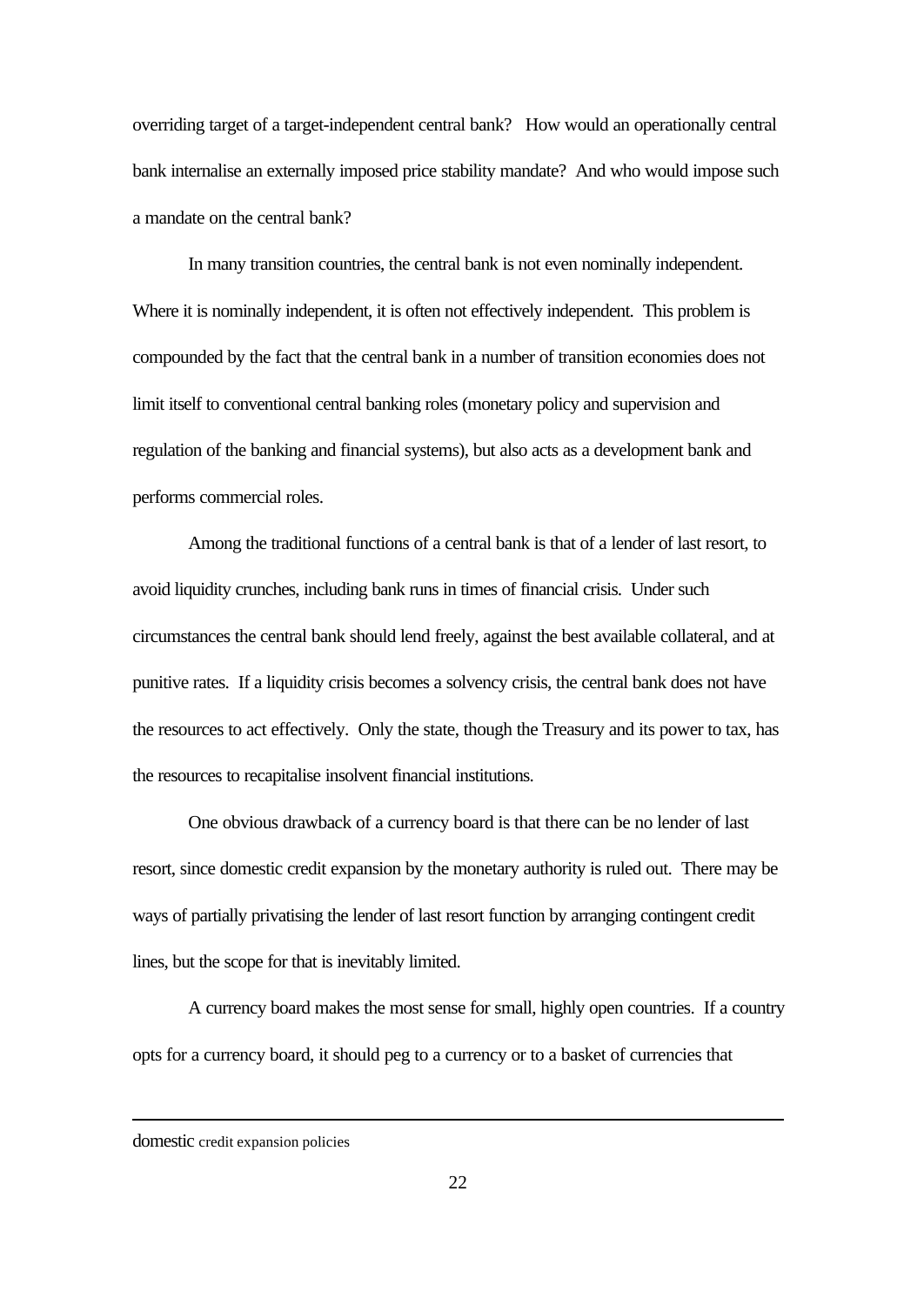accounts for the lion's share of its external trade. For all accession countries, the euro (or a currency basket with a dominant euro share), will be the natural choice. Pegging to the US dollar or even to the SDR, is an open invitation for trouble.

#### **The experience with existing currency boards**

As mentioned earlier, it has often been argued that currency boards (like all (credible) fixed exchange rate regime a) involve a significant cost in terms of foregone real growth in the long run, because the central bank is not able to stabilise output after asymmetric shocks. A recent paper by Ghosh et al. [2000] discredits this claim to some extent by investigating systematically the growth performance of countries that have operated currency boards. When controlling for the usual factors thought to determine growth, they actually find, instead of a lower growth performance, a higher growth performance. The obvious criticism to this sort of approach is that there might be what econometricians call a *selection bias* in the sample on which the study is based. Countries that introduce currency boards might very well have "good" governments, while the quality of governments across the rest might be much more mixed.

Across transition countries, there is also very little evidence so far that currency stability in countries with currency boards has been bought at the cost of real output stability or growth. Even though Bulgaria and some of the Baltics have struggled following the Russian and Kosovo crises, it could be argued that the non-currency board counterfactual could have been even worse.

23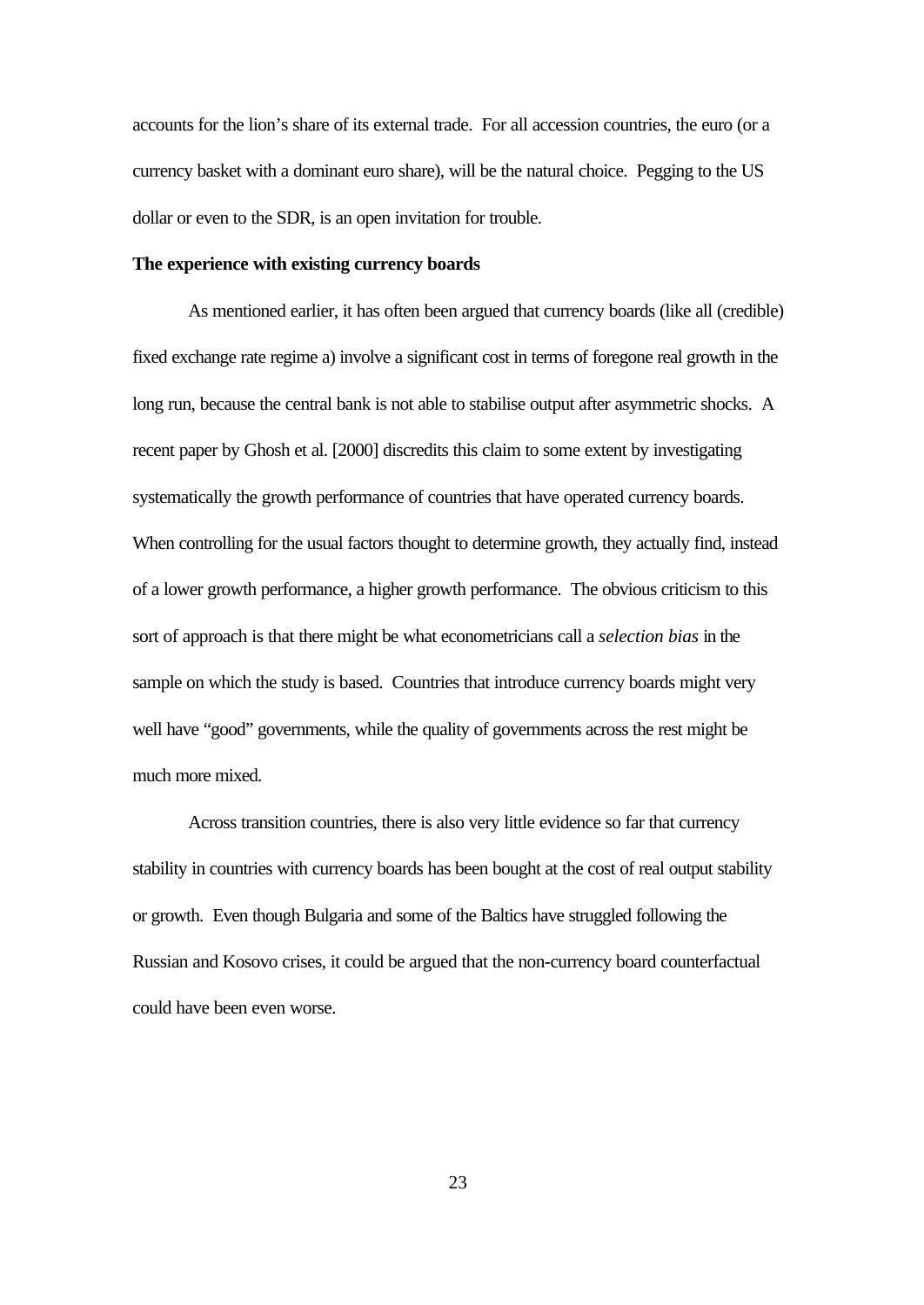#### **Inflation targeting**

Inflation targeting has been 'en vogue' in most industrialised countries for quite some time. Although the US Fed is not quite doing it formally, its actual operating procedures under Volcker and Greenspan mimic inflation targeting. The Bank of England has been doing it since 1992 and the ECB since 1999 (albeit without admitting to it). New Zealand, Australia and Canada also use inflation targeting. So, why not the accession candidates?

Although there are quite a few differences among the above-mentioned monetary authorities in how inflation targeting is actually designed and implemented, there is a common core of key requirements for effective inflation targeting found in all three. This goes well beyond the government announcing some short term inflation target. This common core consists of the following:

- 1. the public announcement of a numerical medium-term target for inflation for a clearly defined basket of goods and services,1314
- 2. an institutional commitment to price stability as the primary goal of monetary policy, to which other goals are subordinated,
- 3. a credible toolbox for linking monetary instruments to medium term inflation outcomes, that makes use of all the information available,
- 4. transparency of the monetary policy strategy through communication with the public.

Inflation targeting is said to have the key advantage that a country can keep control over its monetary policy, which is in principle desirable in the presence of asymmetric shocks.

<sup>13</sup> This can be a point target, a range or a ceiling.

<sup>14</sup> The US Fed does not announce a numerical inflation target. Its official targets are maximum employment, price stability and interest rate stability.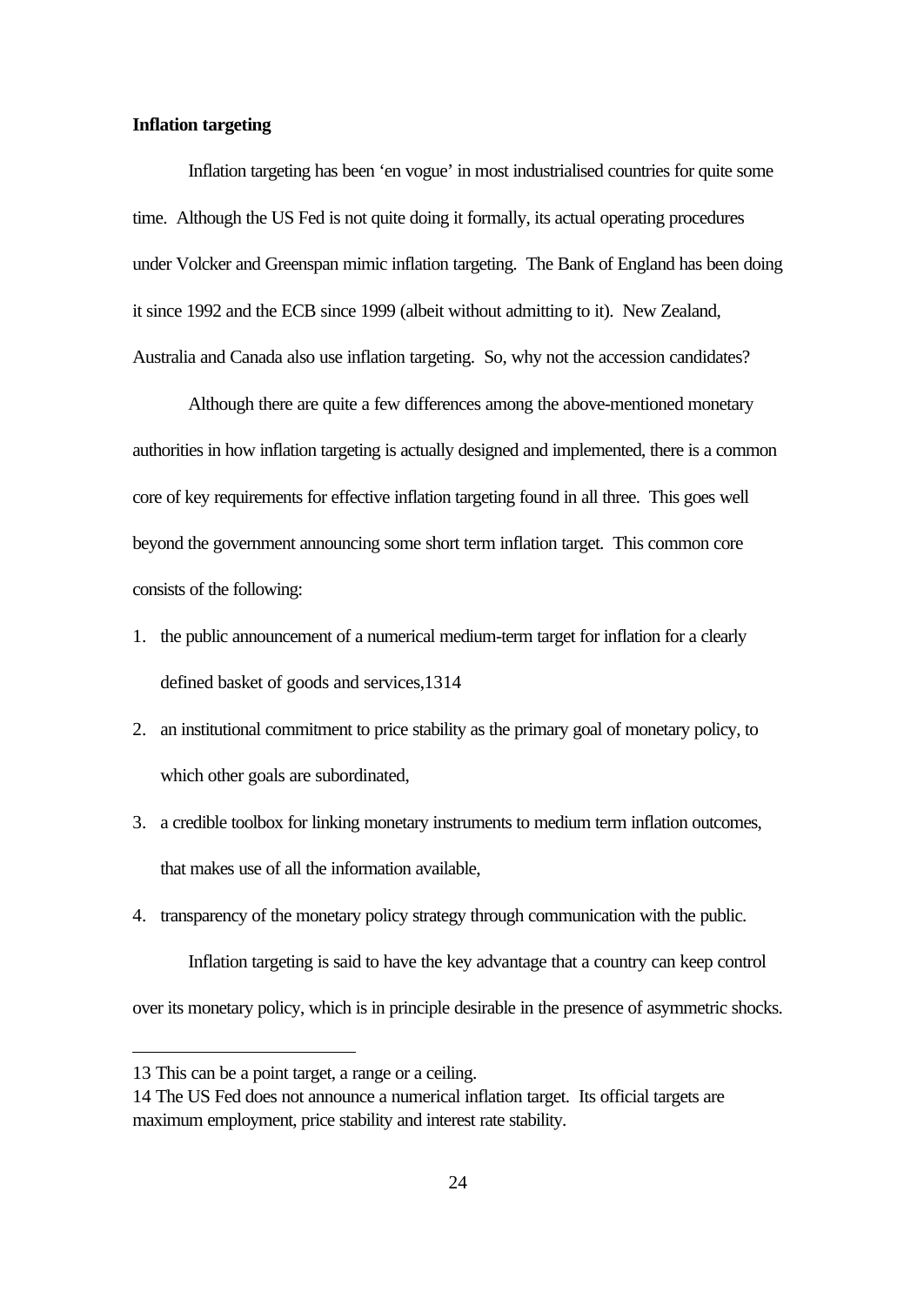Nevertheless, in many countries it has proven quite difficult to exploit this advantage. Monetary independence permits flexibility (the valuable ability to respond to shocks), but the downside of flexibility is opportunism, that is, discretion in the negative sense of lack of credible precommitment. Independence associated with opportunistic discretion has been discredited by the inflationary experience of the 70's, and 'rules based' monetary policy, that is, monetary policy based on credible precommitment, is the height of fashion among main stream economists. Of course, rules can, in principle, be flexible, contingent rules that permit a response to news. Unfortunately, it turns out to be rather complicated to write down the optimal rule (flexible, but with commitment). Thus, for example, in the case of New Zealand, one of the front runners in rules-based monetary policy, there is now a wide-spread sense that the central bank did not have enough positive discretion, that is, flexibility, in the wake of the Asian Crisis.

Furthermore, the benefits of monetary independence in most accession countries should not be overstated. Monetary policy is unlikely to be very effective in stabilising output because credit, deposit and debt markets are still rather underdeveloped. Furthermore, especially in the less advanced countries, a substantial share of credits and deposits continues to be in foreign currency. Thus, changes in the cost and availability of domestic credit are unlikely to have a large immediate effect on output, either through the interest rate or through the credit channel.

Accepting inflation as the overriding goal of monetary policy and giving up the goal of stabilising the exchange rate can have important repercussions for the banking system.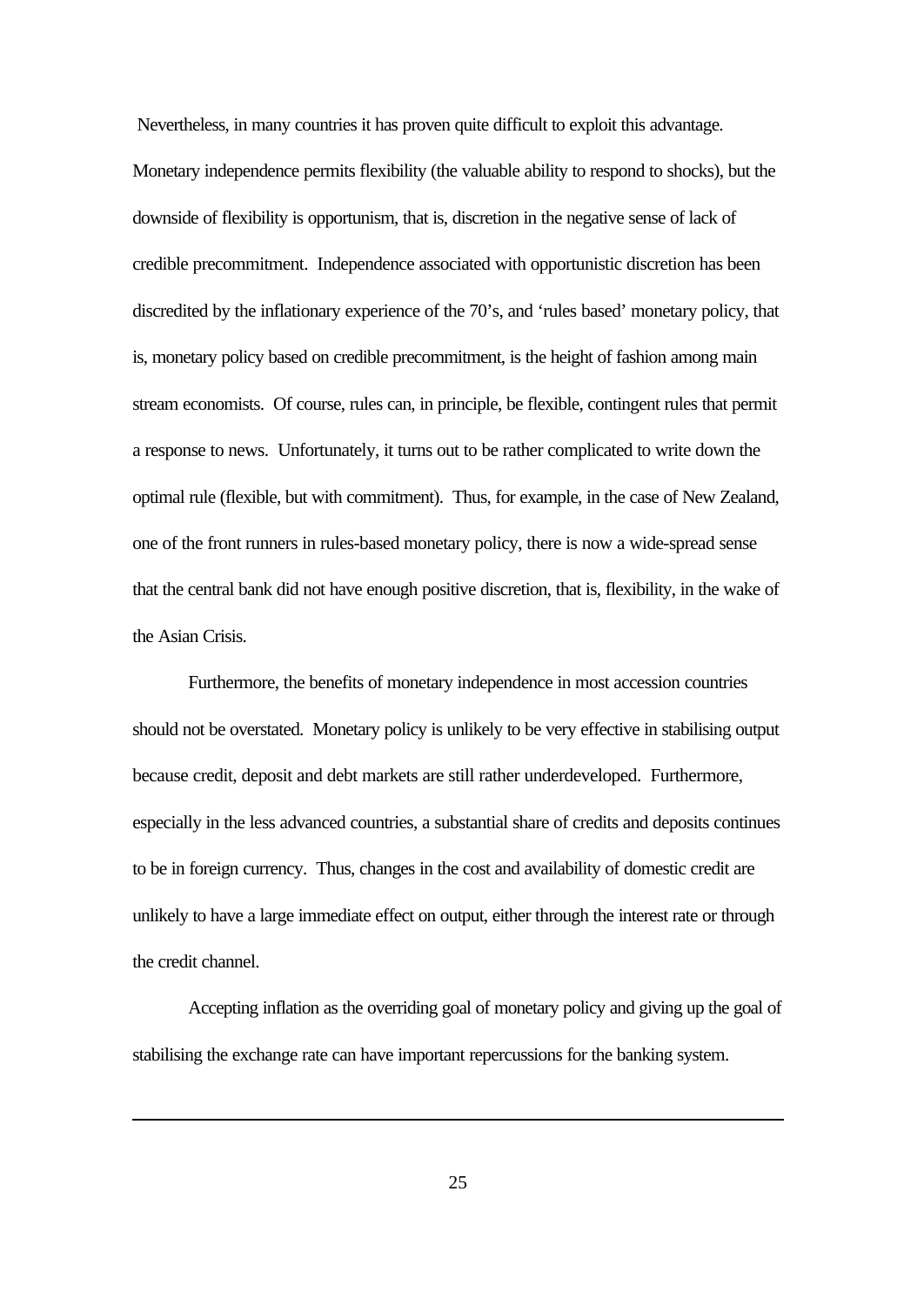Especially in the less advanced countries of the region, large parts of the balance sheets of banks are still in dollars and other hard currencies. Even if the balance sheet of the bank itself is balanced as regards its foreign currency liabilities and assets, this need not be adequate insurance against loss in case of large fluctuations in the exchange rate. A large depreciation may lead to defaults by parties that have borrowed from the bank in hard currency without matching the currency denominations of their own debits and credits. Such borrower defaults can have a knock on effect on the banking system.

A further important requirement for inflation targeting is the institutional commitment of the central bank to the aim of price stability. This involves the insulation of the policymaking board of the central bank from the partisan political process. Members of the policy-making board of the central bank should not have close ties to political parties or factions. They should be appointed for a single term of office, which should be longer than the political cycle.

Much of the success of the inflation targeting central banks depends on hard-gained reputation. Both the Bundesbank for much of its existence and the current chairman of the Fed had or have an almost god-like status in the public eye. Thus, they were or are very well insulated from short term political pressures. No government or even academic in Germany blamed slowdowns in the economy on the Bundesbank.

While reputations take time to establish, the experience of the Bank of England has shown that it is possible to gain the trust of the financial markets without having to painstakingly build a reputation over a long period of time. A crucial element in gaining a reputation quickly is transparency and active engagement in explaining policy decisions to the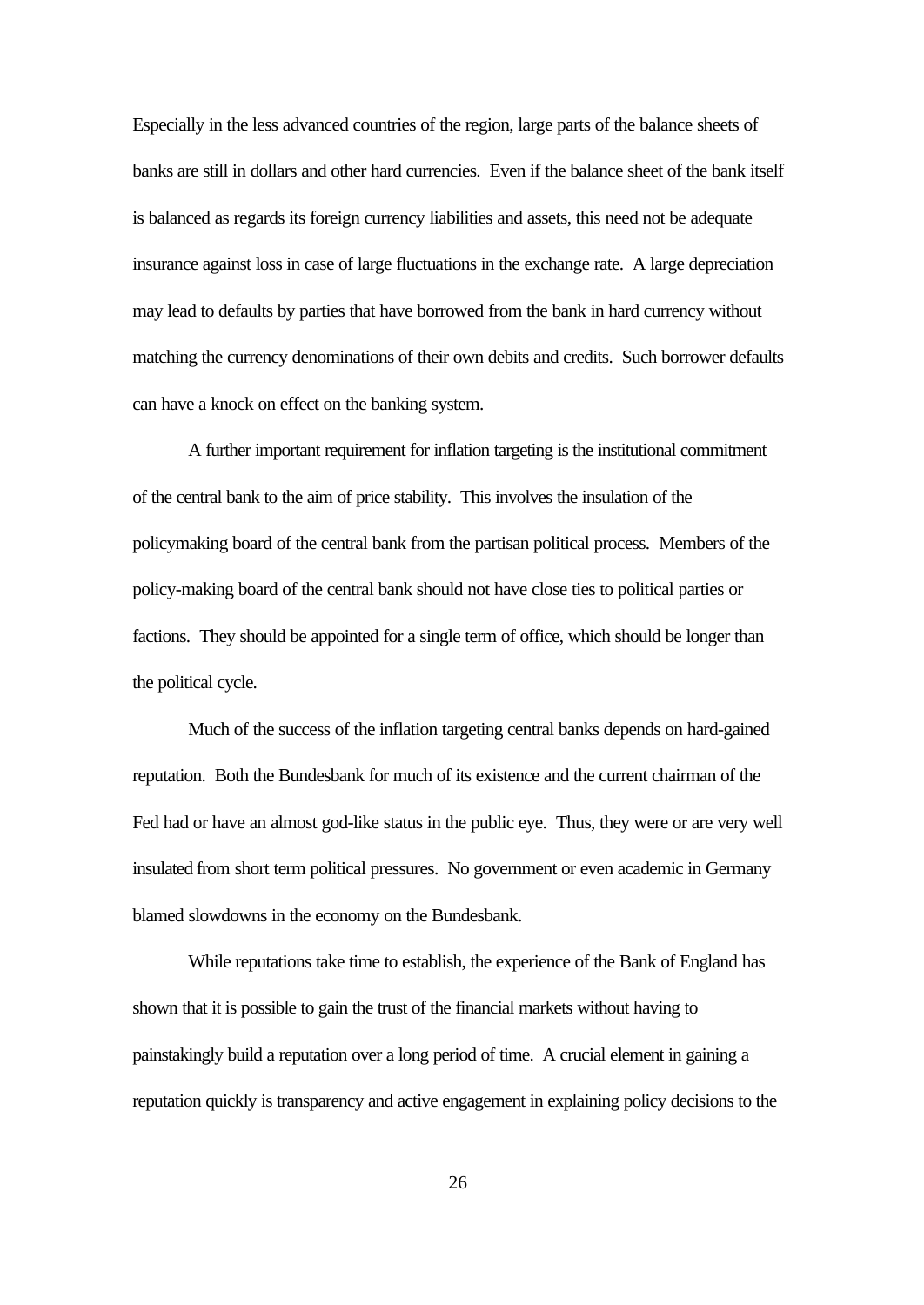public. The Bank of England, which gained operational independence only in June 1997, reaches out even further by publishing within a fortnight of its monthly rate-setting meetings, the minutes of these meetings and the votes of the individual members of its policy-making Monetary Policy Committee. It also publishes its quarterly Inflation Report, summarising its view on the performance of past and future monetary policy and the prospects for inflation. Some authors go as far as arguing that the communication of its strategy to the public has been central to the success of inflation targeting in industrialised countries in recent years. In the same vein, the less than wholly satisfactory performance of the ECB since January 1999 has been attributed by some to its lack of openness, transparency and accountability, both as regards its objectives and as regards its operating procedures.

#### **The optimal inflation target**

i<br>I

Over the recent years a lot of research has gone into the question of what constituted the optimal inflation target. This involves the composition of the target basket, the horizon over which the target is to be pursued and the numerical value assigned to the target. Currently the Czech central bank targets net inflation (inflation stripped of administrative prices and the effect of tax changes)15 for up to 30 months ahead. The Polish Central bank instead targets headline inflation for at most 18 months ahead.

The consensus for very open economies appears to be that ideally the central bank should target a medium term inflation target that filters out temporary variations in the inflation

<sup>15</sup> Note that this is easier said than done. Simply stripping administered prices out of the price index is likely to be a nonsense. The behaviour of the non-administered price component is most unlikely to be independent of the behaviour of the administered prices. For instance, freezing administered prices in an inflationary environment is likely to increase the inflation rate of the non-administered prices.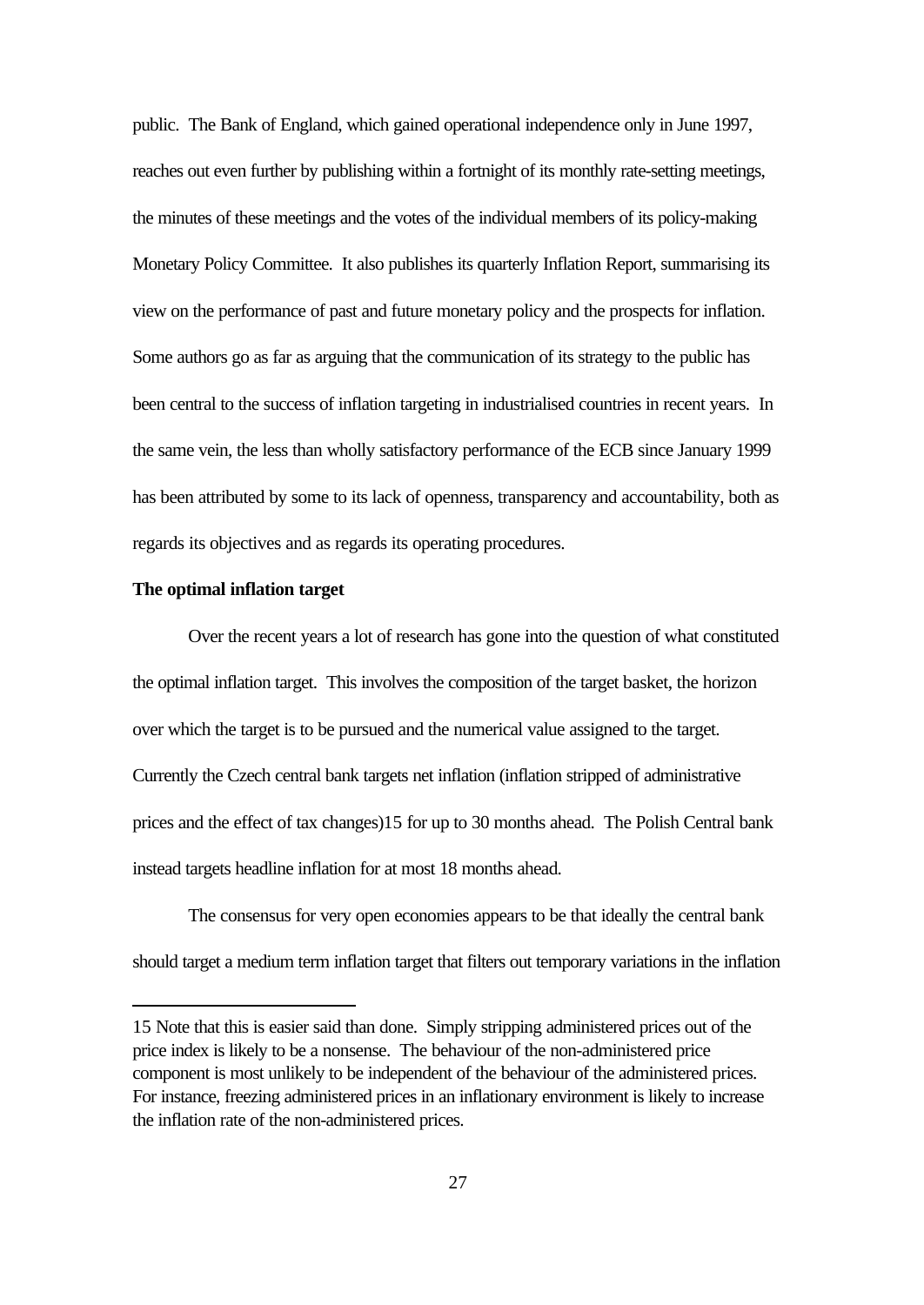rate, such as those due to transitory exchange rate movements. The advantage of this approach over simple consumer price basket targeting are higher the more open the economy is and the more volatile the exchange rate. Paying attention to these issues is the more important the larger and more volatile capital flows are. Especially when domestic financial markets and the foreign exchange market lack depth and breadth, capital flows can easily have large transitory effects on the exchange rate.

The challenges posed by international financial integration will continue to be important for the accession countries, and on balance, its effects are likely to be beneficial, provided effective regulation and supervision of domestic financial institutions and markets can be established. With rapidly ageing populations, domestic saving rates are unlikely to be sufficient to finance the capital stock replacement and expansion necessary to catch up with the EU (see Transition Report 2000). FDI inflows are key to the international transfer of technology and know-how. International portfolio diversification offers insurance possibilities that are not available domestically.

The downside of international financial integration is that the international financial market system can be a source of volatility, shocks and instability. Exchange rate volatility is reflected in import price volatility and temporary variations in the rate of inflation. This effect is stronger the more open the economy is to trade in goods and services. Undue sensitivity of domestic monetary policy to such short-term movements in the inflation rate can be destabilising for the real economy. Skilful monetary targeting filters out the noise in the observed price, exchange rate and inflation signals and extracts signal concerning the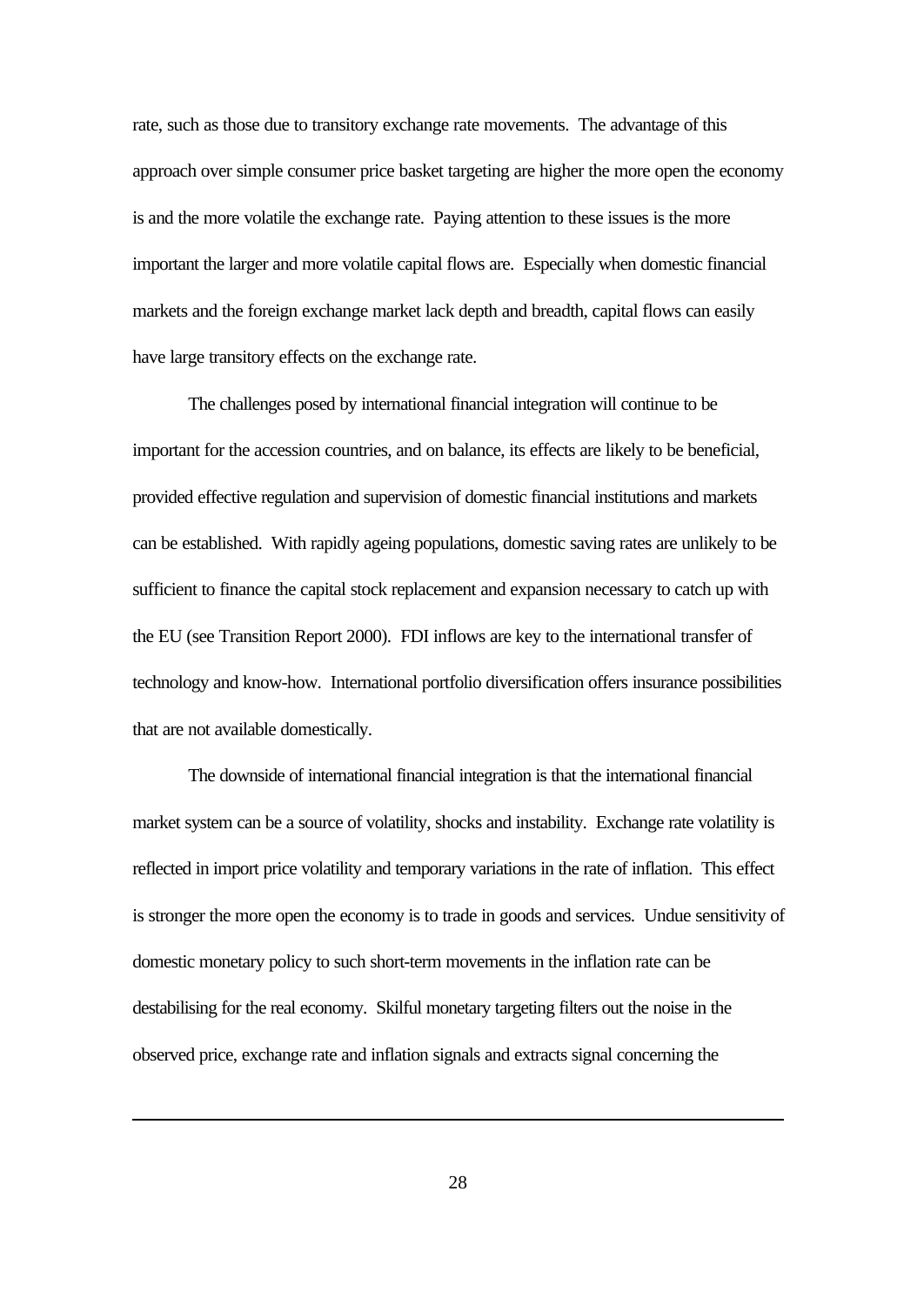underlying inflation rate. It is sometimes argued that if highly open transition economies target inflation, they should target 'domestically generated inflation'. Unfortunately, there is no conceptually clean way of separating imported and domestically generated inflation.

# **V. Balassa-Samuelson meets the EMU Inflation and Exchange Rate Criteria**

There may be a conflict between a key structural feature of the accession countries and the inflation and exchange rate criteria for EMU membership. We will show that, unless the inflation criterion is relaxed or reinterpreted for accession countries adopting a currency board (or any other credible fixed exchange rate regime), EMU may only be achievable at the expense of an unnecessary recession in the accession countries.

Likewise, for those candidate EMU members that adopt a floating exchange rate, it is likely to be necessary for the exchange rate stability criterion to be interpreted asymmetrically if the inflation criterion to be satisfied. That is, unlike significant exchange rate depreciations, significant exchange rate *appreciations* should be permitted during the two year 'probationary period..

Together, the exchange rate criterion and the inflation criterion restrict the scope for changes in the real exchange rate of the accession candidate vis-à-vis Euroland. To have, say, a real appreciation requires either a nominal appreciation (holding accession country and Euroland inflation rates constant), or a higher domestic rate of inflation relative to Euroland (holding the nominal exchange rate constant).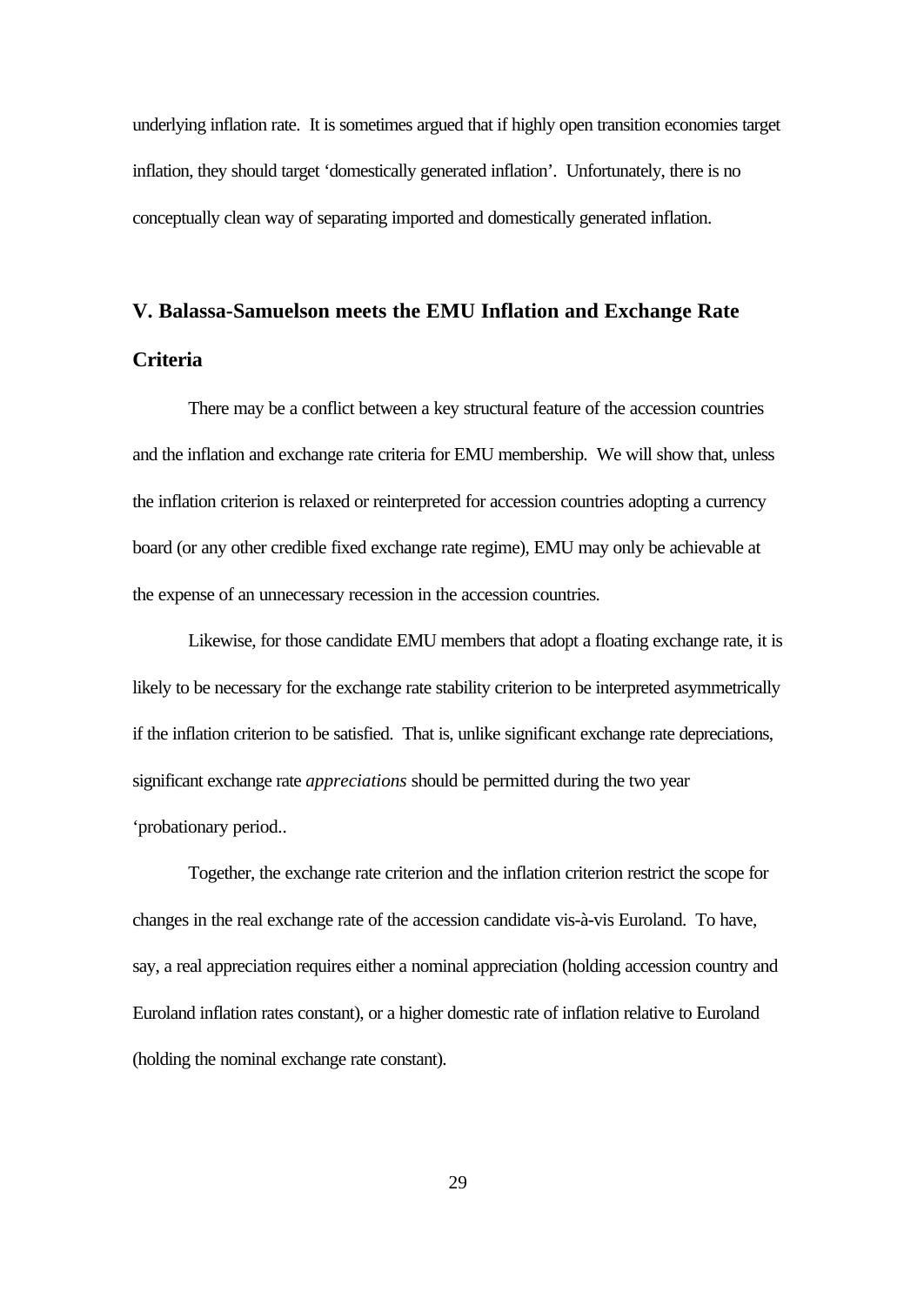Real exchange rates of transition economies are volatile and subject to large mediumterm swings. There can be little doubt, however, that for most accession countries, there must be the expectation, as part of the process of transition and catch-up, of a significant trend appreciation of the real exchange rate. The reason for this belief is the Balassa-Samuelson effect (see Balassa [1964], Samuelson [1964, 1994], Heston, Nuxoll and Summers [1994]).

Let  $p_T^A$  denote the inflation rate of traded goods prices in the accession country,  $p_T^E$ the inflation rate of traded goods prices in Euroland and *e* the proportional rate of depreciation of the accession country's currency vis-à-vis the Euro. Assume that the law of one price holds for traded goods, that is, the forces of international trade arbitrage equalise the prices of traded goods and services (expressed in a common currency) between Euroland and the accession candidate. Then

$$
\boldsymbol{p}_T^A = \boldsymbol{p}_T^E + \boldsymbol{e}
$$
 (1.1)

The inflation rate relevant for the inflation criterion for EMU membership is the inflation rate of a broad-based consumer price index, which includes both traded and nontraded goods. Let  $p^A$  and  $p^A$  be the CPI inflation rate, respectively the non-traded goods inflation rate, in the accession country and  $p^E$  and  $p^E$  the CPI inflation rate, respectively the non-traded goods inflation rate, in Euroland. The share of non-traded goods in the consumption bundle is *a* both in the accession country and in Euroland. It follows that

$$
\boldsymbol{p}^{i} = \boldsymbol{a}\boldsymbol{p}_{N}^{i} + (1-\boldsymbol{a})\boldsymbol{p}_{T}^{i} \qquad i = A, E \qquad (1.2)
$$

The price of (non-)traded goods is a mark-up on unit labour costs. Assume the growth rate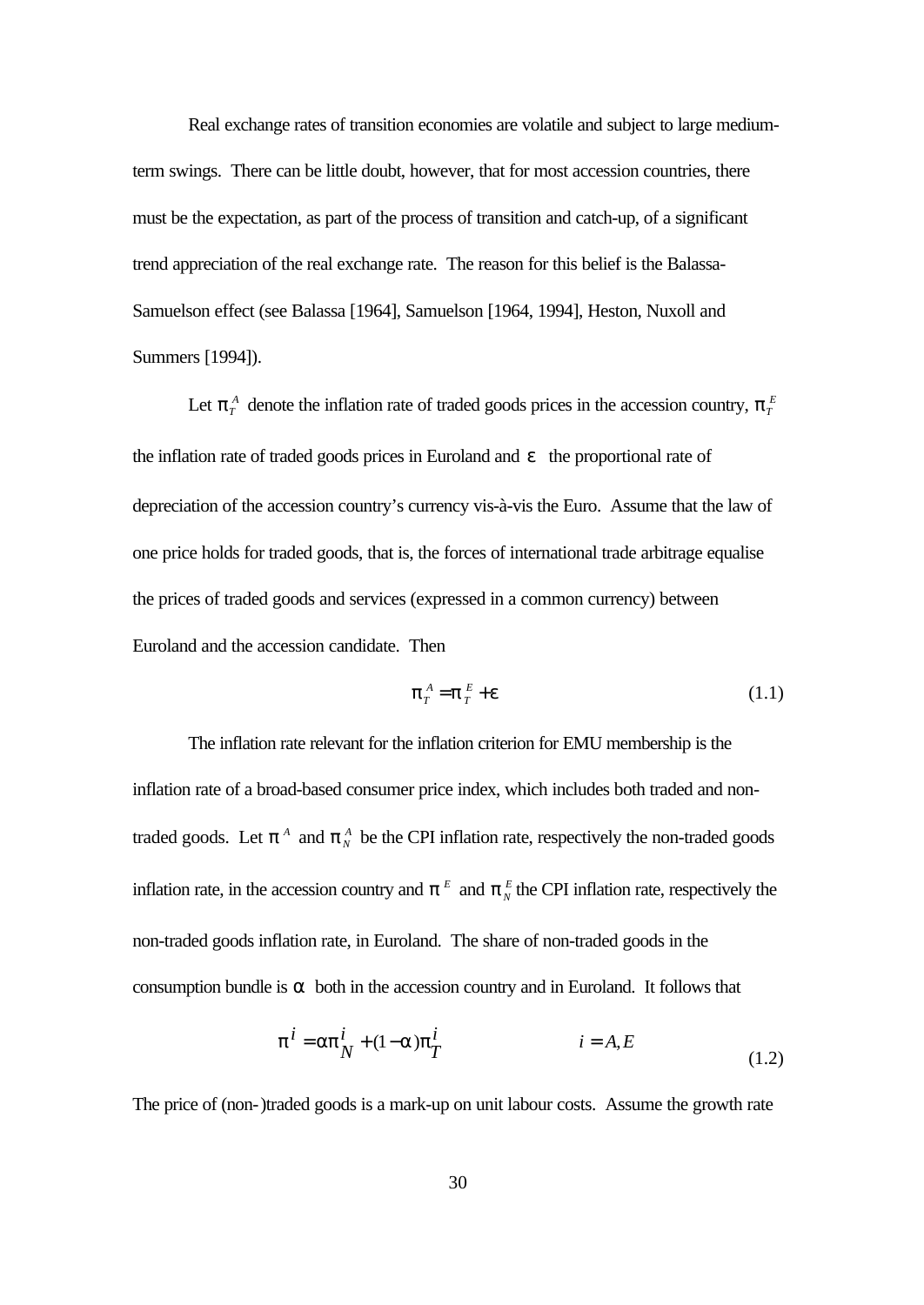of wages within a country is the same for both sectors and that the proportional mark-up on unit labour costs is constant. The growth rate of money wages in country *i* is  $w<sup>i</sup>$  and the sectoral productivity growth rates are denoted  $g_N^i$  and  $g_T^i$ ,  $i = A$ , E. It follows that

$$
\boldsymbol{p}^A - \boldsymbol{p}^E = \boldsymbol{e} + \boldsymbol{a} \left[ \left( g_T^A - g_N^A \right) - \left( g_T^E - g_N^E \right) \right] \tag{1.3}
$$

Thus, under reasonable assumptions, the difference between the CPI rates of inflation in an accession country and Euroland equals the proportional rate of deprecation of the nominal exchange rate plus the (common) share of nontraded goods in the consumption basket, multiplied by the excess of the productivity growth differential between the traded and non-traded goods sectors in the accession country over that same sectoral productivity growth differential in Euroland. It seems likely that the differential between productivity growth in the traded goods sector and productivity growth in the non-traded goods sector is larger in the candidate accession country than in Euroland, because productivity catch-up is likely to be faster in the traded goods sector than in the sheltered sector. This means that the relative price of non-traded goods to traded goods will be rising faster in the accession candidate than in Euroland. This in turn implies that, at a given exchange rate, the overall inflation rate will be higher in the accession candidate than in Euroland.

Table 7 is consistent with this presentation. It shows, first, that there is a sizeable gap in real per capita income, and therefore also in aggregate labour productivity, between the accession countries and the existing Euroland members. Aggregate productivity catch-up is therefore possible and, in our view, likely. Second, the real per capita GDP gap is much larger at market exchange rates than at PPP exchange rates. Group 1 average real per capita income is 21% of the Euroland level at market exchange rates and 48% at PPP exchange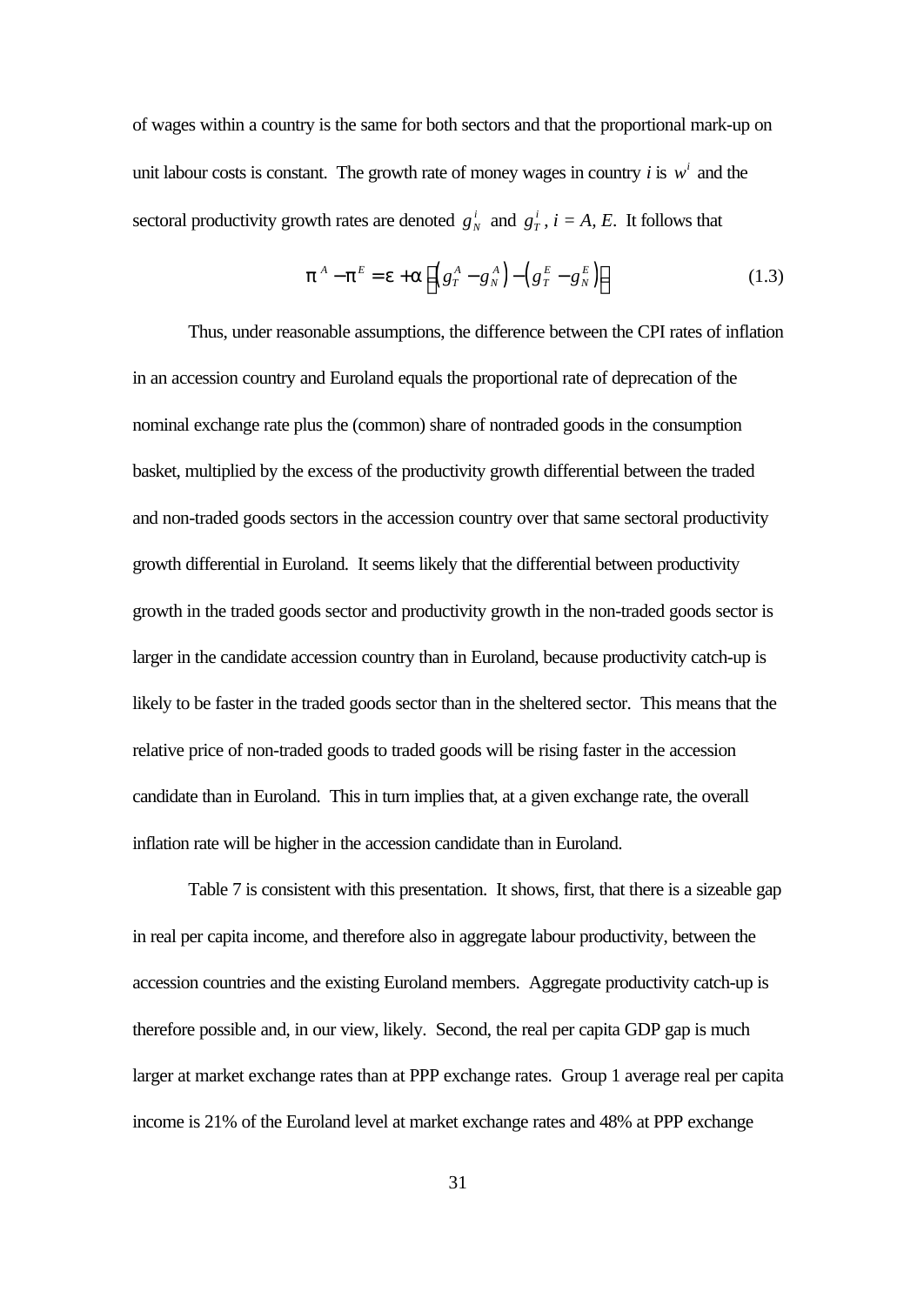rates. This reflects the fact that the relative price of non-traded goods to traded goods is much lower in the accession countries than in Euroland, reflecting a larger differential between the traded sector productivity levels of Euroland and the accession countries than between the non-traded sector productivity levels. If there is gradual catch-up between the accession countries and Euroland on a sector-by-sector bases, the relative price of non-traded goods will rise in the accession countries, since their productivity growth differential between the traded goods sector and the non-traded sectors can be expected to be larger than the corresponding Euroland productivity growth differential.

If, at full capacity utilisation and a fixed exchange rate, the inflation differential were to exceed the 1.5 percent permitted by the Maastricht inflation criterion, the only way the candidate EMU member could meet the inflation criterion at a fixed exchange rate would be to have a transitional recession to depress the inflation rate for at least one year to the level required by the Maastricht treaty. Following EMU membership however, the inflation rate in the former accession country would continue to exceed that of the older EMU members by the margin implied by the Balassa-Samuelson effect, for as long as these intersectoral productivity growth differentials have not converged.

A more elegant solution, permitting the EMU candidate to maintain a fixed exchange rate without incurring an unnecessary recession would be to redefine the inflation criterion of the Maastricht treaty in terms of the inflation rate of traded goods only.

Establishing a currency board when the domestic rate of inflation is well in excess of what can be rationalised with reference to the Balassa-Samuelson effect would lead to a period of declining price and cost competitiveness because of inertia or stickiness in the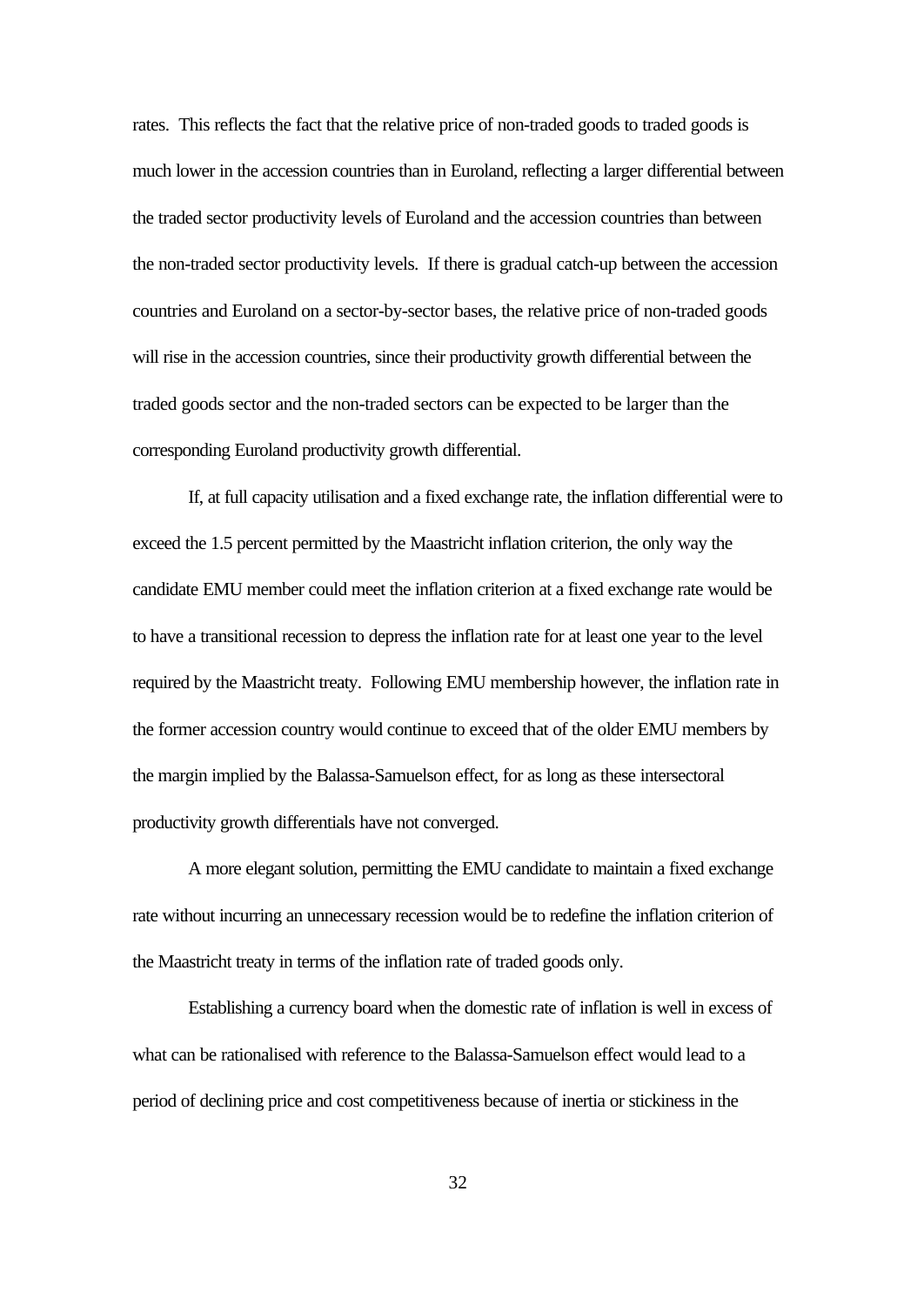domestic wage-price process. Bringing down inflation to the level warranted, at a fixed exchange rate, by the Balassa-Samuelson effect and recouping the initial loss of competitiveness would require a period of excess capacity. Inflation rates still differ markedly among the accession countries, as is evident from Table 8.

#### **Table 8 here**

In Group 1, the lowest inflation rate in 1999 was achieved by the Czech Republic, with 2.1%. Hungary had the highest inflation rate with 10.1%, followed by Poland with 7.3%. Poland's inflation rate for 2000 is likely to come out at around 10%, as is Hungary's.

Note that even if a candidate EMU member subject to the Balassa-Samuelson effect were to float its exchange rate there might be problems in satisfying the Maastricht criteria. Consider the case where monetary policy in the accession country were to keep inflation at a level no more than 1.5% above the Euroland level, but the inflation differential warranted by the Balassa-Samuelson effect is greater than 1.5% at a given exchange rate and at full capacity. The equilibrium response of the exchange rate would be an appreciation. This could cause the accession country to fall foul of the exchange rate criterion, depending on how this is interpreted. The Balassa-Samuelson effect is unlikely to exhaust the 15% bands of the ERM in two years, assuming the exchange rate starts off in the middle of the band, but the treaties are unclear as to whether merely staying within the 15% bands is sufficient for satisfying the exchange rate criterion for EMU membership. One way out of this problem would be to interpret the exchange rate criterion asymmetrically, that is, to accept revaluations but not devaluations.16

<sup>16</sup> The Treaty does indeed not explicitly rule out revaluations or appreciations of the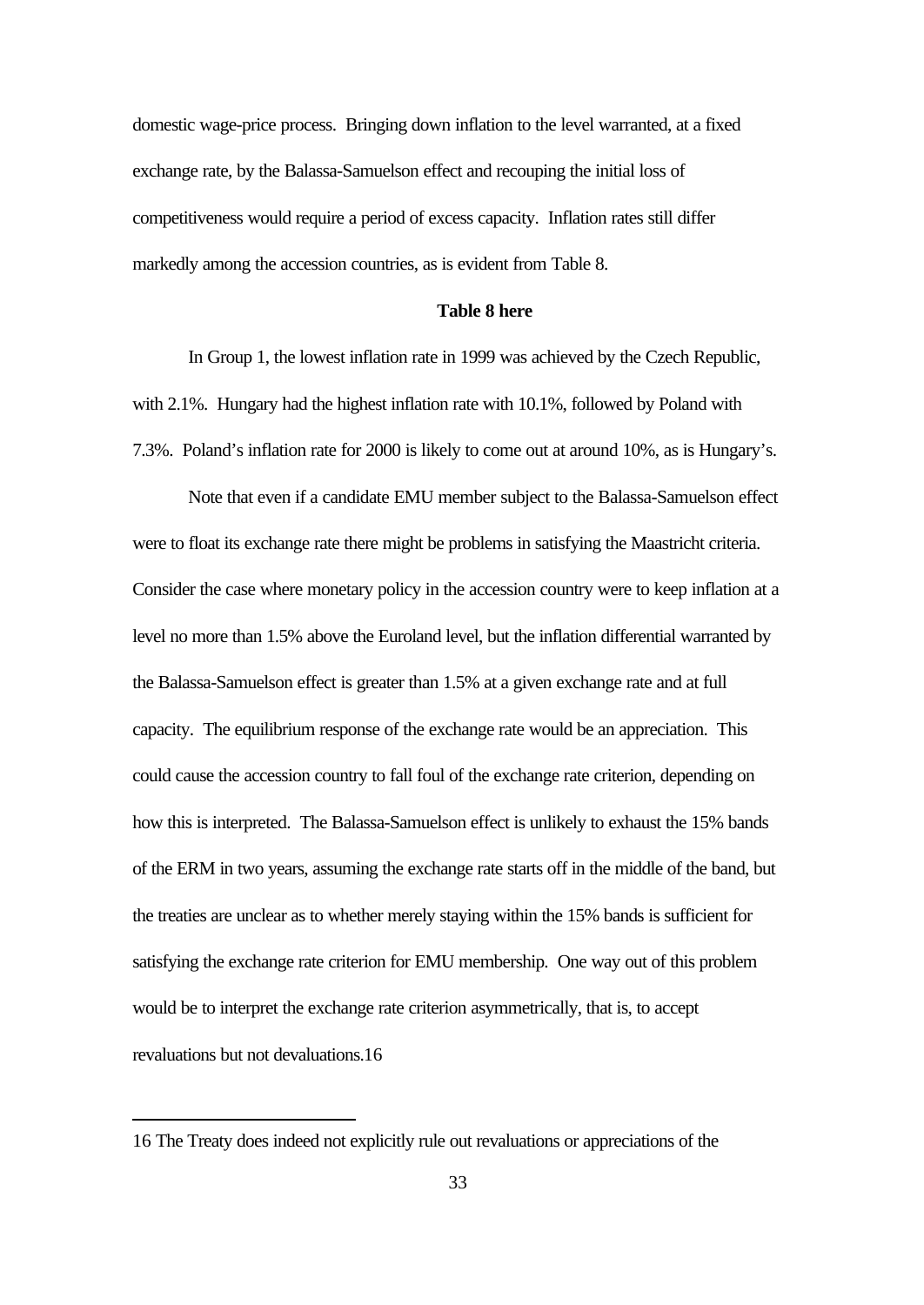Until the transition candidate has evolved, structurally, to the point that there no longer is any need for a steady appreciation of its real exchange rate, it may be difficult to meet both the inflation and the exchange rate criteria for EMU membership. Two ways out of this dilemma are (1) to re-interpret the inflation criterion to apply only to the inflation rate of traded goods and (2) to interpret the exchange rate stability criterion asymmetrically, permitting nominal exchange rate appreciation during the two year period preceding EMU membership.

# **VI. Conclusion: Is Inflation Targeting a Better Option for Accession Countries Than a Currency Board?**

The criteria for accession to Economic and Monetary Union in their current form include a *ceiling* for the permissible rate of inflation one year prior to accession, in the price of a basket of consumer goods defined by Eurostat. An exchange rate stability objective or constraint is also imposed for a 2-year period prior to accession. The normal (presumably 15%) fluctuation margins must be satisfied and there can be no devaluations.

It is clear that these criteria do not provide a perfect fit for either a currency board or inflation targeting. Because of the Balassa-Samuelson effect, a currency board arrangement may well fail to produce an inflation rate below the Maastricht ceiling, unless the economy is run with a wasteful amount of spare capacity.

Pure inflation targeting is consistent both with a highly volatile exchange rate and with persistent, medium-term misalignments. The credibility of any inflation target would be

exchange rate. Only devaluation is explicitly considered inconsistent with EMU membership.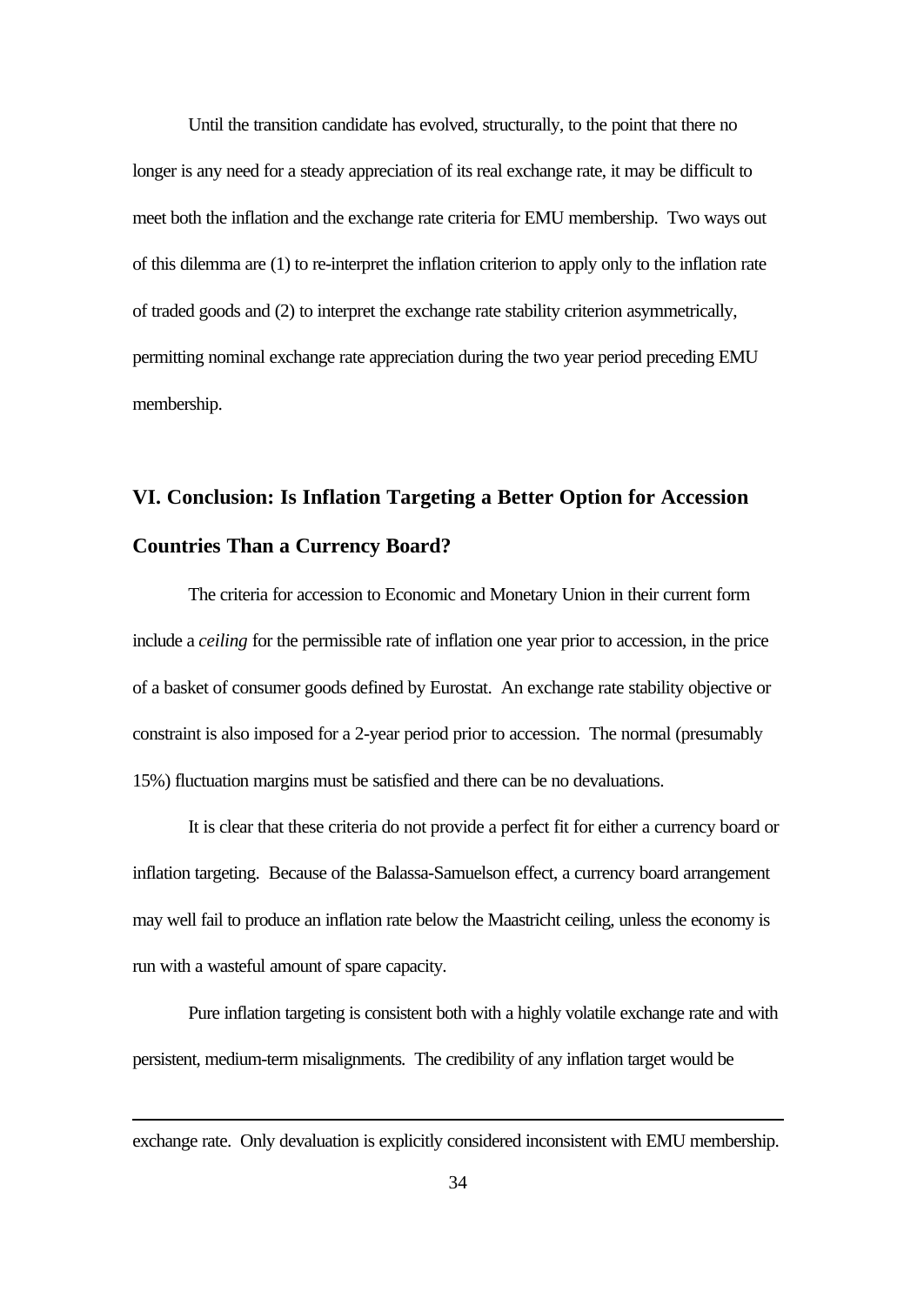undermined by the requirement that the exchange rate be kept within a specified target zone. In addition, the inflation criterion of the Maastricht treaty is a 'raw' consumer price index, with no allowance for difference between actual and 'core' inflation or between transitory and permanent changes in the inflation rate.

It seems unlikely that a currency board arrangement will be able to deliver satisfaction of the inflation criterion for EMU membership without an unnecessary recession. The sensible alternative, a respecification of the inflation ceiling in terms of traded goods price inflation (and preferable in terms of 'core' traded goods price inflation, would require a change in the Treaty.

Inflation targeting can, unless the exchange rate becomes very volatile, deliver the inflation and exchange rate stability conditions for EMU membership if the exchange rate criterion is interpreted asymmetrically, and permits appreciations or revaluations of the exchange rate.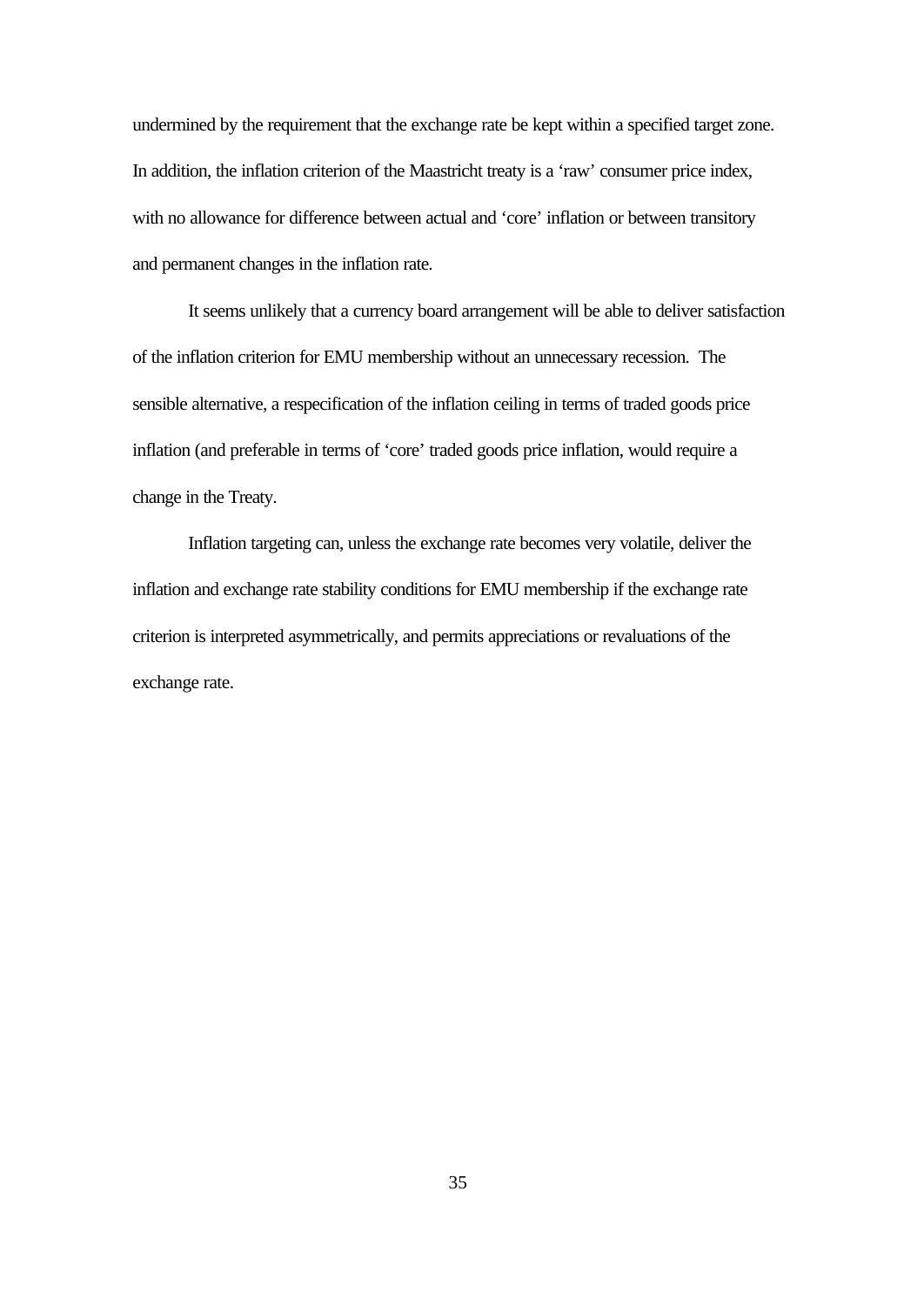# **References**

Balassa, B. [1964], "The Purchasing Power Parity Doctrine: A Reappraisal", *Journal of Political Economy*, December.

Berglof, Eric and Gerard Roland [2000], "From Regatta to 'Big Bang' – The Impact of the EU Accession Strategy on Reforms in Central and Eastern Europe", *IMF Working Paper*, August.

Buiter, Willem H and Anne S. Sibert [2000], "Targets, Instruments and Institutional Arrangements for an Effective Monetary Authority", *Seventh L.K. Jha Memorial Lecture*, October, Reserve Bank of India.

Ghosh, Atish R., Anne-Marie Gulde and Holger C. Wolf [2000], "Currency boards: more than a quick fix", *Economic Policy*, 31, October 2000, pp. 271-335.

Gulde, Anne-Marie, Juha Kähkönen and Peter Keller [2000], "Pros and Cons of Currency Board Arrangements in the Lead-up to EU Accession and Participation in the Euro Zone", *IMF Policy Discussion Paper*, PDP/00/1, January,

Heston, Alan, Daniel A. Nuxoll and Robert Summers [1994], "The Differential-Productivity Hypothesis and Purchasing-Power Parities: Some New Evidence", *Review of International Economics*; 2(3), October, pages 227-43.

Samuelson, Paul A. [1964], "Theoretical Notes On Trade Problems", *Review of Economics and Statistics*, May.

Samuelson, Paul A. [1994], "Facets of Balassa-Samuelson Thirty Years Later", *Review of International Economics*; 2(3), October, pages 201-26.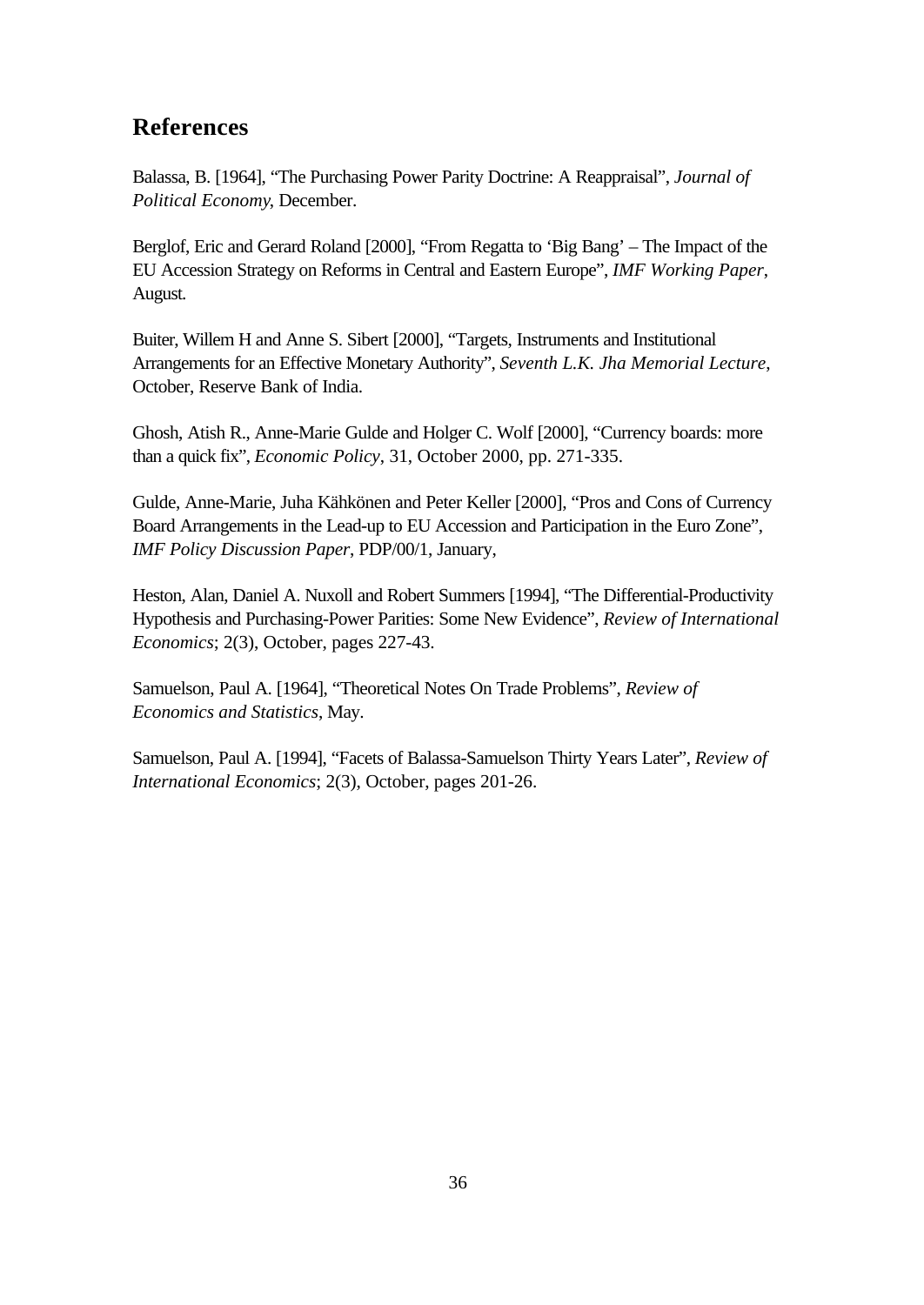#### **Appendix 1. Criteria for the Accession to EU and EMU**

#### **Criteria for accession into the EU**:

In 1993, at the Copenhagen European Council, the Member States took a decisive step towards enlargement, agreeing that 'the associated countries in central and eastern Europe that so desire shall become members of the European Union.' The declaration went on to define criteria that need to be fulfilled by the countries before they can enter, often referred to as the Copenhagen Criteria.

*As stated in Copenhagen, membership requires that the candidate country*

*has achieved: stability of institutions guaranteeing democracy, the rule of law, human rights and respect for and protection of minorities; the existence of a functioning market economy as well as the capacity to cope with competitive pressure and market forces within the Union; the ability to take on the obligations of membership including adherence to the aims of political, economic and monetary union.*

*has created : the conditions for its integration through the adjustment of its administrative structures, so that European Community legislation transposed into national legislation is implemented effectively through appropriate administrative and judicial structures.*

Thus the only condition in these criteria that address the question of monetary regimes is that any entrant into the EU will also make every effort to join the European Monetary Union in the medium term. None will be able to negotiate an opt out like Great Britain. **Criteria for accession into EMU**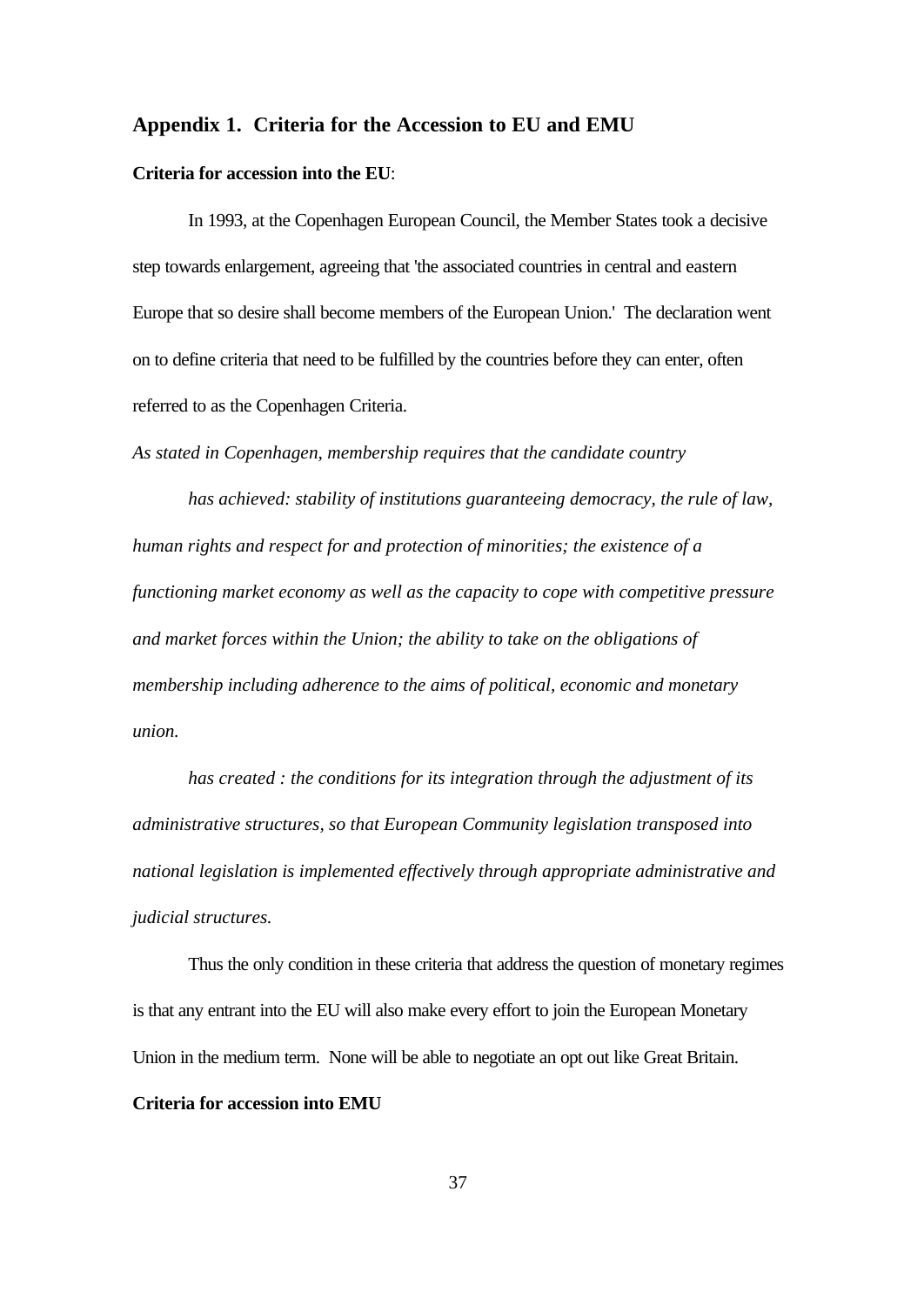The criteria for the accession into the Monetary Union are much more specific. They state clear targets for inflation, the nominal interest rate, the exchange rate, the budget deficit and the debt to GDP ratio.

| <b>Inflation Rate</b>    | A Member State has to show a price stability performance that is sustainable<br>and an average rate of inflation, observed over a period of one year before the<br>examination, that does not exceed by more than 1 1/2 percentages points that<br>of, at most, the three best performing Member States in terms of price stability.<br>Inflation shall be measured by means of the consumer price index on a<br>comparable basis, taking into account differences in national definitions. |
|--------------------------|---------------------------------------------------------------------------------------------------------------------------------------------------------------------------------------------------------------------------------------------------------------------------------------------------------------------------------------------------------------------------------------------------------------------------------------------------------------------------------------------|
| <b>Interest Rate</b>     | Over a period of one year before the examination, a Member State has to<br>have an average nominal long-term interest rate that does not exceed by more<br>than 2 percentage points that of, at most, the three best performing Member<br>States in terms of price stability.                                                                                                                                                                                                               |
|                          | Interest rates shall be measured on the basis of long-term government bonds or<br>comparable securities, taking into account differences in national definitions.                                                                                                                                                                                                                                                                                                                           |
| Exchange<br>Rate         | A Member State has to respect the normal fluctuation margins provided for by<br>the exchange-rate mechanism of the European Monetary System without<br>severe tensions for at least the last two years before the examination.<br>In particular, the Member State shall not have devalued its currency on its own                                                                                                                                                                           |
|                          | initiative for the same period.                                                                                                                                                                                                                                                                                                                                                                                                                                                             |
| Government<br>deficit    | The general government deficit may not exceed 3% of GDP, or should be<br>falling substantially or only be temporarily above though still close to this level.                                                                                                                                                                                                                                                                                                                               |
| Government<br>debt ratio | Gross general government debt may not exceed 60% of GDP at market<br>prices, or must at least show a sufficiently diminishing (rate) and approaching<br>the reference value at a satisfactory (rate).                                                                                                                                                                                                                                                                                       |

Thus a fixed exchange rate regime vis-à-vis the euro (including a euro currency board) would be consistent with the Maastricht criteria, as would a floating exchange rate regime that does not breach the normal fluctuation margins, currently 15%.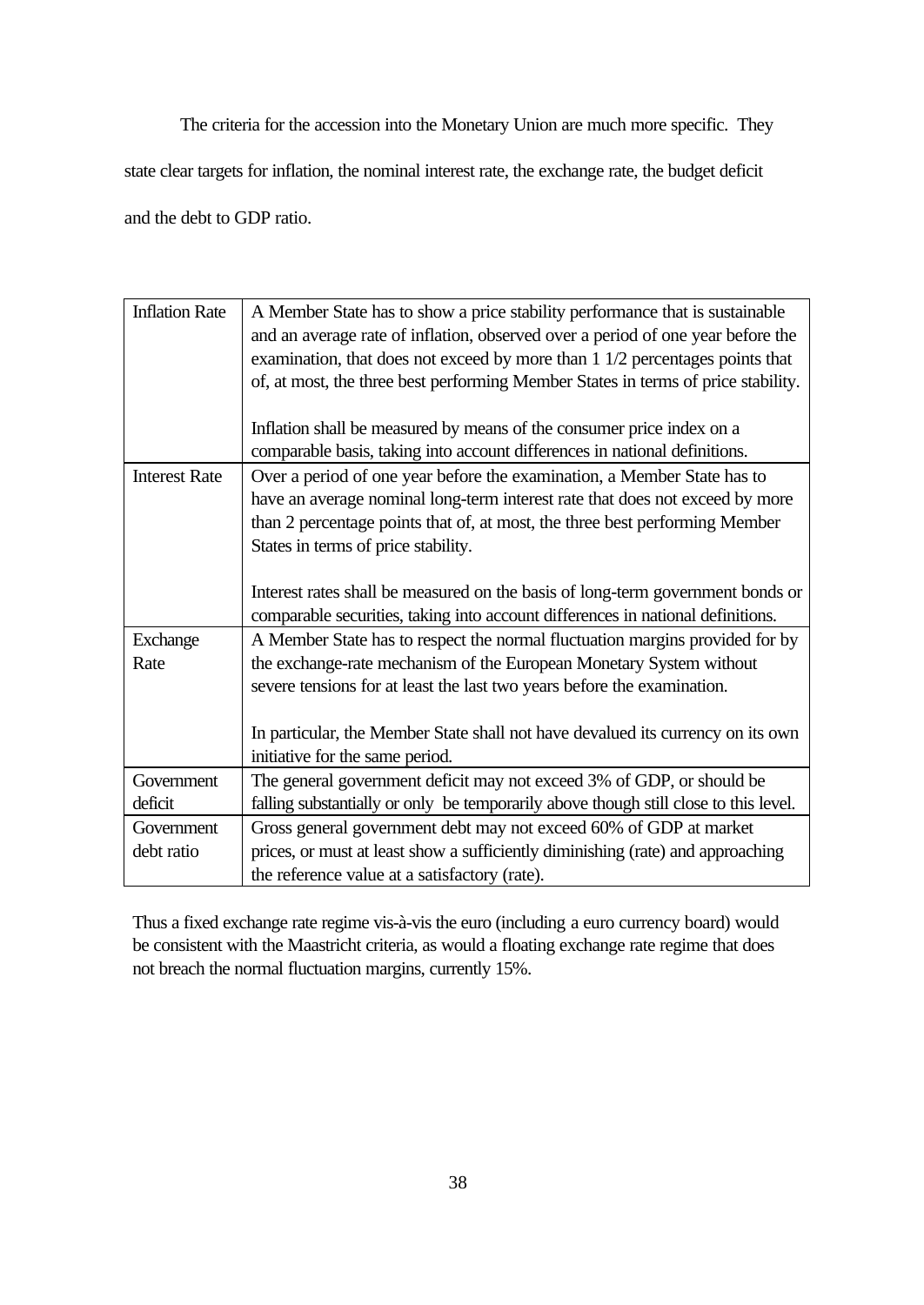# **Tables and Charts**

## **Table 1**

|                 | Exchange rate regime                                                                                               | Current Account Restrictions  | <b>Capital controls</b>                                                                                                                                                                                                           |
|-----------------|--------------------------------------------------------------------------------------------------------------------|-------------------------------|-----------------------------------------------------------------------------------------------------------------------------------------------------------------------------------------------------------------------------------|
| <b>Bulgaria</b> | currency board arrangement (peg to euro atMF Art VIII adopted in 1998<br>the rate of lev 1.955.83 per euro)        |                               | there are a number of capital controls, for example on capital market secu<br>money market instruments, derivatives, credit operations, real estate<br>transactions, personal capital movements, etc.                             |
| Czech Republic  | managed float against euro, inflation target IMF Art VIII adopted in 1995<br>(net of administered prices)          |                               | capital controls were largely liberalised in 1999, but some controls for exa<br>remain on capital market securities, money market instuments, collective<br>investment securities, real estate transactions and direct investment |
| Estonia         | curency board arrangement (peg to euro at the Art VIII adopted in 1994<br>rate of EEK 15.69664 per euro)           |                               | almost fully liberalised except for some such as restriction on purchase of<br>by foreigners                                                                                                                                      |
| Hungary         | crawling peg to a baket of currencies<br>comprising the euro (70%) and the US dollar<br>(30%) in bands of +/-2.25% | IMF Art VIII adopted in 1996  | long-term controls liberalised, but short-term capital controls and some co<br>on real estate transactions remain                                                                                                                 |
| Latvia          | fixed exchange rate regime with currency public Art VIII adopted in 1994<br>to the SDR $(0.8$ lats = SDR)          |                               | almost fully liberalised, except for some controls on inward direct investme<br>the purchase of land by foreigners                                                                                                                |
| Lithuania       | currency board arrangement (peg to US\$ 4tMF Art VIII adopted in 1994<br>the rate of $1US$ = 4 LTL$                |                               | almost fully liberalised, except for some controls on inward direct investme<br>the purchase of land by foreigners                                                                                                                |
| Poland          | managed float since April 2000, headline<br>inflation target                                                       | IIMF Art VIII adopted in 1995 | long-term controls liberalised, but some controls on short-term capital, dire<br>investment and real estate transactions remain                                                                                                   |
| Romania         | managed float                                                                                                      | IMF Art VIII adopted in 1998  | there are a number of capital controls, for example on capital market secu<br>money market instruments, derivatives, credit operations, real estate<br>transactions, personal capital movements, etc.                             |
| Slovak Republic | managed float, core inflation target                                                                               | IMF Art VIII adopted in 1995  | there are a number of capital controls, for example on capital market secu<br>money market instruments, derivatives, credit operations, real estate<br>transactions, personal capital movements, etc.                             |
| Slovenia        | managed float, annual M3 growth target                                                                             | IMF Art VIII adopted in 1995  | long-term controls liberalised in September 1999, but controls on short-ter<br>capital, direct investment and real estate transactions remain                                                                                     |

Sources:<br>EBRD country economists<br>IMF, Discussion Paper, R. Corker, C. Beaumont, R. van Elkan, D, Iakova, "Exchange rate regimes in selected advanced transition economies- coping with ti<br>IMF, Annual Report on Exchange Rate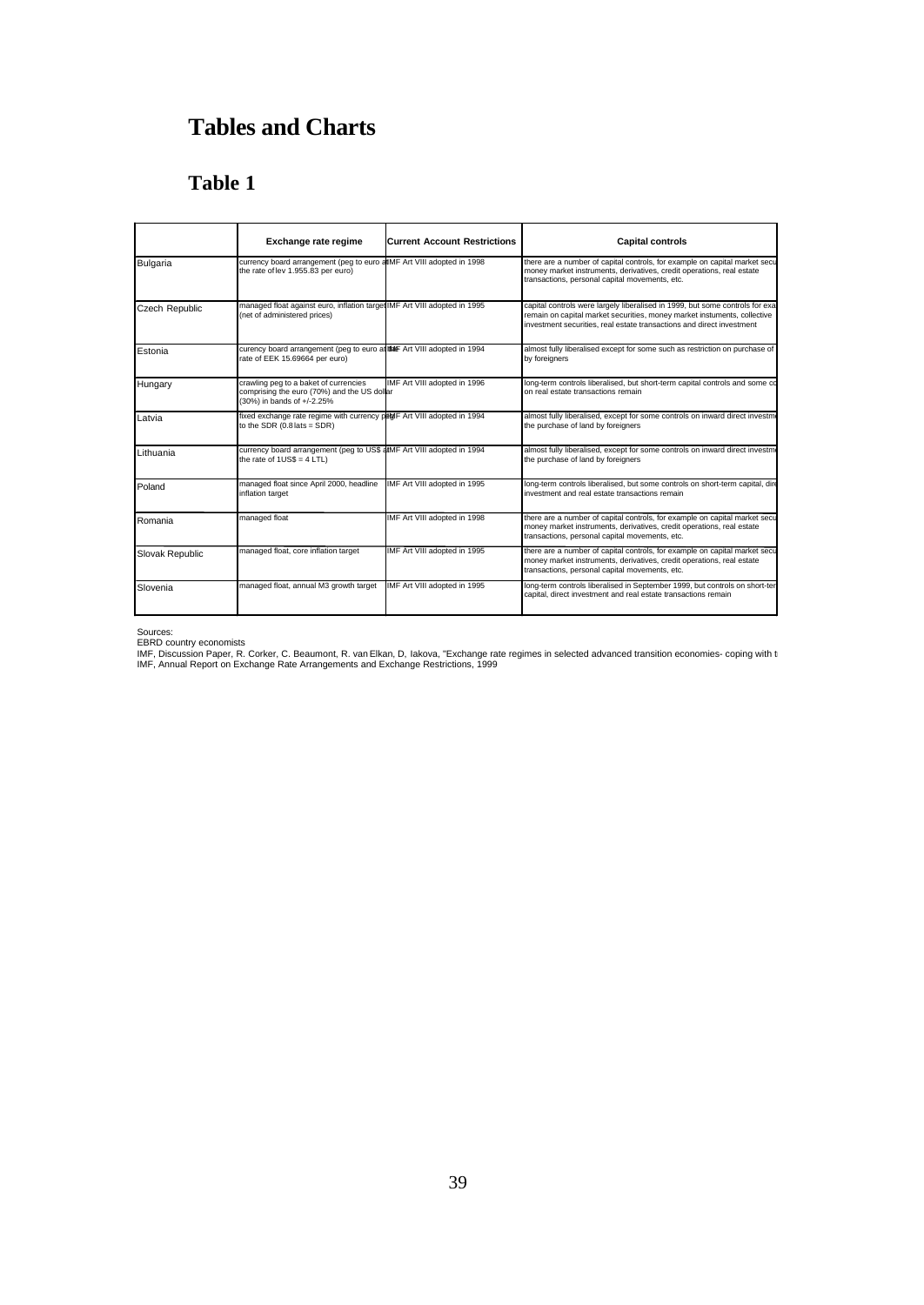# **Table 2**

| Trade (% of GDP)         | % of GDP (current prices) |      | % of GDP (PPP) |      |
|--------------------------|---------------------------|------|----------------|------|
|                          | 1986                      | 1998 | 1986           | 1998 |
| group of EU late joiners |                           |      |                |      |
| Greece                   | 44                        | 40   | 15             | 19   |
| Ireland                  | 103                       | 141  | 88             | 134  |
| Portugal                 | 63                        | 72   | 22             | 44   |
| Spain                    | 38                        | 56   | 18             | 37   |
| group 1                  |                           |      |                |      |
| Czech Republic           |                           | 121  |                | 44   |
| Estonia                  |                           | 169  |                | 58   |
| Hungary                  |                           | 102  |                | 42   |
| Poland                   |                           | 56   |                | 26   |
| Slovenia                 |                           | 115  |                | 67   |
| group2                   |                           |      |                |      |
| <b>Bulgaria</b>          |                           | 91   |                | 23   |
| Croatia                  |                           | 89   |                | 44   |
| Latvia                   |                           | 109  |                | 37   |
| Lithuania                |                           | 106  |                | 40   |
| Romania                  |                           | 60   |                | 15   |
| Slovak Republic          |                           | 139  |                | 46   |
| average late EU joiner   | 62                        | 77   | 36             | 59   |
| average group 1          |                           | 113  |                | 48   |
| average group 2          |                           | 101  |                | 32   |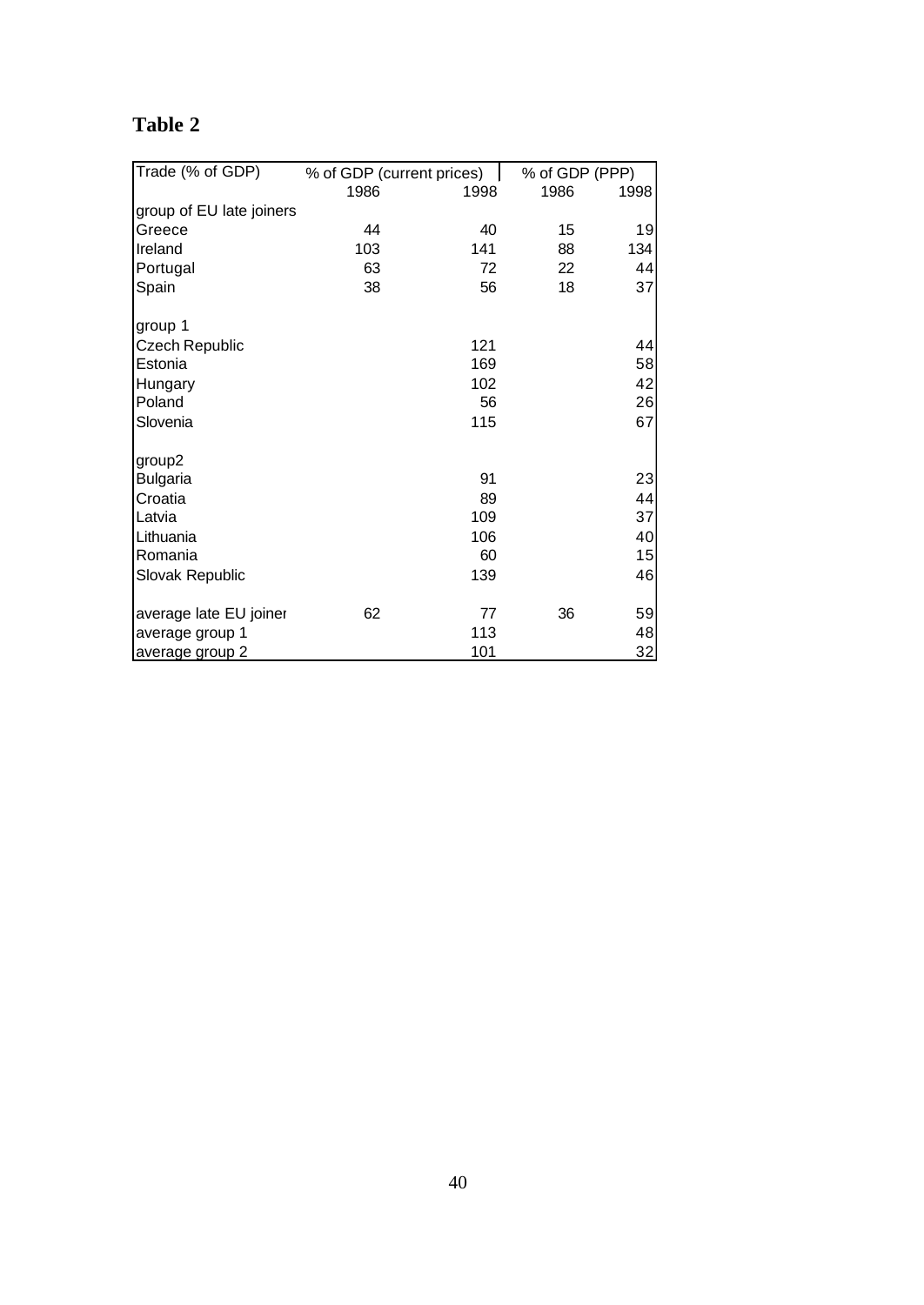## **Table 3**

|                 | Trade with EU + group1 | Trade with EU    | Trade with EMU   |
|-----------------|------------------------|------------------|------------------|
|                 | % of total trade       | % of total trade | % of total trade |
| group 1         |                        |                  |                  |
| Czech Rep.      | 75                     | 68               | 59               |
| Estonia         | 62                     | 60               | 39               |
| Hungary         | 77                     | 73               | 65               |
| Poland          | 73                     | 67               | 60               |
| Slovenia        | 76                     | 70               | 64               |
| average         | 73                     | 68               | 57               |
| group 2         |                        |                  |                  |
| <b>Bulgaria</b> |                        | 58               | 38               |
| Croatia         |                        | 54               | 32               |
| Latvia          |                        | 55               | 30               |
| Lithuania       |                        | 43               | 32               |
| Romania         |                        | 72               | 56               |
| Slovak          |                        | 54               | 49               |
| average         |                        | 56               | 40               |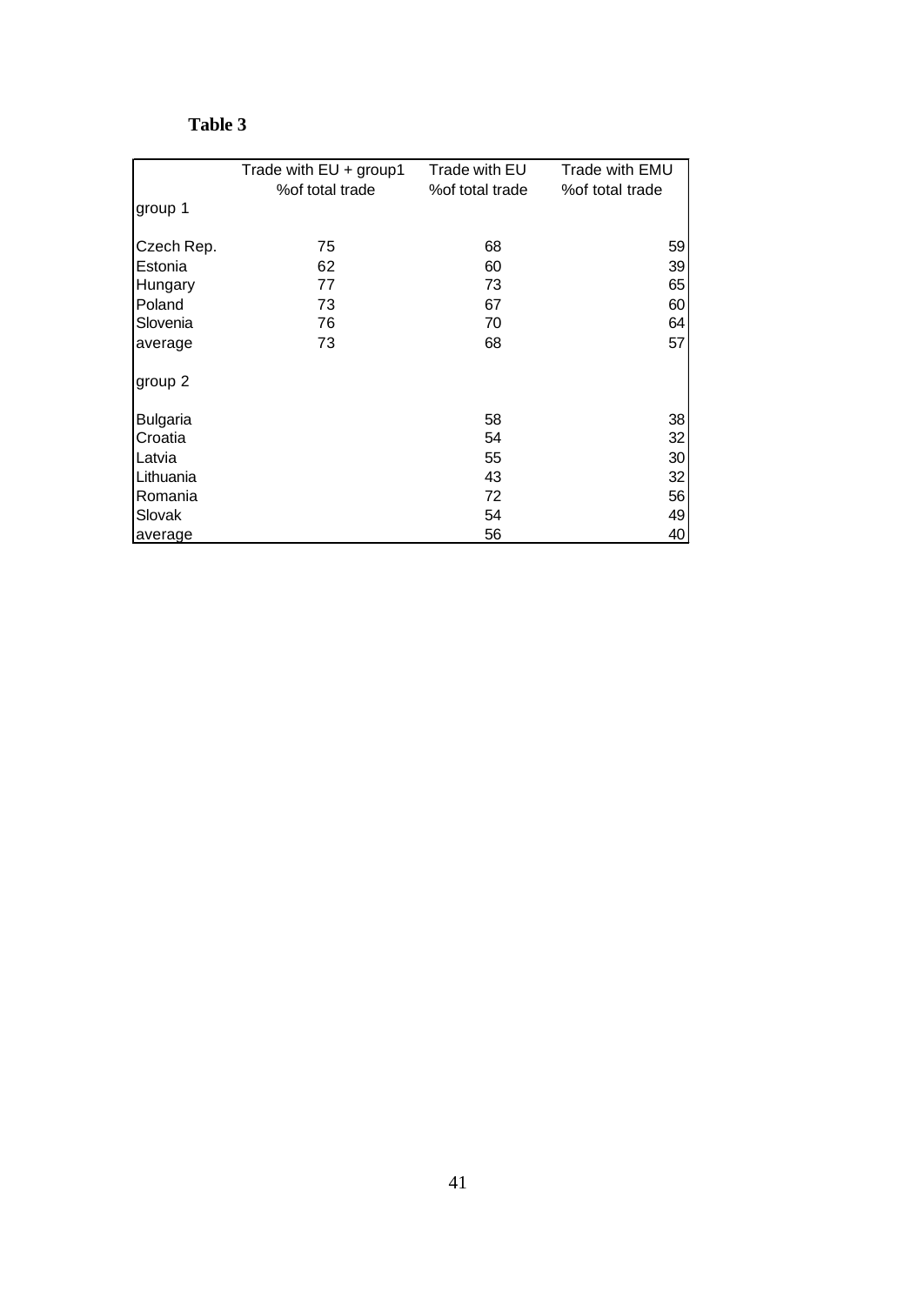## **Table 4**

## *Sectoral structure of the economies*

|                                | manufacturing    |      | agriculture      |           | agriculture       |                 |
|--------------------------------|------------------|------|------------------|-----------|-------------------|-----------------|
|                                | % of value added |      | % of value added |           | male employment * |                 |
|                                | 1986             | 1995 | 1986             | 1997      | 1990              | 1997            |
| <b>Average EU85</b>            | 22               |      | 4                | $2.4***$  | 5.6               | 4.5             |
| <b>Average EU late joiners</b> | 23               | 18   | 9                | $6.1**$   | 17.4              | 14              |
| Greece                         | 15               | 10   | 13               | $11.2***$ | 20.5              | 18              |
| Ireland                        |                  |      | 9                | $6.3**$   | 20.7              | 15              |
| Spain                          | 26               | 18   |                  | $3.0**$   | 12.6              | 10 <sub>l</sub> |
| Portugal                       | 29               | 25   | 6                | $4.0**$   | 15.6              | 12              |
| <b>Average EU95</b>            |                  | 19   |                  | $3.7**$   |                   | 8               |
| Average group 1                |                  | 23   |                  | 5         |                   | 13              |
| Czech                          |                  |      |                  | 4         |                   | $\overline{7}$  |
| Estonia                        |                  | 18   |                  |           |                   |                 |
| Hungary                        |                  | 24   |                  | 6         |                   | 11              |
| Poland                         |                  | 21   |                  | 5         |                   | 21              |
| Slovenia                       |                  | 29   |                  |           |                   | 12              |

\* male employment (% share of economically active population)

\*\* data is for 1994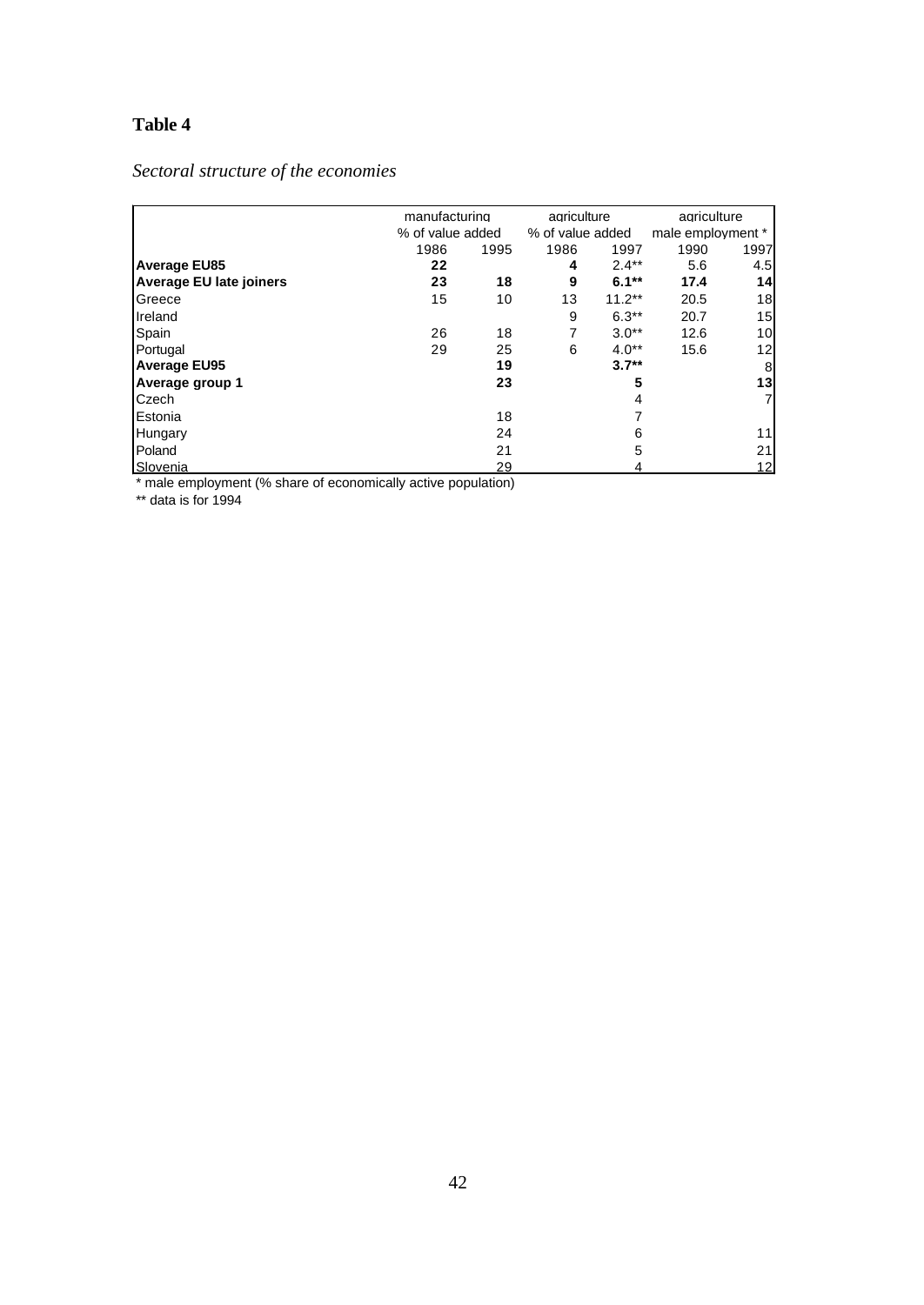|                       |         | Correlation with France Correlation with Germany |
|-----------------------|---------|--------------------------------------------------|
| Austria               | $-0.34$ | 0.95                                             |
| Belgium               | 0.72    | $-0.77$                                          |
| Denmark               | 0.44    | 0.02                                             |
| Finland               | 0.66    | 0.16                                             |
| France                | 1.00    | $-0.11$                                          |
| Germany               | $-0.11$ | 1.00                                             |
| Greece                | 0.96    | $-0.38$                                          |
| Italy                 | $-0.10$ | 0.29                                             |
| Ireland               | 0.62    | 0.71                                             |
| Luxembourg            | 0.67    | 0.28                                             |
| Netherlands           | $-0.05$ | $-0.02$                                          |
| Portugal              | 0.68    | $-0.03$                                          |
| Spain                 | 0.45    | $-0.88$                                          |
| Sweden                | 0.89    | 0.34                                             |
| <b>United Kingdom</b> | 0.92    | $-0.46$                                          |
| average               | 0.46    | 0.01                                             |
|                       |         |                                                  |
| <b>Czech Republic</b> | $-0.62$ | 0.21                                             |
| Estonia               | $-0.45$ | 0.84                                             |
| Hungary               | $-0.55$ | 0.31                                             |
| Poland                | $-0.14$ | 0.16                                             |
| Slovenia              | 0.87    | $-0.28$                                          |
| average               | $-0.18$ | 0.25                                             |

## T**able 5 The correlation in annual change of inventories across countries (1994-1998)**

## **Table 6 Correlation of central bank interest rates (Jan 1998-Sept 2000)**

|              | Hungary      | Czech Rep. Estonia |                                        | Poland | l Ik |
|--------------|--------------|--------------------|----------------------------------------|--------|------|
| Euro/Germany | -0.879991526 |                    | -0.457544 -0.0566075 0.872335 0.852456 |        |      |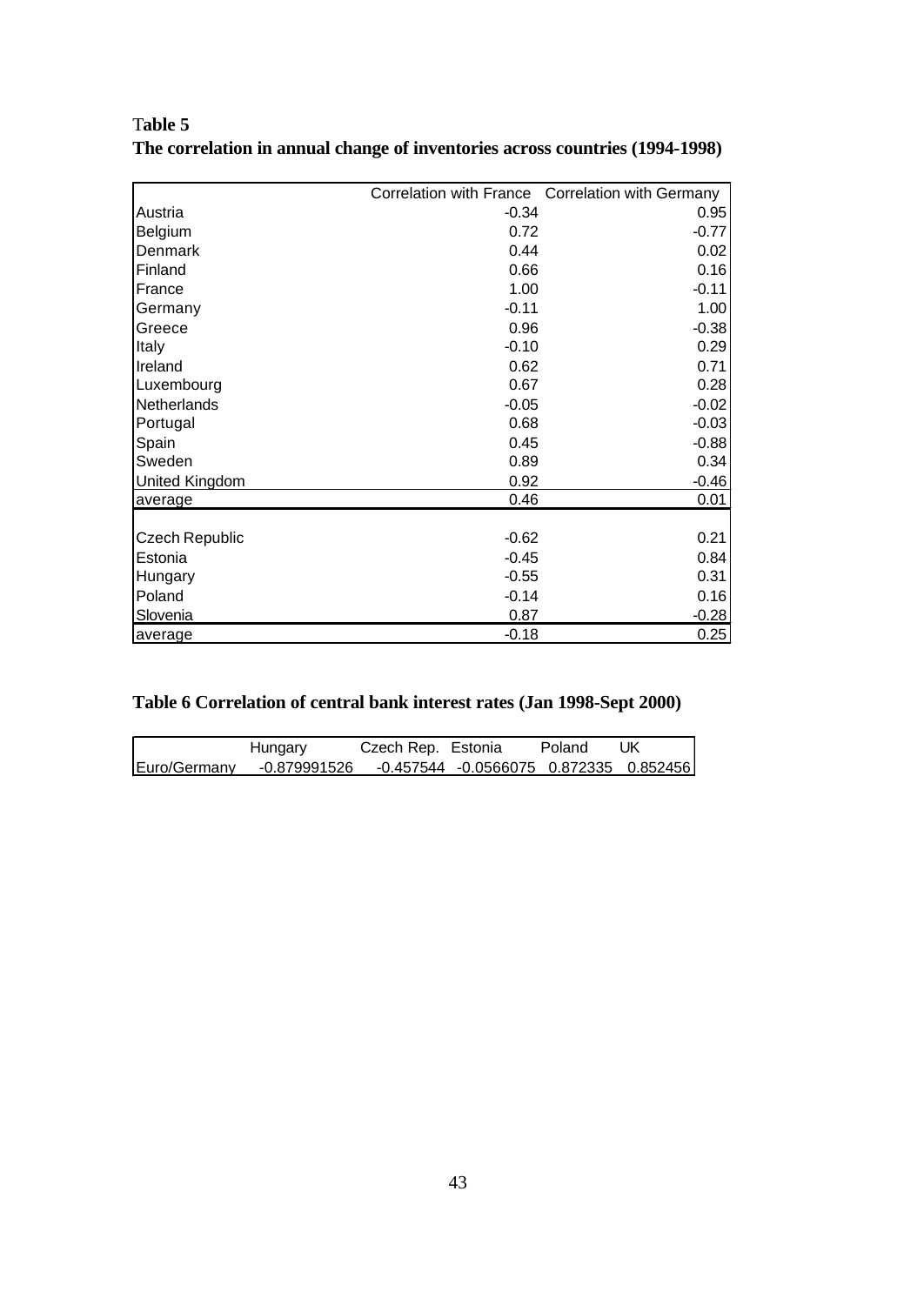| GNP p.c. as percentage of EU averages |               |      |      |      |  |  |
|---------------------------------------|---------------|------|------|------|--|--|
|                                       | market prices |      | PPP  |      |  |  |
|                                       | 1986          | 1997 | 1986 | 1997 |  |  |
| % of EU 99                            |               |      |      |      |  |  |
| Greece                                | 46            | 55   |      |      |  |  |
| Ireland                               | 64            | 85   |      |      |  |  |
| Portugal                              | 31            | 49   |      |      |  |  |
| Spain                                 | 57            | 64   |      |      |  |  |
| average                               | 49            | 63   |      |      |  |  |
| Czech Rep.                            |               | 25   |      | 57   |  |  |
| Estonia                               |               | 15   |      | 35   |  |  |
| Hungary                               |               | 21   |      | 46   |  |  |
| Poland                                |               | 18   |      | 35   |  |  |
| Slovenia                              |               | 44   |      | 67   |  |  |
| average                               |               | 25   |      | 48   |  |  |
| % of EU 85                            |               |      |      |      |  |  |
| Greece                                | 39            | 48   | 62   | 68   |  |  |
| Ireland                               | 55            | 73   | 48   | 76   |  |  |
| Portugal                              | 27            | 42   | 49   | 62   |  |  |
| Spain                                 | 49            | 55   | 62   | 68   |  |  |
| average                               | 42            | 54   | 55   | 69   |  |  |

# **Table 7 GDP compared to Euroland both in current \$ and in PPP**